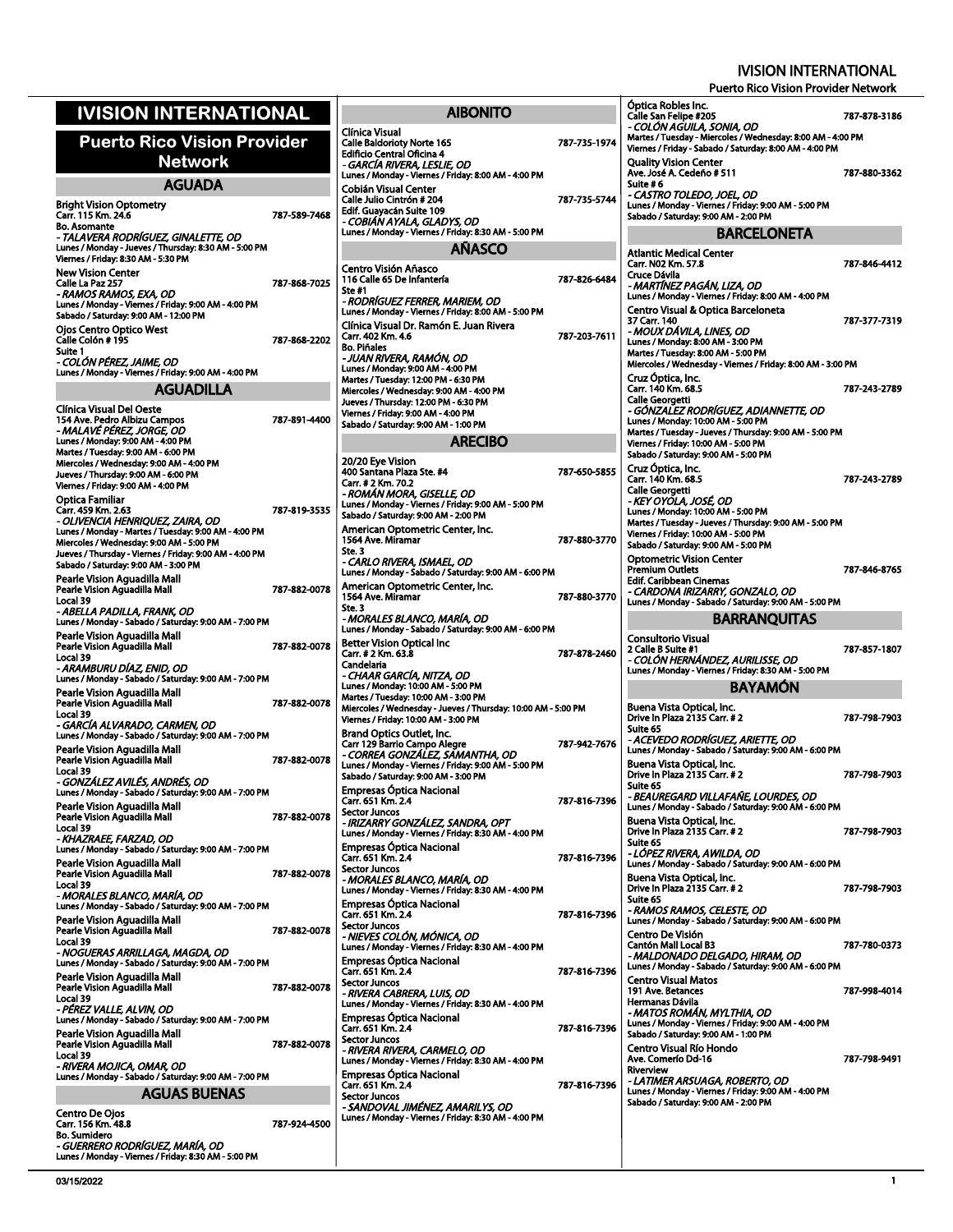Puerto Rico Vision Provider Network

| <b>Puerto Rico Vision Provider</b>                                                                                                                                        |              | Interamerican University Of Pr<br>500 Carr. John Will Harris                                                                                                    | 787-765-1915 | Óptica Dra. María L. Robles<br>Urb. San Fernando                                                                                                      |
|---------------------------------------------------------------------------------------------------------------------------------------------------------------------------|--------------|-----------------------------------------------------------------------------------------------------------------------------------------------------------------|--------------|-------------------------------------------------------------------------------------------------------------------------------------------------------|
| Network (Cont.)                                                                                                                                                           |              | - MATOS CALÍZ, MAGDA, OD<br>Lunes / Monday - Viernes / Friday: 8:00 AM - 5:00 PM                                                                                |              | E-18 Ave. Hermanas Dávila<br>- ROMÁN ROBLES, LYDIA, OD                                                                                                |
| <b>BAYAMÓN (Cont.)</b>                                                                                                                                                    |              | Interamerican University Of Pr                                                                                                                                  |              | Lunes / Monday - Jueves / Thursday: 10:00 AM - 5:00 PM                                                                                                |
| Dra. Isabel Méndez Martir Optómetra Psc<br>Plaza Río Hondo Mall                                                                                                           | 787-261-5547 | 500 Carr. John Will Harris<br>- MERCADO GONZALEZ, YVETTE, OD<br>Lunes / Monday - Viernes / Friday: 8:00 AM - 5:00 PM                                            | 787-765-1915 | Pearle Vision Dba Dr. Iván Robles<br>Edif. Caribbean Cinemas li<br>Ste. # 6 Plaza Río Hondo                                                           |
| Local 33b<br>- MÉNDEZ MARTIR, ISABEL, OD<br>Lunes / Monday - Viernes / Friday: 9:30 AM - 4:30 PM                                                                          |              | Interamerican University Of Pr<br>500 Carr. John Will Harris<br>- MORALES VELÁZQUEZ, JUAN, OD                                                                   | 787-765-1915 | - ROBLES MARTÍNEZ, IVÁN, OD<br>Lunes / Monday - Sabado / Saturday: 9:00 AM - 6:00 PM<br>Pearle Vision Rexville Town Center                            |
| Sabado / Saturday: 9:00 AM - 6:00 PM<br>Dra. Noelia Eusebio<br>Urb. Rexville                                                                                              | 787-279-1789 | Lunes / Monday - Viernes / Friday: 8:00 AM - 5:00 PM<br>Interamerican University Of Pr<br>500 Carr. John Will Harris                                            | 787-765-1915 | Bldg. A4 Rd. # 167 Km. 17.6<br>- ABELLA PADILLA, FRANK, OD<br>Lunes / Monday - Sabado / Saturday: 9:00 AM - 6:00 PM                                   |
| Db-6, Calle 31<br>- EUSEBIO PEGUERO, NOELIA, OD<br>Lunes / Monday - Viernes / Friday: 10:00 AM - 2:00 PM                                                                  |              | - PAGÁN TORRES, DAMARIS, OD<br>Lunes / Monday - Viernes / Friday: 8:00 AM - 5:00 PM<br>Interamerican University Of Pr                                           |              | Pearle Vision Rexville Town Center<br>Bldg. A4 Rd. # 167 Km. 17.6<br>- ARAMBURU DÍAZ. ENID. OD                                                        |
| <b>Empresas Óptica Nacional</b><br>Carr. 167 2a-28 Calle #36<br>Urb. Riverview                                                                                            | 787-780-3969 | 500 Carr. John Will Harris<br>- PEREIRA TORRES, VIONETTE, OD<br>Lunes / Monday - Viernes / Friday: 8:00 AM - 5:00 PM                                            | 787-765-1915 | Lunes / Monday - Sabado / Saturday: 9:00 AM - 6:00 PM<br>Pearle Vision Rexville Town Center<br>Bldg. A4 Rd. # 167 Km. 17.6                            |
| - COTTO MOLINA, JOSÉ, OD<br>Lunes / Monday - Viernes / Friday: 8:30 AM - 5:30 PM<br>Sabado / Saturday: 9:00 AM - 4:00 PM                                                  |              | Interamerican University Of Pr<br>500 Carr. John Will Harris<br>- PÉREZ ZAYAS, SALVADOR, OD<br>Lunes / Monday - Viernes / Friday: 8:00 AM - 5:00 PM             | 787-765-1915 | - ESPINO TORRES, ISAMALISH, OD<br>Lunes / Monday - Sabado / Saturday: 9:00 AM - 6:00 PM<br>Pearle Vision Rexville Town Center                         |
| <b>Empresas Óptica Nacional</b><br>Carr. 167 2a-28 Calle # 36<br>Urb. Riverview<br>- IRIZARRY GONZÁLEZ, SANDRA, OPT                                                       | 787-780-3969 | Interamerican University Of Pr<br>500 Carr. John Will Harris                                                                                                    | 787-765-1915 | Bldg. A4 Rd. # 167 Km. 17.6<br>- GARCIA ALVARADO, CARMEN, OD<br>Lunes / Monday - Sabado / Saturday: 9:00 AM - 6:00 PM                                 |
| Lunes / Monday - Viernes / Friday: 8:30 AM - 5:30 PM<br>Sabado / Saturday: 9:00 AM - 4:00 PM<br><b>Empresas Optica Nacional</b>                                           |              | - RIVERA FIGUEROA, MARTA, OD<br>Lunes / Monday - Viernes / Friday: 8:00 AM - 5:00 PM<br>Interamerican University Of Pr<br>500 Carr. John Will Harris            | 787-765-1915 | Pearle Vision Rexville Town Center<br>Bldg. A4 Rd. # 167 Km. 17.6<br>- KHAZRAEE, FARZAD, OD<br>Lunes / Monday - Sabado / Saturday: 9:00 AM - 6:00 PM  |
| Carr. 167 2a-28 Calle #36<br>Urb. Riverview<br>- NIEVES COLÓN, MÓNICA, OD                                                                                                 | 787-780-3969 | - RIVERA HERNÁNDEZ, KATHERINE, OD<br>Lunes / Monday - Viernes / Friday: 8:00 AM - 5:00 PM<br>Interamerican University Of Pr                                     |              | <b>Pearle Vision Rexville Town Center</b><br>Bldg. A4 Rd. # 167 Km. 17.6<br>- LÀBRADOR GONZÁLEZ, LIZ, OD                                              |
| Lunes / Monday - Viernes / Friday: 8:30 AM - 5:30 PM<br>Sabado / Saturday: 9:00 AM - 4:00 PM<br><b>Empresas Óptica Nacional</b>                                           |              | 500 Carr. John Will Harris<br>- RODRÍGUEZ RUÍZ, NEISHA, OD<br>Lunes / Monday - Viernes / Friday: 8:00 AM - 5:00 PM                                              | 787-765-1915 | Lunes / Monday - Sabado / Saturday: 9:00 AM - 6:00 PM<br>Pearle Vision Rexville Town Center<br>Bldg. A4 Rd. # 167 Km. 17.6                            |
| Carr. 167 2a-28 Calle # 36<br>Urb. Riverview<br>- RIVERA RIVERA, CARMELO, OD                                                                                              | 787-780-3969 | Interamerican University Of Pr<br>500 Carr. John Will Harris<br>- ROMÁN MARTÍNEZ. RUBEN. OD                                                                     | 787-765-1915 | - NOGUERAS ARRILLAGA, MAGDA, OD<br>Lunes / Monday - Sabado / Saturday: 9:00 AM - 6:00 PM<br>Pearle Vision Rexville Town Center                        |
| Lunes / Monday - Viernes / Friday: 8:30 AM - 5:30 PM<br>Sabado / Saturday: 9:00 AM - 4:00 PM<br><b>Eye Center Boutique</b><br>Plaza Del Sol Mall                          | 787-780-4444 | Lunes / Monday - Viernes / Friday: 8:00 AM - 5:00 PM<br>Interamerican University Of Pr<br>500 Carr. John Will Harris                                            | 787-765-1915 | Bldg. A4 Rd. # 167 Km. 17.6<br>- RIVERA MOJICA, OMAR, OD<br>Lunes / Monday - Sabado / Saturday: 9:00 AM - 6:00 PM                                     |
| Local 1275<br>- SALIB FRAU, PEDRO, OD<br>Lunes / Monday - Sabado / Saturday: 10:00 AM - 9:00 PM                                                                           |              | - RUIZ CRUZ, LUIS, OD<br>Lunes / Monday - Viernes / Friday: 8:00 AM - 5:00 PM<br>Interamerican University Of Pr                                                 |              | Pearle Vision Santa Rosa<br>Santa Rosa Mall<br>Local 7                                                                                                |
| Domingo / Sunday: 11:00 AM - 7:00 PM<br><b>Eye Center Boutique</b><br>Río Hondo Mall                                                                                      | 787-261-0981 | 500 Carr. John Will Harris<br>- RULLÁN RIVERA, MAYRA, OD<br>Lunes / Monday - Viernes / Friday: 8:00 AM - 5:00 PM                                                | 787-765-1915 | - ABELLA PADILLA, FRANK, OD<br>Lunes / Monday - Sabado / Saturday: 9:30 AM - 7:00 PM<br>Pearle Vision Santa Rosa<br>Santa Rosa Mall                   |
| Local Bo71 Ave. Comerío<br>- SOLANO MEDINA, LAURA, OD<br>Lunes / Monday - Jueves / Thursday: 9:00 AM - 7:00 PM<br>Viernes / Friday - Sabado / Saturday: 9:00 AM - 9:00 PM |              | Interamerican University Of Pr<br>500 Carr. John Will Harris<br>- SANTIAGO CHAMORRO, HECTOR, OD<br>Lunes / Monday - Viernes / Friday: 8:00 AM - 5:00 PM         | 787-765-1915 | Local 7<br>- ARAMBURU DÍAZ, ENID, OD<br>Lunes / Monday - Sabado / Saturday: 9:30 AM - 7:00 PM                                                         |
| Domingo / Sunday: 12:00 PM - 5:00 PM<br><b>Eye Concept</b><br><b>Forest Hills Plaza</b>                                                                                   | 787-785-0585 | Interamerican University Of Pr<br>500 Carr. John Will Harris<br>- TORRES CRUZ, ZULMARIS, OD<br>Lunes / Monday - Viernes / Friday: 8:00 AM - 5:00 PM             | 787-765-1915 | Pearle Vision Santa Rosa<br>Santa Rosa Mall<br>Local 7<br>- GARCÍA ALVARADO, CARMEN, OD                                                               |
| State Hwy 167<br>- BENÍTEZ MUNÍZ, FERNANDO, OD<br>Lunes / Monday - Sabado / Saturday: 8:00 AM - 3:00 PM                                                                   |              | La Optica De Ruben Rivera<br>Edif. Tomás Kuilan<br>Calle Parque #32 Ste. #36                                                                                    | 787-798-3735 | Lunes / Monday - Sabado / Saturday: 9:30 AM - 7:00 PM<br><b>Pearle Vision Santa Rosa</b><br>Santa Rosa Mall                                           |
| <b>Eye Concept</b><br>Plaza Del Parque<br>1500 Ave. Comerío Ste. 70                                                                                                       | 787-785-3220 | - MELÉNDEZ SÁNCHEZ, GILBERTO, OD<br>Lunes / Monday - Viernes / Friday: 9:00 AM - 5:00 PM<br>Luis A. Ortiz Whatts, O.d.                                          |              | Local 7<br>- KHAZRAEE, FARZAD, OD<br>Lunes / Monday - Sabado / Saturday: 9:30 AM - 7:00 PM                                                            |
| - CAMACHO MÉNDEZ, ROSA, OD<br>Lunes / Monday - Sabado / Saturday: 9:00 AM - 5:00 PM<br><b>Eye Contacts</b>                                                                |              | Calle Dr. Veve #73<br>- ORTIZ WHATTS, LUIS, OD<br>Lunes / Monday - Miercoles / Wednesday: 8:00 AM - 3:30 PM                                                     | 787-787-0732 | Pearle Vision Santa Rosa<br>Santa Rosa Mall<br>Local 7                                                                                                |
| Ave. Comerío Cc 33 Río Hondo<br>- NIEVES ARROYO, ISELA, OD<br>Lunes / Monday - Sabado / Saturday: 9:00 AM - 5:00 PM<br>Interamerican University Of Pr                     | 787-269-7300 | Jueves / Thursday: 8:00 AM - 12:00 PM<br>Viernes / Friday: 8:00 AM - 3:30 PM<br>Metro Optika Llc                                                                |              | - NOGUERAS ARRILLAGA, MAGDA, OD<br>Lunes / Monday - Sabado / Saturday: 9:30 AM - 7:00 PM<br>Pearle Vision Santa Rosa                                  |
| 500 Carr. John Will Harris<br>- ACEVEDO RODRÍGUEZ, ARIETTE, OD<br>Lunes / Monday - Viernes / Friday: 8:00 AM - 5:00 PM                                                    | 787-765-1915 | <b>Calle Santa Cruz B9</b><br>- LÓPEZ JIMÉNEZ, MADELEINE, OD<br>Lunes / Monday - Viernes / Friday: 8:30 AM - 5:00 PM<br>Nelissa J. Santiago, O.d.               | 787-787-2500 | Santa Rosa Mall<br>Local 7<br>- PAGAN DIAZ, DENISE, OD<br>Lunes / Monday - Sabado / Saturday: 9:30 AM - 7:00 PM                                       |
| Interamerican University Of Pr<br>500 Carr. John Will Harris<br>- BOULOUGOURIS, VASSILIOS, OD<br>Lunes / Monday - Viernes / Friday: 8:00 AM - 5:00 PM                     | 787-765-1915 | <b>Walmart Vision Center</b><br>Plaza Del Sol 501 W. Main Ave<br>- SANTIAGO VEGA, NELISSA, OD                                                                   | 787-269-2099 | Pearle Vision Santa Rosa<br>Santa Rosa Mall<br>Local 7                                                                                                |
| Interamerican University Of Pr<br>500 Carr. John Will Harris<br>- CONDE SEIJO, MANUEL, OD                                                                                 | 787-765-1915 | Lunes / Monday: 10:00 AM - 4:00 PM<br>Martes / Tuesday: 10:00 AM - 1:00 PM<br>Miercoles / Wednesday: 10:00 AM - 4:00 PM<br>Viernes / Friday: 10:00 AM - 1:00 PM |              | - RIVERA MOJICA, OMAR, OD<br>Lunes / Monday - Sabado / Saturday: 9:30 AM - 7:00 PM<br>Unique Optical Bayamón<br><b>Centro Comercial Royal Gardens</b> |
| Lunes / Monday - Viernes / Friday: 8:00 AM - 5:00 PM<br>Interamerican University Of Pr<br>500 Carr. John Will Harris<br>- DEVAL BONETA, JACQUELINE, OD                    | 787-765-1915 | Optica Cdt Gmsp<br><b>B7 Calle Santa Cruz</b><br>2nd Floor                                                                                                      | 787-780-9316 | Carr. 167 Km 18.7 Local #8<br>- FRANCESCHINI DIAZ, LEYDA, OD<br>Lunes / Monday - Viernes / Friday: 8:30 AM - 4:30 PM                                  |
| Lunes / Monday - Viernes / Friday: 8:00 AM - 5:00 PM<br>Interamerican University Of Pr<br>500 Carr. John Will Harris                                                      | 787-765-1915 | - FUXENCH BURGOS, LOURDES, OD<br>Lunes / Monday - Viernes / Friday: 8:30 AM - 3:30 PM<br>Optica Dra. María L. Robles<br>Urb. San Fernando                       | 787-787-4036 | Vision 2000 Express<br>Edificio Joaquín Montesino<br>Calle Rossy Esq. Isabel Ii<br>- MURATI HERRERA, GIAN, OD                                         |
| - GORBEA LANDRÓN, PEDRO, OD<br>Lunes / Monday - Viernes / Friday: 8:00 AM - 5:00 PM<br>Interamerican University Of Pr                                                     |              | E-18 Ave. Hermanas Dávila<br>- ROBLES RODRÍGUEZ, MARÍA, OD<br>Lunes / Monday - Jueves / Thursday: 10:00 AM - 5:00 PM                                            |              | Lunes / Monday - Viernes / Friday: 8:00 AM - 4:00 PM<br>Sabado / Saturday: 8:30 AM - 12:00 PM                                                         |
| 500 Carr. John Will Harris<br>- LORENTE TORRES, NILDA, OD<br>Lunes / Monday - Viernes / Friday: 8:00 AM - 5:00 PM                                                         | 787-765-1915 |                                                                                                                                                                 |              |                                                                                                                                                       |

. María L. Robles

787-787-4036

787-261-0980

787-279-8137

787-279-8137

787-279-8137

787-279-8137

787-279-8137

787-279-8137

787-279-8137

787-279-8137

787-787-6334

787-787-6334

787-787-6334

787-787-6334

787-787-6334

787-787-6334

787-787-6334

787-515-5858

787-786-2000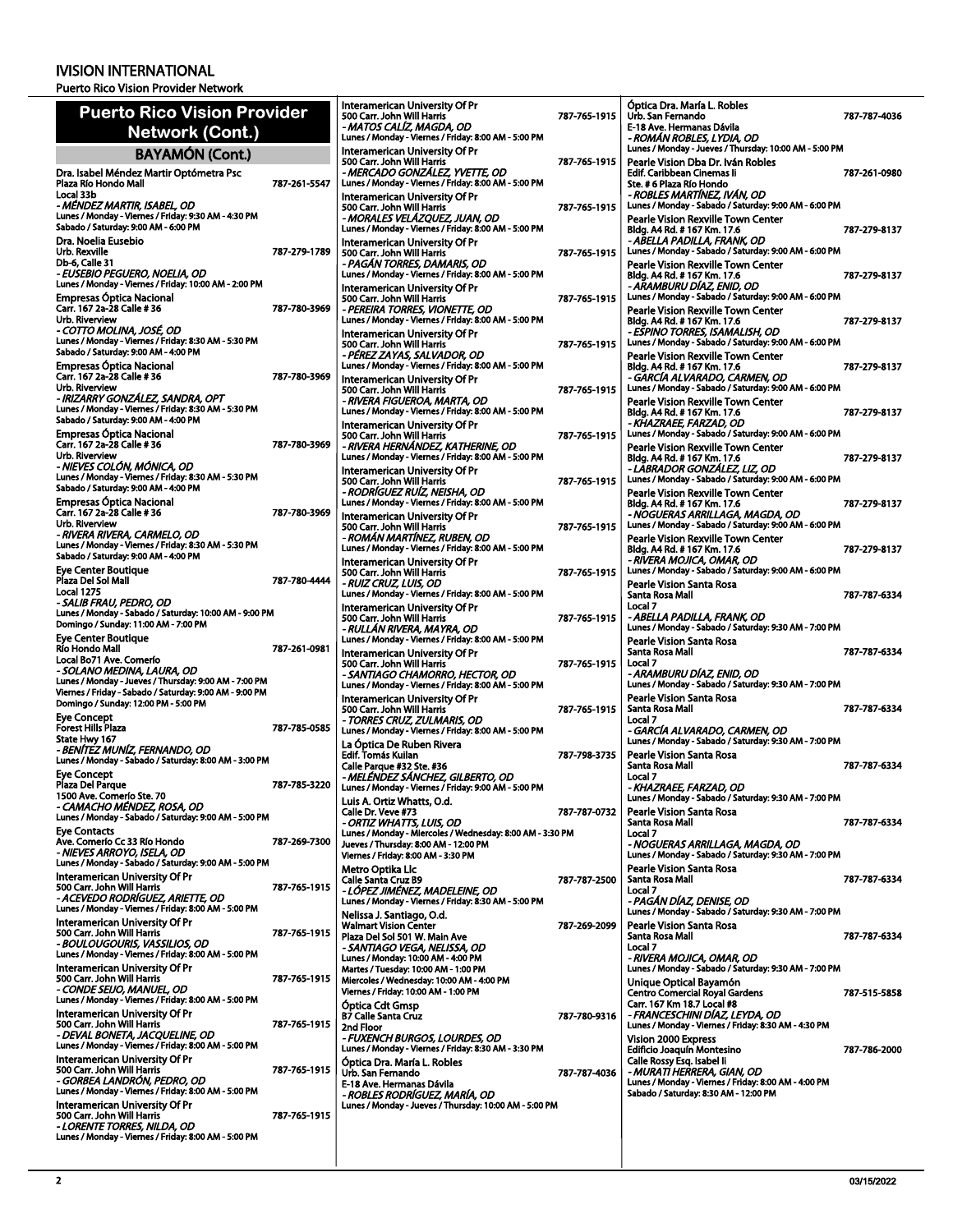| <b>Puerto Rico Vision Provider</b>                                                                                            |              | <b>Elite Vision Center</b><br><b>Consolidated Mall C7 Ste 65</b><br>Ave. Jose Gautier Benitez    |
|-------------------------------------------------------------------------------------------------------------------------------|--------------|--------------------------------------------------------------------------------------------------|
| Network (Cont.)                                                                                                               |              | - RIVERA RODRÍGUEZ, TER                                                                          |
| <b>BAYAMÓN (Cont.)</b>                                                                                                        |              | Lunes / Monday - Viernes / Frio<br>Sabado / Saturday: 8:00 AM - 1                                |
| <b>Vision 2000 Express</b><br>Edificio Joaquín Montesino                                                                      | 787-786-2000 | <b>Empresas Optica Nacional</b><br>Urb. Condado Moderno                                          |
| Calle Rossy Esq. Isabel Ii<br>- MURATI HERRERA, REBECCA, OD                                                                   |              | M-31 Calle 13<br>- IRIZARRY GONZÁLEZ, SA                                                         |
| Lunes / Monday - Viernes / Friday: 8:00 AM - 4:00 PM<br>Sabado / Saturday: 8:30 AM - 12:00 PM                                 |              | Lunes / Monday - Viernes / Frio<br>Sabado / Saturday: 9:00 AM - 4                                |
| Vision 2000 Express                                                                                                           |              | <b>Empresas Optica Nacional</b>                                                                  |
| <b>Edificio Joaquín Montesino</b><br>Calle Rossy Esq. Isabel Ii<br>- MURATI PORTALATÍN, GIAN, OD                              | 787-786-2000 | Urb. Condado Moderno<br>M-31 Calle 13<br>- NIEVES COLÓN. MÓNICA                                  |
| Lunes / Monday - Viernes / Friday: 8:00 AM - 4:00 PM<br>Sabado / Saturday: 8:30 AM - 12:00 PM                                 |              | Lunes / Monday - Viernes / Frio<br>Sabado / Saturday: 9:00 AM - 4                                |
| Vista Care<br>P60 Ave. Santa Juanita                                                                                          | 787-995-2450 | <b>Empresas Optica Nacional</b><br>Urb. Condado Moderno                                          |
| Urb. Santa Juanita                                                                                                            |              | M-31 Calle 13                                                                                    |
| - BOBONIS QUILES, ROSALEEN, OD<br>Lunes / Monday - Viernes / Friday: 8:30 AM - 5:00 PM                                        |              | - NIEVES COLÓN, RUBEN, (<br>Lunes / Monday - Viernes / Frio                                      |
| Sabado / Saturday: 9:00 AM - 1:00 PM<br><b>Vista Care</b>                                                                     |              | Sabado / Saturday: 9:00 AM - 4<br><b>Eve Center Boutique</b>                                     |
| P60 Ave. Santa Juanita                                                                                                        | 787-995-2450 | Las Catalinas Mall                                                                               |
| Urb. Santa Juanita<br>- PÉREZ VÁZOUEZ. NYDIA. OD                                                                              |              | Suite 480<br>- PÉREZ GONZÁLEZ, JOSÉ,                                                             |
| Lunes / Monday - Viernes / Friday: 8:30 AM - 5:00 PM<br>Sabado / Saturday: 9:00 AM - 1:00 PM                                  |              | Lunes / Monday - Sabado / Sat<br>Domingo / Sunday: 11:00 AM -                                    |
| <b>World Vision Optical</b><br>Urb. Sta Juanita                                                                               | 787-778-2957 | Hoptical                                                                                         |
| L-56 Ave. Sta Juanita                                                                                                         |              | Hospital Menonita Caguas<br>Carr. 172 Urb. Turabo Garde                                          |
| - GARCÍA ALVARADO, CARMEN, OD<br>Lunes / Monday - Viernes / Friday: 9:00 AM - 5:00 PM<br>Sabado / Saturday: 8:00 AM - 3:00 PM |              | - WILEY RAMOS, GRACE, C<br>Lunes / Monday - Viernes / Frio                                       |
| <b>World Vision Optical</b>                                                                                                   |              | Interamerican University (<br>Calle Rafael Cordero Final                                         |
| Urb. Sta Juanita<br>L-56 Ave. Sta Juanita                                                                                     | 787-778-2957 | - ACEVEDO RODRÍGUEZ. A<br>Lunes / Monday - Viernes / Frio                                        |
| - RIVERA FIGUEROA, MARTA, OD<br>Lunes / Monday - Viernes / Friday: 9:00 AM - 5:00 PM                                          |              | Interamerican University (                                                                       |
| Sabado / Saturday: 8:00 AM - 3:00 PM                                                                                          |              | <b>Calle Rafael Cordero Final</b><br>- BOULOUGOURIS, VASSIL                                      |
| CABO ROJO                                                                                                                     |              | Lunes / Monday - Viernes / Frio<br><b>Interamerican University G</b>                             |
| Centro Visión Cabo Rojo<br>Calle Barbosa #34<br>- RODRÍGUEZ PELLICIER, NAYIP, OD                                              | 787-851-3800 | <b>Calle Rafael Cordero Final</b><br>- CONDE SEIJO, MANUEL, I<br>Lunes / Monday - Viernes / Frio |
| Lunes / Monday - Viernes / Friday: 8:00 AM - 5:00 PM                                                                          |              | <b>Interamerican University G</b>                                                                |
| Luis A. Del Valle, M.d.<br>Calle Henna # 50<br>- DEL VALLE VIZCARRONDO, LUIS, MD                                              | 787-254-0893 | <b>Calle Rafael Cordero Final</b><br>- DEVAL BONETA, JACQUE                                      |
| Lunes / Monday - Jueves / Thursday: 8:00 AM - 2:00 PM                                                                         |              | Lunes / Monday - Viernes / Frio<br><b>Interamerican University (</b>                             |
| Viernes / Friday: 8:00 AM - 12:00 PM                                                                                          |              | <b>Calle Rafael Cordero Final</b>                                                                |
| Optica Galería 20/20<br>Marginal Carr 100                                                                                     | 787-254-6621 | - GORBEA LANDRÓN, PED<br>Lunes / Monday - Viernes / Frio                                         |
| K.m. 5.8                                                                                                                      |              | <b>Interamerican University (</b>                                                                |
| - ORTIZ ORTIZ, DANICA, OD<br>Lunes / Monday - Viernes / Friday: 8:00 AM - 7:00 PM<br>Sabado / Saturday: 9:00 AM - 2:00 PM     |              | <b>Calle Rafael Cordero Final</b><br>- LORENTE TORRES, NILDA<br>Lunes / Monday - Viernes / Frio  |
| Optika                                                                                                                        |              | Interamerican University (                                                                       |
| Calle Muñoz Rivera #38<br>Esq. Rius Rivera                                                                                    | 787-851-9285 | <b>Calle Rafael Cordero Final</b><br>- MATOS CALÍZ, MAGDA, (                                     |
| - PÉREZ MORENO, JOSHARA, OD<br>Lunes / Monday - Viernes / Friday: 8:00 AM - 5:00 PM                                           |              | Lunes / Monday - Viernes / Frio                                                                  |
| Sabado / Saturday: 8:00 AM - 12:00 PM                                                                                         |              | <b>Interamerican University (</b><br>Calle Rafael Cordero Final                                  |
| <b>CAGUAS</b>                                                                                                                 |              | - MERCADO GONZÁLEZ, Y<br>Lunes / Monday - Viernes / Frio                                         |
| <b>Caguas Visual Clinic</b>                                                                                                   |              | Interamerican University (                                                                       |
| Calle Pino 2 D33<br>Urb. Villa Del Rey                                                                                        | 787-745-2490 | <b>Calle Rafael Cordero Final</b>                                                                |
| - CORREA AMIL, PEDRO, OD<br>Lunes / Monday - Viernes / Friday: 9:00 AM - 5:00 PM                                              |              | - MORALES VELÁZQUEZ, J<br>Lunes / Monday - Viernes / Frio<br><b>Interamerican University (</b>   |
| Catala Eye Care                                                                                                               |              | <b>Calle Rafael Cordero Final</b>                                                                |
| Carr. 172 Km. 20.6,<br>La Sierra Town Center                                                                                  | 787-286-8001 | - PAGÁN TORRES, DAMAR<br>Lunes / Monday - Viernes / Frio                                         |
| - RIVERA RODRÍGUEZ, TERRY, OD<br>Lunes / Monday - Viernes / Friday: 8:00 AM - 5:00 PM                                         |              | Interamerican University (<br>Calle Rafael Cordero Final                                         |
| Sabado / Saturday: 9:00 AM - 4:00 PM<br>Centro Oftálmico Dra. María A. Hernández                                              |              | - PEREIRA TORRES, VIONE.<br>Lunes / Monday - Viernes / Frio                                      |
| Nebraska St. Ab12                                                                                                             | 787-258-8686 | <b>Interamerican University G</b>                                                                |
| <b>Caguas Norte</b><br>- HERNÁNDEZ IGLESIAS, MARÍA, OD                                                                        |              | Calle Rafael Cordero Final<br>- PÉREZ ZAYAS, SALVADO                                             |
| Lunes / Monday: 9:30 AM - 5:30 PM                                                                                             |              | Lunes / Monday - Viernes / Frio                                                                  |
| Miercoles / Wednesday: 9:30 AM - 5:30 PM<br>Viernes / Friday: 9:30 AM - 5:30 PM                                               |              | Interamerican University (<br><b>Calle Rafael Cordero Final</b>                                  |
| Sabado / Saturday: 10:00 AM - 4:00 PM                                                                                         |              | - RIVERA FIGUEROA, MART                                                                          |
|                                                                                                                               |              | Lunes / Monday - Viernes / Fric                                                                  |
| Drs. Quiñones Colón<br>#112 Pd Plaza Gautier Benitez                                                                          | 787-643-2187 |                                                                                                  |
| <b>José Mercados</b><br>- QUIÑONES COLÓN, VÍCTOR, OD                                                                          |              | Interamerican University (<br><b>Calle Rafael Cordero Final</b><br>- RIVERA HERNÁNDEZ, KA        |

| Ave. Jose Gautier Benitez                                                                     |              |
|-----------------------------------------------------------------------------------------------|--------------|
| - RIVERA RODRÍGUEZ, TERRY, OD<br>Lunes / Monday - Viernes / Friday: 8:00 AM - 5:00 PM         |              |
| Sabado / Saturday: 8:00 AM - 1:00 PM                                                          |              |
| Empresas Optica Nacional                                                                      |              |
| Urb. Condado Moderno<br>M-31 Calle 13                                                         | 787-653-2375 |
| - IRIZARRY GONZÁLEZ, SANDRA, OPT                                                              |              |
| Lunes / Monday - Viernes / Friday: 8:30 AM - 5:30 PM                                          |              |
| Sabado / Saturday: 9:00 AM - 4:00 PM                                                          |              |
| Empresas Optica Nacional<br>Urb. Condado Moderno                                              | 787 653 2375 |
| M-31 Calle 13                                                                                 |              |
| - NIEVES COLÓN, MÓNICA, OD<br>Lunes / Monday - Viernes / Friday: 8:30 AM - 5:30 PM            |              |
| Sabado / Saturday: 9:00 AM - 4:00 PM                                                          |              |
| Empresas Optica Nacional                                                                      |              |
| Urb. Condado Moderno                                                                          | 787-653-2375 |
| M-31 Calle 13<br>- NIEVES COLÓN, RUBEN, OD                                                    |              |
| Lunes / Monday - Viernes / Friday: 8:30 AM - 5:30 PM                                          |              |
| Sabado / Saturday: 9:00 AM - 4:00 PM                                                          |              |
| Eye Center Boutique<br>Las Catalinas Mall                                                     | 787-703-4411 |
| Suite 480                                                                                     |              |
| - PÉREZ GONZÁLEZ, JOSÉ, OD                                                                    |              |
| Lunes / Monday - Sabado / Saturday: 9:00 AM - 9:00 PM<br>Domingo / Sunday: 11:00 AM - 7:00 PM |              |
| Hoptical                                                                                      |              |
| Hospital Menonita Caguas                                                                      | 787-286-0941 |
| Carr. 172 Urb. Turabo Gardens                                                                 |              |
| - WILEY RAMOS, GRACE, OD<br>Lunes / Monday - Viernes / Friday: 8:00 AM - 4:00 PM              |              |
| Interamerican University Of Pr                                                                |              |
| Calle Rafael Cordero Final                                                                    | 787-746-6555 |
| - ACEVEDO RODRÍGUEZ, ARIETTE, OD                                                              |              |
| Lunes / Monday - Viernes / Friday: 7:30 AM - 4:00 PM                                          |              |
| Interamerican University Of Pr<br>Calle Rafael Cordero Final                                  | 787-746-6555 |
| - BOULOUGOURIS, VASSILIOS, OD                                                                 |              |
| Lunes / Monday - Viernes / Friday: 7:30 AM - 4:00 PM                                          |              |
| Interamerican University Of Pr<br>Calle Rafael Cordero Final                                  | 787 746 6555 |
| - CONDE SEIJO, MANUEL, OD                                                                     |              |
| Lunes / Monday - Viernes / Friday: 7:30 AM - 4:00 PM                                          |              |
| Interamerican University Of Pr<br>Calle Rafael Cordero Final                                  |              |
| - DEVAL BONETA, JACQUELINE, OD                                                                | 787-746-6555 |
| Lunes / Monday - Viernes / Friday: 7:30 AM - 4:00 PM                                          |              |
| Interamerican University Of Pr                                                                |              |
| Calle Rafael Cordero Final<br>- GORBEA LANDRÓN, PEDRO, OD                                     | 787-746-6555 |
| Lunes / Monday - Viernes / Friday: 7:30 AM - 4:00 PM                                          |              |
| Interamerican University Of Pr                                                                |              |
| Calle Rafael Cordero Final<br>- LORENTE TORRES, NILDA, OD                                     | 787-746-6555 |
| Lunes / Monday - Viernes / Friday: 7:30 AM - 4:00 PM                                          |              |
| Interamerican University Of Pr                                                                |              |
| Calle Rafael Cordero Final                                                                    | 787 746 6555 |
| - MATOS CALIZ, MAGDA, OD<br>Lunes / Monday - Viernes / Friday: 7:30 AM - 4:00 PM              |              |
| Interamerican University Of Pr                                                                |              |
| Calle Rafael Cordero Final                                                                    | 787-746-6555 |
| - MERCADO GONZÁLEZ, YVETTE, OD<br>Lunes / Monday - Viernes / Friday: 7:30 AM - 4:00 PM        |              |
| Interamerican University Of Pr                                                                |              |
| Calle Rafael Cordero Final                                                                    | 787-746-6555 |
| - MORALES VELÁZQUEZ, JUAN, OD<br>Lunes / Monday - Viernes / Friday: 7:30 AM - 4:00 PM         |              |
| Interamerican Universitv Of Pr                                                                |              |
| Calle Rafael Cordero Final                                                                    | 787-746-6555 |
| - PAGAN TORRES, DAMARIS, OD                                                                   |              |
| Lunes / Monday - Viernes / Friday: 7:30 AM - 4:00 PM<br>Interamerican University Of Pr        |              |
| Calle Rafael Cordero Final                                                                    | 787-746-6555 |
| - PEREIRA TORRES, VIONETTE, OD                                                                |              |
| Lunes / Monday - Viernes / Friday: 7:30 AM - 4:00 PM                                          |              |
| Interamerican University Of Pr                                                                |              |
|                                                                                               |              |
| Calle Rafael Cordero Final<br>- PÉREZ ZAYAS, SALVADOR, OD                                     | 787-746-6555 |
| Lunes / Monday - Viernes / Friday: 7:30 AM - 4:00 PM                                          |              |
| Interamerican University Of Pr                                                                |              |
| Calle Rafael Cordero Final<br>- RIVERA FIGUEROA. MARTA. OD                                    | 787-746-6555 |
| Lunes / Monday - Viernes / Friday: 7:30 AM - 4:00 PM                                          |              |
| Interamerican University Of Pr                                                                |              |
| Calle Rafael Cordero Final<br>- RIVERA HERNANDEZ, KATHERINE, OD                               | 787-746-6555 |

| 787-222-6000 | Interamerican University Of Pr<br><b>Calle Rafael Cordero Final</b><br>- RODRÍGUEZ RUÍZ, NEISHA, OD<br>Lunes / Monday - Viernes / Friday: 7:30 AM - 4:00 PM                    | 787-746-6555 |
|--------------|--------------------------------------------------------------------------------------------------------------------------------------------------------------------------------|--------------|
| 787-653-2375 | Interamerican University Of Pr<br>Calle Rafael Cordero Final<br>· ROMÁN MARTÍNEZ, RUBEN, OD<br>Lunes / Monday - Viernes / Friday: 7:30 AM - 4:00 PM                            | 787 746 6555 |
|              | Interamerican University Of Pr<br>Calle Rafael Cordero Final<br>- RUIZ CRUZ, LUIS, OD<br>Lunes / Monday - Viernes / Friday: 7:30 AM - 4:00 PM                                  | 787-746-6555 |
| 787 653 2375 | Interamerican University Of Pr<br>Calle Rafael Cordero Final<br>- RULLÁN RIVERA, MAYRA, OD<br>Lunes / Monday - Viernes / Friday: 7:30 AM - 4:00 PM                             | 787-746-6555 |
| 787-653-2375 | Interamerican University Of Pr<br>Calle Rafael Cordero Final<br>- SANTIAGO CHAMORRO, HECTOR, OD<br>Lunes / Monday - Viernes / Friday: 7:30 AM - 4:00 PM                        | 787-746-6555 |
|              | Interamerican University Of Pr<br><b>Calle Rafael Cordero Final</b><br>- TORRES CRUZ, ZULMARIS, OD<br>Lunes / Monday - Viernes / Friday: 7:30 AM - 4:00 PM                     | 787 746 6555 |
| 787-703-4411 | <b>New Vision Optica</b><br>31 Calle Acosta<br>- CZERNIAK TORRES, VERÓNICA, OD<br>Lunes / Monday - Viernes / Friday: 8:00 AM - 5:00 PM<br>Sabado / Saturday: 8:00 AM - 4:00 PM | 787-744-0707 |
| 787-286-0941 | Optica Lafont<br>Calle Ruiz Belvis 45<br>- BONES QUILES, MARY, OPT<br>Lunes / Monday - Viernes / Friday: 9:00 AM - 4:00 PM<br>Sabado / Saturday: 9:00 AM - 12:00 PM            | 787-743-5785 |
| 787-746-6555 | Optica Lafont<br>Calle Ruiz Belvis 45<br>- ORTIZ APONTE, EVELYN, OD<br>Lunes / Monday - Viernes / Friday: 9:00 AM - 4:00 PM<br>Sabado / Saturday: 9:00 AM - 12:00 PM           | 787-743-5785 |
| 787-746-6555 | Optica Loyola<br>Paseo Gautier Benítez #16<br>Galería Fr Muñiz<br>- LOYOLA MARTÍNEZ, JOHANNA, OD                                                                               | 787-744-4020 |
| 787 746 6555 | Lunes / Monday - Jueves / Thursday: 9:00 AM - 4:00 PM<br>Viernes / Friday: 9:00 AM - 3:00 PM<br>Sabado / Saturday: 9:00 AM - 1:00 PM                                           |              |
| 787-746-6555 | Pearl Vision Las Catalinas Mall<br>Ave. José Garrido<br>Las Catalinas Mall Local # 440<br>- ABELLA PADILLA, FRANK, OD<br>Lunes / Monday - Sabado / Saturday: 9:00 AM - 9:00 PM | 787-746-0965 |
| 787-746-6555 | Domingo / Sunday: 11:00 AM - 7:00 PM<br>Pearl Vision Las Catalinas Mall<br>Ave. José Garrido<br>Las Catalinas Mall Local # 440                                                 | 787-746-0965 |
| 787-746-6555 | - ARAMBURU DÍAZ, ENID, OD<br>Lunes / Monday - Sabado / Saturday: 9:00 AM - 9:00 PM<br>Domingo / Sunday: 11:00 AM - 7:00 PM<br>Pearl Vision Las Catalinas Mall                  |              |
| 787 746 6555 | Ave. José Garrido<br>Las Catalinas Mall Local #440<br>- GARCÍA ALVARADO, CARMEN, OD<br>Lunes / Monday - Sabado / Saturday: 9:00 AM - 9:00 PM                                   | 787-746-0965 |
| 787-746-6555 | Domingo / Sunday: 11:00 AM - 7:00 PM<br>Pearl Vision Las Catalinas Mall<br>Ave. José Garrido<br>Las Catalinas Mall Local #440                                                  | 787-746-0965 |
| 787-746-6555 | - KHAZRAEE, FARZAD, OD<br>Lunes / Monday - Sabado / Saturday: 9:00 AM - 9:00 PM<br>Domingo / Sunday: 11:00 AM - 7:00 PM<br>Pearl Vision Las Catalinas Mall                     |              |
| 787-746-6555 | Ave. José Garrido<br>Las Catalinas Mall Local # 440<br>- LUGO BÁEZ, ELVIN, OD<br>Lunes / Monday - Sabado / Saturday: 9:00 AM - 9:00 PM<br>Domingo / Sunday: 11:00 AM - 7:00 PM | 787-746-0965 |
| 787 746 6555 | Pearl Vision Las Catalinas Mall<br>Ave. José Garrido<br>Las Catalinas Mall Local # 440<br>- NOGUERAS ARRILLAGA, MAGDA, OD                                                      | 787-746-0965 |
| 787-746-6555 | Lunes / Monday - Sabado / Saturday: 9:00 AM - 9:00 PM<br>Domingo / Sunday: 11:00 AM - 7:00 PM<br>Pearl Vision Las Catalinas Mall<br>Ave. José Garrido                          | 787-746-0965 |
| 787-746-6555 | Las Catalinas Mall Local # 440<br>- ORTIZ TORRES, CARLOS, OD<br>Lunes / Monday - Sabado / Saturday: 9:00 AM - 9:00 PM<br>Domingo / Sunday: 11:00 AM - 7:00 PM                  |              |
| 787-746-6555 |                                                                                                                                                                                |              |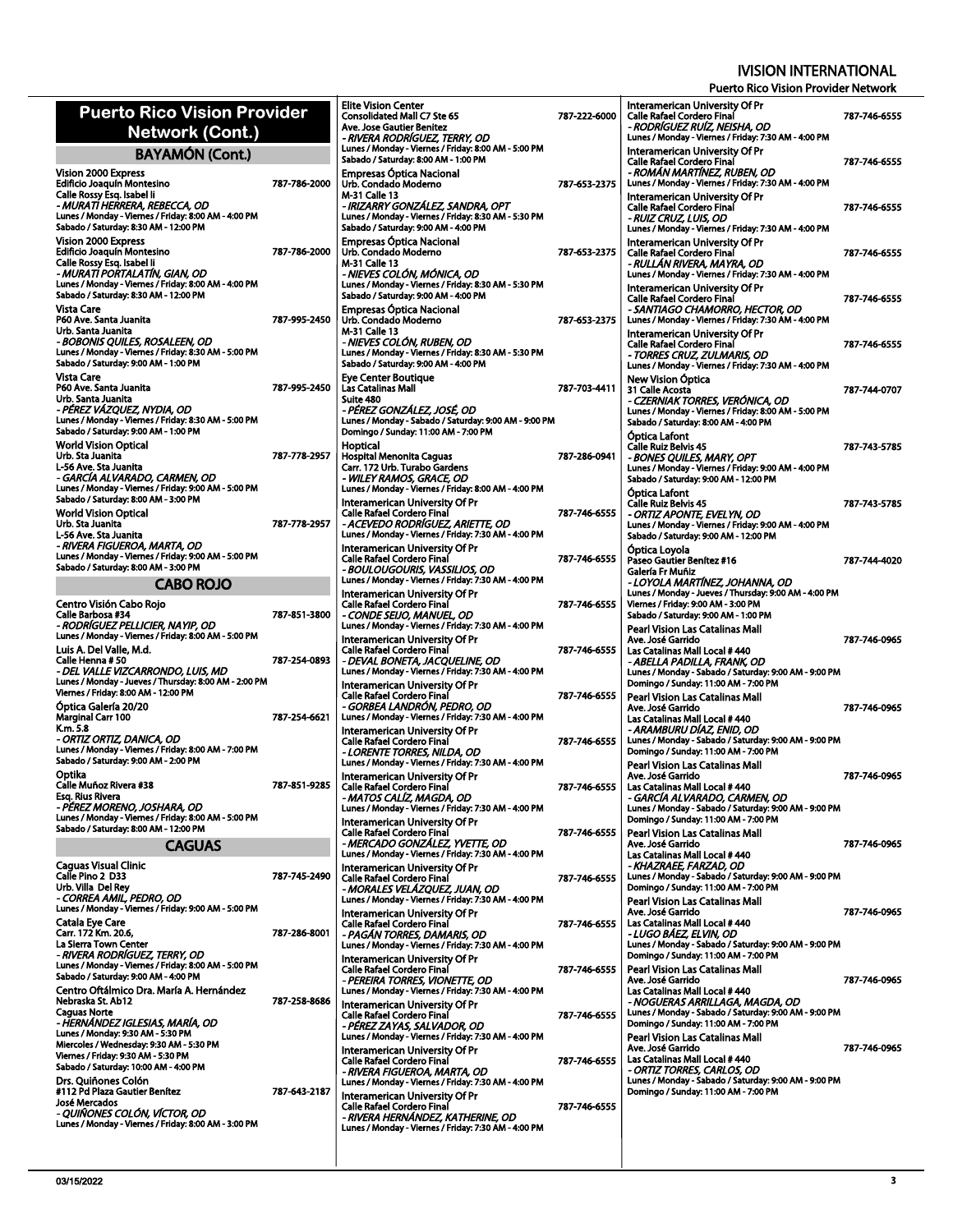|                                                                                              |              | Abc Optika                                                                                           |         |
|----------------------------------------------------------------------------------------------|--------------|------------------------------------------------------------------------------------------------------|---------|
| <b>Puerto Rico Vision Provider</b>                                                           |              | 974z Calle Bauhinia                                                                                  | $939 -$ |
| Network (Cont.)                                                                              |              | Urb. Loíza Vallev<br>- MARTÍNEZ RÍOS, FRANCISCO, OD                                                  |         |
| <b>CAGUAS (Cont.)</b>                                                                        |              | Lunes / Monday - Viernes / Friday: 9:00 AM - 5:00 PM<br>Sabado / Saturday: 9:00 AM - 1:00 PM         |         |
| Pearl Vision Las Catalinas Mall                                                              |              | Abc Optika                                                                                           |         |
| Ave. José Garrido<br>Las Catalinas Mall Local # 440                                          | 787-746-0965 | 974z Calle Bauhinia<br>Urb. Loíza Valley                                                             | 939-    |
| - RIVERA MOJICA, OMAR, OD                                                                    |              | - MATOS CALÍZ, MAGDA, OD                                                                             |         |
| Lunes / Monday - Sabado / Saturday: 9:00 AM - 9:00 PM                                        |              | Lunes / Monday - Viernes / Friday: 9:00 AM - 5:00 PM                                                 |         |
| Domingo / Sunday: 11:00 AM - 7:00 PM<br>Pearl Vision Las Catalinas Mall                      |              | Sabado / Saturday: 9:00 AM - 1:00 PM                                                                 |         |
| Ave. José Garrido                                                                            | 787-746-0965 | <b>Barreto Eye Clinic</b><br>Calle Corchado #67                                                      | 787     |
| Las Catalinas Mall Local # 440                                                               |              | - BARRETO RODRIGUEZ, AIDA, OD                                                                        |         |
| - VĖLEZ RAMOS, WILLIAM, OD<br>Lunes / Monday - Sabado / Saturday: 9:00 AM - 9:00 PM          |              | Lunes / Monday - Viernes / Friday: 8:30 AM - 4:00 PM<br>Sabado / Saturday: 8:30 AM - 12:00 PM        |         |
| Domingo / Sunday: 11:00 AM - 7:00 PM                                                         |              | <b>Body Lamp</b>                                                                                     |         |
| Pearl Vision Plaza Del Carmen Mall                                                           |              | Carr. 3 Km. 19.9                                                                                     | 787-    |
| Ave. Gautier Benítez<br>Plaza Del Carmen Mall Local #4                                       | 787-746-4960 | <b>Edif. East Medical Prof Ctr</b><br>- RODRIGUEZ CRUZ, FIDEL, OD                                    |         |
| - ABELLA PADILLA, FRANK, OD                                                                  |              | Lunes / Monday - Viernes / Friday: 9:00 AM - 5:00 PM                                                 |         |
| Lunes / Monday - Sabado / Saturday: 9:00 AM - 4:00 PM                                        |              | Dr. Victor Rosa Clínica Optométrica                                                                  |         |
| Pearl Vision Plaza Del Carmen Mall<br>Ave. Gautier Benítez                                   | 787-746-4960 | Calle Orquídea A-48, 3er Piso<br>Urb. Loíza Valley                                                   | 787-    |
| Plaza Del Carmen Mall Local #4                                                               |              | - ROSA REYES, VÍCTOR, OD                                                                             |         |
| - ARAMBURU DÍAZ, ENID, OD<br>Lunes / Monday - Sabado / Saturday: 9:00 AM - 4:00 PM           |              | Martes / Tuesday: 1:00 PM - 5:00 PM                                                                  |         |
| Pearl Vision Plaza Del Carmen Mall                                                           |              | Jtr Optical Center<br>Road # 3 Km. 20.5                                                              | 787-    |
| Ave. Gautier Benítez                                                                         | 787-746-4960 | <b>Plaza Noreste Suite E</b>                                                                         |         |
| Plaza Del Carmen Mall Local #4<br>- GARCÍA ALVARADO, CARMEN, OD                              |              | - TORRENS ROSA, JOEL, OD<br>Jueves / Thursday - Sabado / Saturday: 10:00 AM - 4:00 PM                |         |
| Lunes / Monday - Sabado / Saturday: 9:00 AM - 4:00 PM                                        |              | Opti Center Loíza Valley                                                                             |         |
| Pearl Vision Plaza Del Carmen Mall                                                           |              | Aa-10 Calle Bauhinia                                                                                 | 787-    |
| Ave. Gautier Benítez                                                                         | 787-746-4960 | - BARBOSA SANTOS, MARIA, OD                                                                          |         |
| Plaza Del Carmen Mall Local #4<br>- KHAZRAEE, FARZAD, OD                                     |              | Lunes / Monday - Jueves / Thursday: 9:00 AM - 4:00 PM<br>Viernes / Friday: 9:00 AM - 3:00 PM         |         |
| Lunes / Monday - Sabado / Saturday: 9:00 AM - 4:00 PM                                        |              | Sabado / Saturday: 9:00 AM - 1:00 PM                                                                 |         |
| Pearl Vision Plaza Del Carmen Mall<br>Ave. Gautier Benítez                                   | 787-746-4960 | Pro Vista                                                                                            |         |
| Plaza Del Carmen Mall Local #4                                                               |              | 185 Road Km. 5.0<br><b>Bo. Campo Rico</b>                                                            | 787-    |
| - LATONI BENEDETTI, MARÍA, OD                                                                |              | - O'FARRILL HERRERA, NORA, OD                                                                        |         |
| Lunes / Monday - Sabado / Saturday: 9:00 AM - 4:00 PM                                        |              | Lunes / Monday - Jueves / Thursday: 8:30 AM - 4:00 PM<br>Sabado / Saturday: 9:00 AM - 1:00 PM        |         |
| Pearl Vision Plaza Del Carmen Mall<br>Ave. Gautier Benítez                                   | 787-746-4960 | Veo Veo Optika, Llc                                                                                  |         |
| Plaza Del Carmen Mall Local #4                                                               |              | The Outlets Mall Local 130b                                                                          | 787-    |
| - NOGUERAS ARRILLAGA, MAGDA, OD<br>Lunes / Monday - Sabado / Saturday: 9:00 AM - 4:00 PM     |              | Frente A La Oficina De Correo<br>- IRIZARRY LOYOLA, LIZZETTE, OD                                     |         |
|                                                                                              |              |                                                                                                      |         |
| Pearl Vision Plaza Del Carmen Mall                                                           |              | Lunes / Monday - Viernes / Friday: 9:00 AM - 5:00 PM                                                 |         |
| Ave. Gautier Benítez                                                                         | 787-746-4960 | Sabado / Saturday: 10:00 AM - 4:00 PM                                                                |         |
| Plaza Del Carmen Mall Local #4                                                               |              | CAROLINA                                                                                             |         |
| - RIVERA MOJICA, OMAR, OD<br>Lunes / Monday - Sabado / Saturday: 9:00 AM - 4:00 PM           |              | Eye Center Boutique                                                                                  |         |
| The Looks Optical, Llc.                                                                      |              | Plaza Carolina Mall                                                                                  | 787-    |
| 12 Ave. Luis Muñoz Marín<br>Urb. Villa Blanca                                                | 787-286-5666 | Local 108<br>- SALIB FRAU, PEDRO, OD                                                                 |         |
| - LARSEN CALCAÑO, ROSELINE, OD                                                               |              | Lunes / Monday - Sabado / Saturday: 9:00 AM - 9:00 PM                                                |         |
| Lunes / Monday - Viernes / Friday: 9:00 AM - 5:00 PM                                         |              | Domingo / Sunday: 11:00 AM - 7:00 PM                                                                 |         |
| Sabado / Saturday: 9:00 AM - 2:00 PM                                                         |              | <b>Good Vision Carolina</b><br><b>Plaza Escorial Comercial Ctr</b>                                   | 787-    |
| Tu Óptica Centro<br>10 Aquamarina                                                            | 787-981-7668 | Local #5                                                                                             |         |
| Villa Blanca<br>                                                                             |              | - KEY OYOLA, JOSÉ, OD                                                                                |         |
| - CRUZ MARTÍNEZ, WILFREDO, OD<br>Lunes / Monday - Viernes / Friday: 9:00 AM - 5:00 PM        |              | Lunes / Monday: 9:00 AM - 7:00 PM<br>Martes / Tuesday: 9:00 AM - 5:00 PM                             |         |
| Sabado / Saturday: 9:00 AM - 3:00 PM                                                         |              | Miercoles / Wednesday: 9:00 AM - 7:00 PM                                                             |         |
| Villa Blanca Optical                                                                         |              | Jueves / Thursday - Sabado / Saturday: 9:00 AM - 5:00 PM                                             |         |
| Plaza Villa Blanca #K2<br>Carr. #1                                                           | 787-743-0534 | Good Vision Carolina<br><b>Plaza Escorial Comercial Ctr</b>                                          | 787-    |
| - FERNÁNDEZ PORTO, ANA, OD                                                                   |              | Local #5                                                                                             |         |
| Lunes / Monday - Viernes / Friday: 8:00 AM - 5:00 PM<br>Sabado / Saturday: 8:00 AM - 4:00 PM |              | - MORALES GRATACOS, MARILIA, OD<br>Lunes / Monday: 9:00 AM - 7:00 PM                                 |         |
|                                                                                              |              | Martes / Tuesday: 9:00 AM - 5:00 PM                                                                  |         |
| <b>CAMUY</b>                                                                                 |              | Miercoles / Wednesday: 9:00 AM - 7:00 PM                                                             |         |
| Accu' Vision                                                                                 | 787-262-1486 | Jueves / Thursday - Sabado / Saturday: 9:00 AM - 5:00 PM                                             |         |
| Ave. Muñoz Rivera # 111<br>- LUGO DELGADO, ETTIENNE, OD                                      |              | Good Vision Carolina<br><b>Plaza Escorial Comercial Ctr</b>                                          | 787-    |
| Lunes / Monday - Viernes / Friday: 8:00 AM - 4:00 PM                                         |              | Local # 5                                                                                            |         |
| Sabado / Saturday: 8:00 AM - 1:00 PM<br>Tu Centro De Visión Integral                         |              | - PADILLA ZAPATA, LUIS, OD<br>Lunes / Monday: 9:00 AM - 7:00 PM                                      |         |
| Calle Iguina #3                                                                              | 787-820-4622 | Martes / Tuesday: 9:00 AM - 5:00 PM                                                                  |         |
| - RIVERA PACHECO, ANDRES, OD<br>Lunes / Monday - Jueves / Thursday: 9:00 AM - 2:00 PM        |              | Miercoles / Wednesday: 9:00 AM - 7:00 PM<br>Jueves / Thursday - Sabado / Saturday: 9:00 AM - 5:00 PM |         |
|                                                                                              |              | Isis Fine Vision Services Inc                                                                        |         |
| <b>CANOVANAS</b>                                                                             |              | Ave. Fragoso, Esq. Vía 59                                                                            | 787-    |
| Abbot Optical                                                                                |              | 3fsi, Villa Fontana<br>- FIGUEROA SANCHEZ, ILSA, MD                                                  |         |
| Carr. 188 Km. 0.7<br>Zona Ind San Isidro Edif M1090                                          | 787-876-8409 | Lunes / Monday - Miercoles / Wednesday: 9:00 AM - 3:00 PM                                            |         |
| - GURREA ROSAS, MERCEDES, OD                                                                 |              | Jueves / Thursday: 1:00 PM - 3:00 PM                                                                 |         |
| Lunes / Monday - Viernes / Friday: 9:00 AM - 5:00 PM<br>Sabado / Saturday: 9:00 AM - 3:00 PM |              | Viernes / Friday: 9:00 AM - 11:00 AM                                                                 |         |
|                                                                                              |              |                                                                                                      |         |

| 939-204-0852 | Isis Fine Vision Services Inc<br>Ave. Fragoso, Esg. Vía 59<br>3fsi, Villa Fontana                                                                                                 | 787-750-1670 |
|--------------|-----------------------------------------------------------------------------------------------------------------------------------------------------------------------------------|--------------|
|              | - YORDAN RIVERA, RAÚL, MD<br>Lunes / Monday - Miercoles / Wednesday: 9:00 AM - 3:00 PM<br>Jueves / Thursday: 1:00 PM - 3:00 PM<br>Viernes / Friday: 9:00 AM - 11:00 AM            |              |
| 939-204-0852 | Metro Optical Group Carolina<br>Hospital Upr, Dep Oftalmología<br>Ave 65 Infantería, Piso G                                                                                       | 787-757-1800 |
|              | - ACEVEDO GERENA, IVONNE, OD<br>Lunes / Monday - Viernes / Friday: 9:00 AM - 3:00 PM<br>Metro Optical Group Carolina                                                              |              |
| 787-886-5943 | Hospital Upr, Dep Oftalmología<br>Ave 65 Infantería, Piso G<br>- COLLAZO CUEVAS, PEDRO, OPT<br>Lunes / Monday - Viernes / Friday: 9:00 AM - 3:00 PM                               | 787-757-1800 |
| 787-256-6060 | Metro Optical Group Carolina<br>Hospital Upr, Dep Oftalmología<br>Ave 65 Infantería, Piso G<br>- PÉREZ VÁZQUEZ, NYDIA, OD<br>Lunes / Monday - Viernes / Friday: 9:00 AM - 3:00 PM | 787-757-1800 |
| 787-752-1417 | My Optical Factory, Llc<br>Avenida Isla Verde #61<br><b>Atlantic View</b><br>- VILLALOBOS ORTIZ, CYNTHIA, OD<br>Lunes / Monday - Viernes / Friday: 9:00 AM - 6:00 PM              | 787 727 4090 |
| 787-957-0888 | <b>Oios De Puerto Rico</b><br>Mónaco #620<br><b>Extensión El Comandante</b><br>- RODRIGUEZ MAISONET, NORMA, OD                                                                    | 787-762-0828 |
| PM           | Lunes / Monday - Viernes / Friday: 8:30 AM - 3:00 PM<br>Sabado / Saturday: 9:00 AM - 3:00 PM                                                                                      |              |
| 787-876-0820 | Óptica De Paz<br>Gp-3 Ave. Campo Rico<br><b>Country Club</b><br>- DE PAZ REYES, BERNARDO, MD                                                                                      | 787-768-2335 |
| 787-886-8066 | Lunes / Monday - Jueves / Thursday: 9:00 AM - 4:00 PM<br>P.r. Vision<br><b>Edificio Plaza Centro</b>                                                                              | 787-752-5338 |
|              | Local C<br>- RECAFINA BOZNER, GIUSEPPE, OD<br>Lunes / Monday - Viernes / Friday: 8:30 AM - 5:00 PM                                                                                |              |
| 787-886-8888 | Pearle Vision Plaza Carolina<br>200 Ave. Fragoso<br>Suite 157                                                                                                                     | 787 750 6850 |
|              | - ABELLA PADILLA, FRANK, OD<br>Lunes / Monday - Sabado / Saturday: 9:00 AM - 8:00 PM<br>Domingo / Sunday: 11:00 AM - 6:00 PM                                                      |              |
|              | Pearle Vision Plaza Carolina<br>200 Ave. Fragoso<br>Suite 157                                                                                                                     | 787-750-6850 |
| 787 768 6666 | - ARAMBURU DÍAZ. ENID. OD<br>Lunes / Monday - Sabado / Saturday: 9:00 AM - 8:00 PM<br>Domingo / Sunday: 11:00 AM - 6:00 PM                                                        |              |
|              | Pearle Vision Plaza Carolina<br>200 Ave. Fragoso                                                                                                                                  | 787-750-6850 |
| 787-701-5566 | Suite 157<br>- GARCÍA ALVARADO, CARMEN, OD<br>Lunes / Monday - Sabado / Saturday: 9:00 AM - 8:00 PM<br>Domingo / Sunday: 11:00 AM - 6:00 PM                                       |              |
|              | Pearle Vision Plaza Carolina<br>200 Ave. Fragoso<br>Suite 157<br>- KHAZRAEE, FARZAD, OD                                                                                           | 787-750-6850 |
| 'M           | Lunes / Monday - Sabado / Saturday: 9:00 AM - 8:00 PM<br>Domingo / Sunday: 11:00 AM - 6:00 PM                                                                                     |              |
| 787-701-5566 | Pearle Vision Plaza Carolina<br>200 Ave. Fragoso<br>Suite 157<br>- LUGO BAEZ, ELVIN, OD                                                                                           | 787-750-6850 |
| 'M           | Lunes / Monday - Sabado / Saturday: 9:00 AM - 8:00 PM<br>Domingo / Sunday: 11:00 AM - 6:00 PM<br>Pearle Vision Plaza Carolina                                                     |              |
| 787-701-5566 | 200 Ave. Fragoso<br>Suite 157                                                                                                                                                     | 787-750-6850 |
|              | - MORALES BLANCO, MARÍA, OD<br>Lunes / Monday - Sabado / Saturday: 9:00 AM - 8:00 PM<br>Domingo / Sunday: 11:00 AM - 6:00 PM<br>Pearle Vision Plaza Carolina                      |              |
| 'M           | 200 Ave. Fragoso<br>Suite 157                                                                                                                                                     | 787 750 6850 |
| 787-750-1670 | - NOGUERAS ARRILLAGA, MAGDA, OD<br>Lunes / Monday - Sabado / Saturday: 9:00 AM - 8:00 PM<br>Domingo / Sunday: 11:00 AM - 6:00 PM                                                  |              |
| IO PM        | Pearle Vision Plaza Carolina<br>200 Ave. Fragoso<br>Suite 157                                                                                                                     | 787-750-6850 |
|              | - RIVERA MOJICA, OMAR, OD<br>Lunes / Monday - Sabado / Saturday: 9:00 AM - 8:00 PM<br>Domingo / Sunday: 11:00 AM - 6:00 PM                                                        |              |
|              |                                                                                                                                                                                   |              |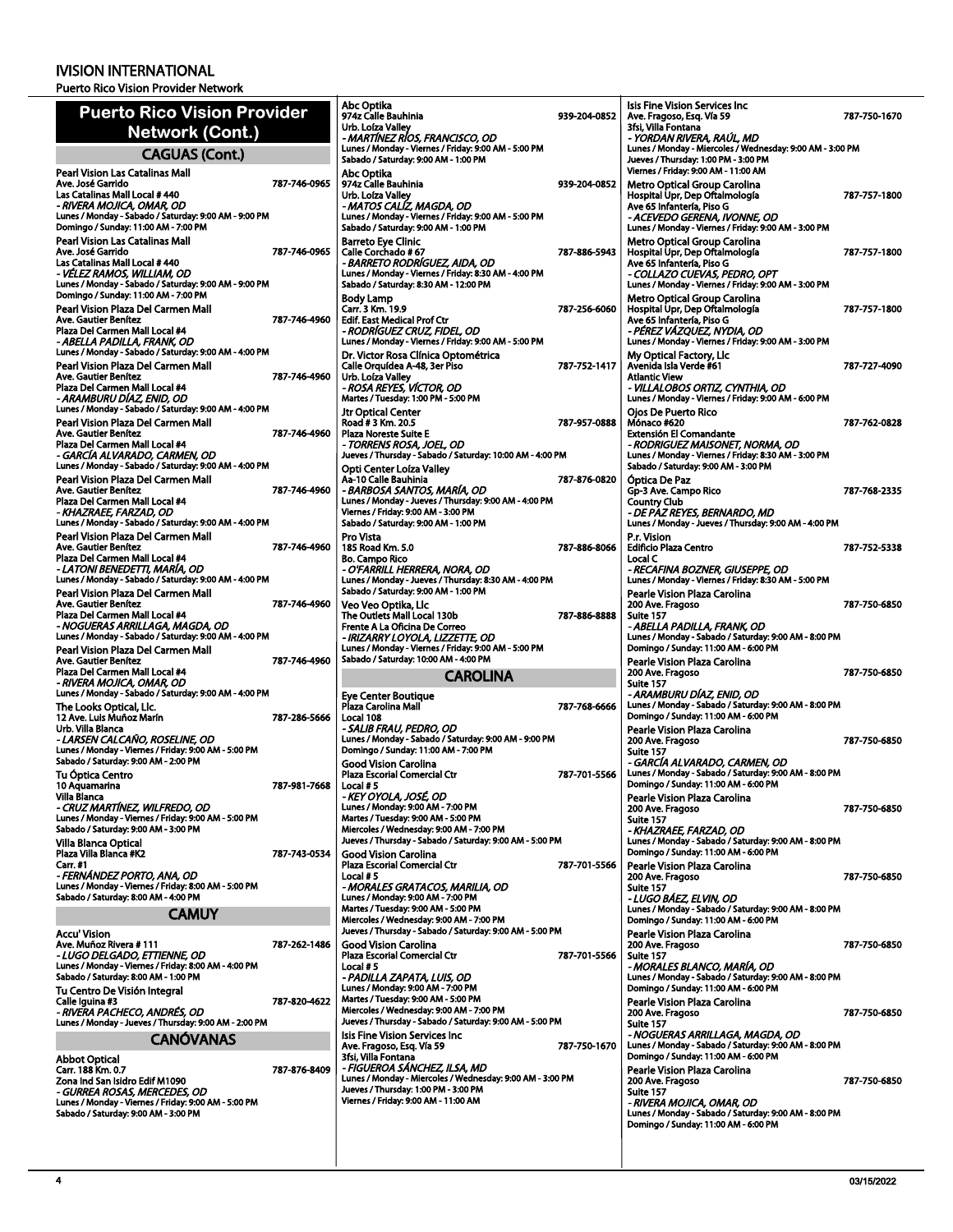| <b>Puerto Rico Vision Provider</b>                                                            |              |                                                                                                              |              |                                                                                                                     |              |
|-----------------------------------------------------------------------------------------------|--------------|--------------------------------------------------------------------------------------------------------------|--------------|---------------------------------------------------------------------------------------------------------------------|--------------|
| Network (Cont.)                                                                               |              | Interamerican University Of Pr<br>Ave. El Jíbaro<br>Carr. 172 Km. 13.5                                       | 787-739-8182 | Pearl Vision Plaza Cidra Mall<br>Carr. 172 Esq. Carr. #787<br>Plaza Cidra Mall Local #22                            | 787-434-0004 |
|                                                                                               |              | - CONDE SEIJO, MANUEL, OD                                                                                    |              | - ABELLA PADILLA, FRANK, OD                                                                                         |              |
| <b>CAROLINA (Cont.)</b><br>Pearle Vision Plaza Escorial                                       |              | Lunes / Monday - Viernes / Friday: 8:00 AM - 4:00 PM<br>Interamerican University Of Pr<br>Ave. El Jíbaro     | 787-739-8182 | Lunes / Monday - Sabado / Saturday: 9:00 AM - 6:00 PM<br>Pearl Vision Plaza Cidra Mall<br>Carr. 172 Esq. Carr. #787 | 787-434-0004 |
| 5829 Ave. 65 Infantería<br>Suite 105<br>- MARÍN SERRA, EDISON, OD                             | 787-276-3435 | Carr. 172 Km. 13.5<br>- DEVAL BONETA, JACQUELINE, OD<br>Lunes / Monday - Viernes / Friday: 8:00 AM - 4:00 PM |              | Plaza Cidra Mall Local #22<br>- ARAMBURU DÍAZ, ENID, OD<br>Lunes / Monday - Sabado / Saturday: 9:00 AM - 6:00 PM    |              |
| Lunes / Monday - Sabado / Saturday: 10:00 AM - 6:00 PM                                        |              | Interamerican University Of Pr                                                                               |              | Pearl Vision Plaza Cidra Mall                                                                                       |              |
| Pearle Vision Plaza Escorial<br>5829 Ave. 65 Infanteria<br>Suite 105                          | 787-276-3435 | Ave. El Jíbaro<br>Carr. 172 Km. 13.5<br>- GORBEA LANDRÓN, PEDRO, OD                                          | 787-739-8182 | Carr. 172 Esq. Carr. #787<br>Plaza Cidra Mall Local #22<br>- GARCÍA ALVARADO. CARMEN. OD                            | 787-434-0004 |
| - SOTOMAYOR SEPULVEDA, MATILDE, OD<br>Lunes / Monday - Sabado / Saturday: 10:00 AM - 6:00 PM  |              | Lunes / Monday - Viernes / Friday: 8:00 AM - 4:00 PM<br>Interamerican University Of Pr                       |              | Lunes / Monday - Sabado / Saturday: 9:00 AM - 6:00 PM<br>Pearl Vision Plaza Cidra Mall                              |              |
| Pr Vision Inc                                                                                 |              | Ave. El Jíbaro                                                                                               | 787-739-8182 | Carr. 172 Esq. Carr. #787                                                                                           | 787-434-0004 |
| Ave. Roberto Clemente<br><b>Bloque 23 #14</b>                                                 | 787-998-8423 | Carr. 172 Km. 13.5<br>- LORENTE TORRES, NILDA, OD                                                            |              | Plaza Cidra Mall Local #22<br>- KHAZRAEE, FARZAD, OD                                                                |              |
| - RECAFINA BOZNER, GIUSEPPE, OD<br>Lunes / Monday - Sabado / Saturday: 8:00 AM - 5:00 PM      |              | Lunes / Monday - Viernes / Friday: 8:00 AM - 4:00 PM<br>Interamerican University Of Pr                       |              | Lunes / Monday - Sabado / Saturday: 9:00 AM - 6:00 PM<br>Pearl Vision Plaza Cidra Mall                              |              |
| Pr Vision Inc                                                                                 |              | Ave. El Jíbaro                                                                                               | 787-739-8182 | Carr. 172 Esq. Carr. #787                                                                                           | 787-434-0004 |
| Ave. Roberto Clemente<br><b>Bloque 23 # 14</b>                                                | 787-998-8423 | Carr. 172 Km. 13.5<br>- MATOS CALÍZ, MAGDA, OD                                                               |              | Plaza Cidra Mall Local #22<br>- NOGUERAS ARRILLAGA, MAGDA, OD                                                       |              |
| - RUIZ CRUZ, LUIS, OD<br>Lunes / Monday - Sabado / Saturday: 8:00 AM - 5:00 PM                |              | Lunes / Monday - Viernes / Friday: 8:00 AM - 4:00 PM<br>Interamerican University Of Pr                       |              | Lunes / Monday - Sabado / Saturday: 9:00 AM - 6:00 PM<br>Pearl Vision Plaza Cidra Mall                              |              |
| <b>CATAÑO</b>                                                                                 |              | Ave. El Jíbaro                                                                                               | 787-739-8182 | Carr. 172 Esq. Carr. #787                                                                                           | 787-434-0004 |
| E-Optical                                                                                     |              | Carr. 172 Km. 13.5<br>- MERCADO GONZÁLEZ, YVETTE, OD                                                         |              | Plaza Cidra Mall Local #22<br>- RIVERA MOJICA, OMAR, OD                                                             |              |
| Las Palmas Village #3<br>751 San Juan Bosco Ave.                                              | 787-720-6092 | Lunes / Monday - Viernes / Friday: 8:00 AM - 4:00 PM<br>Interamerican University Of Pr                       |              | Lunes / Monday - Sabado / Saturday: 9:00 AM - 6:00 PM                                                               |              |
| - ANTUNEZ GAUD, SYLVIA, OD<br>Lunes / Monday - Viernes / Friday: 9:00 AM - 5:00 PM            |              | Ave. El Jíbaro                                                                                               | 787-739-8182 | <b>COMERIO</b>                                                                                                      |              |
| Sabado / Saturday: 9:00 AM - 1:00 PM                                                          |              | Carr. 172 Km. 13.5<br>- MORALES VELÁZQUEZ, JUAN, OD                                                          |              | Clínica Visual Comerío<br>#14 Calle Georgetti                                                                       | 787-875-1234 |
| <b>CAYEY</b>                                                                                  |              | Lunes / Monday - Viernes / Friday: 8:00 AM - 4:00 PM<br>Interamerican University Of Pr                       |              | - RIVERA RIVERA, EDWIN, OD<br>Lunes / Monday - Sabado / Saturday: 8:30 AM - 5:00 PM                                 |              |
| Cayey Optical Outlet, Inc.<br>Calle José De Diego #12                                         | 787-738-8855 | Ave. El Jíbaro<br>Carr. 172 Km. 13.5                                                                         | 787-739-8182 | <b>COROZAL</b>                                                                                                      |              |
| - KEY OYOLA, JOSÉ, OD                                                                         |              | - PAGÁN TORRES, DAMARIS, OD                                                                                  |              | <b>Corozal Vision Care</b>                                                                                          |              |
| Lunes / Monday - Viernes / Friday: 8:30 AM - 3:00 PM<br><b>Cayey Visual Center</b>            |              | Lunes / Monday - Viernes / Friday: 8:00 AM - 4:00 PM<br>Interamerican University Of Pr                       |              | Carr. 159 Km. 13.2, Suite 20a<br><b>Corozal Shopping Village</b>                                                    | 787-705-8199 |
| 5001 Ave. Jesús T. Piñero<br>Suite 130                                                        | 787-263-1335 | Ave. El Jíbaro<br>Carr. 172 Km. 13.5                                                                         | 787-739-8182 | - TORO OCASIO, NESTOR, OD<br>Lunes / Monday - Jueves / Thursday: 7:00 AM - 4:30 PM                                  |              |
| - DÍAZ HERNÁNDEZ, CARMEN, OD<br>Lunes / Monday - Miercoles / Wednesday: 8:00 AM - 4:00 PM     |              | - PEREIRA TORRES, VIONETTE, OD<br>Lunes / Monday - Viernes / Friday: 8:00 AM - 4:00 PM                       |              | Viernes / Friday: 7:30 AM - 4:00 PM                                                                                 |              |
| Jueves / Thursday: 8:00 AM - 12:00 PM                                                         |              | Interamerican University Of Pr                                                                               |              | <b>CULEBRA</b>                                                                                                      |              |
| Viernes / Friday: 8:00 AM - 4:00 PM<br>Optica Esmeralda                                       |              | Ave. El Jíbaro<br>Carr. 172 Km. 13.5                                                                         | 787-739-8182 | Hpm Foundation, Inc. Culebra<br>Calle Pedro Márquez # 44                                                            | 787-468-2966 |
| Calle Núñez Romeu # 55<br>- MELÉNDEZ ANDUJAR, CARLOS, OD                                      | 787-738-1800 | - PÉREZ ZAYAS, SALVADOR, OD<br>Lunes / Monday - Viernes / Friday: 8:00 AM - 4:00 PM                          |              | - RODRÍGUEZ MARTÍNEZ, MARÍA, OD<br>Martes / Tuesday: 8:00 AM - 3:00 PM                                              |              |
| Lunes / Monday - Viernes / Friday: 8:30 AM - 3:00 PM<br>Pearle Vision Center Cayey Corp       |              | Interamerican University Of Pr<br>Ave. El Jíbaro                                                             | 787-739-8182 | <b>DORADO</b>                                                                                                       |              |
| Pérez Hermanos Plaza 4005<br>- PRIETO FERRER, MARÍA, OD                                       | 787-738-7120 | Carr. 172 Km. 13.5<br>- RIVERA FIGUEROA, MARTA, OD                                                           |              | Dorado Visual Center<br>Méndez Vigo 410 Ste. #104                                                                   | 787-796-4155 |
| Lunes / Monday - Sabado / Saturday: 9:00 AM - 6:00 PM                                         |              | Lunes / Monday - Viernes / Friday: 8:00 AM - 4:00 PM                                                         |              |                                                                                                                     |              |
|                                                                                               |              |                                                                                                              |              | - DEL VALLE BIASCOECHEA, CARLOS, MD                                                                                 |              |
| <b>CIALES</b>                                                                                 |              | Interamerican University Of Pr<br>Ave. El Jíbaro                                                             | 787-739-8182 | Lunes / Monday: 12:30 PM - 4:00 PM<br>Martes / Tuesday: 8:00 AM - 4:00 PM                                           |              |
| Ciales Visual Inc<br>51 Calle José De Diego                                                   | 787-871-3091 | Carr. 172 Km. 13.5<br>- RIVERA HERNÁNDEZ, KATHERINE, OD                                                      |              | Miercoles / Wednesday: 12:30 PM - 4:00 PM<br>Jueves / Thursday: 8:00 AM - 2:00 PM                                   |              |
| - SERRA ARMENTEROS, NANCY, OD<br>Lunes / Monday - Viernes / Friday: 9:00 AM - 4:00 PM         |              | Lunes / Monday - Viernes / Friday: 8:00 AM - 4:00 PM<br>Interamerican University Of Pr                       |              | Sabado / Saturday: 8:00 AM - 12:00 PM                                                                               |              |
| Sabado / Saturday: 9:00 AM - 12:00 PM<br>Domingo / Sunday: 12:00 PM - 5:00 PM                 |              | Ave. El Jíbaro<br>Carr. 172 Km. 13.5                                                                         | 787-739-8182 | Eye Center Boutique Dorado<br>Doramar Plaza<br>Carr 693 B275 Local#5                                                | 787-980-8008 |
| <b>Diamond Vision Center</b>                                                                  |              | - RODRÍGUEZ RUÍZ, NEISHA, OD                                                                                 |              | - FLORES LEBRÓN, DELIA, OD                                                                                          |              |
| Calle José De Diego #39a<br>- BARBOSA TEXIDOR, LUIS, OD                                       | 787-871-1766 | Lunes / Monday - Viernes / Friday: 8:00 AM - 4:00 PM<br>Interamerican University Of Pr                       |              | Lunes / Monday - Domingo / Sunday: 9:00 AM - 6:00 PM<br>Eve Center Boutique Dorado                                  |              |
| Lunes / Monday - Jueves / Thursday: 7:30 AM - 4:00 PM<br>Viernes / Friday: 8:00 AM - 4:30 PM  |              | Ave. El Jíbaro<br>Carr. 172 Km. 13.5                                                                         | 787-739-8182 | Doramar Plaza<br>Carr 693 B275 Local#5                                                                              | 787-980-8008 |
| Sabado / Saturday: 8:00 AM - 12:00 PM<br>Prymed Vision                                        |              | - ROMÁN MARTÍNEZ, RUBEN, OD<br>Lunes / Monday - Viernes / Friday: 8:00 AM - 4:00 PM                          |              | - MARTÍNEZ MEDINA, FRANSHESKA, OD<br>Lunes / Monday - Domingo / Sunday: 9:00 AM - 6:00 PM                           |              |
| Carr. 149 Km. 13                                                                              | 787-871-0601 | Interamerican University Of Pr                                                                               |              | Eye Center Boutique Dorado                                                                                          |              |
| - COLÓN MELÉNDEZ, IDALIA, OD<br>Lunes / Monday - Viernes / Friday: 8:00 AM - 4:00 PM          |              | Ave. El Jíbaro<br>Carr. 172 Km. 13.5                                                                         | 787-739-8182 | Doramar Plaza<br>Carr 693 B275 Local#5                                                                              | 787-980-8008 |
| <b>CIDRA</b>                                                                                  |              | - RUIZ CRUZ, LUIS, OD<br>Lunes / Monday - Viernes / Friday: 8:00 AM - 4:00 PM                                |              | - MONTALVO SEPÜLVEDA, KAREN, OD<br>Lunes / Monday - Domingo / Sunday: 9:00 AM - 6:00 PM                             |              |
| Cidra Optical<br><b>Calle Muñoz Barrios #29</b>                                               | 787-739-7173 | Interamerican University Of Pr<br>Ave. El Jíbaro                                                             | 787-739-8182 | Óptica Internacional<br>Calle Méndez Vigo #331                                                                      | 787-796-1265 |
| Suite 101<br>- RIVERA RODRÍGUEZ, TERRY, OD                                                    |              | Carr. 172 Km. 13.5<br>- RULLÁN RIVERA, MAYRA, OD                                                             |              | - GUERRERO DE LEÓN, JOSÉ, OD<br>Lunes / Monday - Viernes / Friday: 8:30 AM - 4:30 PM                                |              |
| Lunes / Monday - Viernes / Friday: 8:00 AM - 4:00 PM<br>Sabado / Saturday: 8:00 AM - 12:00 PM |              | Lunes / Monday - Viernes / Friday: 8:00 AM - 4:00 PM                                                         |              | Optilook                                                                                                            |              |
| Interamerican University Of Pr                                                                |              | Interamerican University Of Pr<br>Ave. El Jíbaro                                                             | 787-739-8182 | Mahi Mahi Shopping Village<br>#4211 Carr. 693 - Ste. 20                                                             | 787 278 5932 |
| Ave. El Jíbaro<br>Carr. 172 Km. 13.5                                                          | 787-739-8182 | Carr. 172 Km. 13.5<br>- SANTIAGO CHAMORRO, HECTOR, OD                                                        |              | - ANTUNEZ GAUD, SYLVIA, OD<br>Lunes / Monday - Viernes / Friday: 9:00 AM - 5:00 PM                                  |              |
| - ACEVEDO RODRÍGUEZ, ARIETTE, OD<br>Lunes / Monday - Viernes / Friday: 8:00 AM - 4:00 PM      |              | Lunes / Monday - Viernes / Friday: 8:00 AM - 4:00 PM                                                         |              | <b>Optilook</b>                                                                                                     | 787-278-5932 |
| Interamerican University Of Pr                                                                |              | Interamerican University Of Pr<br>Ave. El Jíbaro                                                             | 787-739-8182 | Mahi Mahi Shopping Village<br>#4211 Carr. 693 - Ste. 20                                                             |              |
| Ave. El Jíbaro<br>Carr. 172 Km. 13.5                                                          | 787-739-8182 | Carr. 172 Km. 13.5<br>- TORRES CRUZ, ZULMARIS, OD                                                            |              | - ANTÚÑEZ GAUD, DORIS, OD<br>Lunes / Monday - Viernes / Friday: 9:00 AM - 5:00 PM                                   |              |
| - BOULOUGOURIS, VASSILIOS, OD<br>Lunes / Monday - Viernes / Friday: 8:00 AM - 4:00 PM         |              | Lunes / Monday - Viernes / Friday: 8:00 AM - 4:00 PM                                                         |              |                                                                                                                     |              |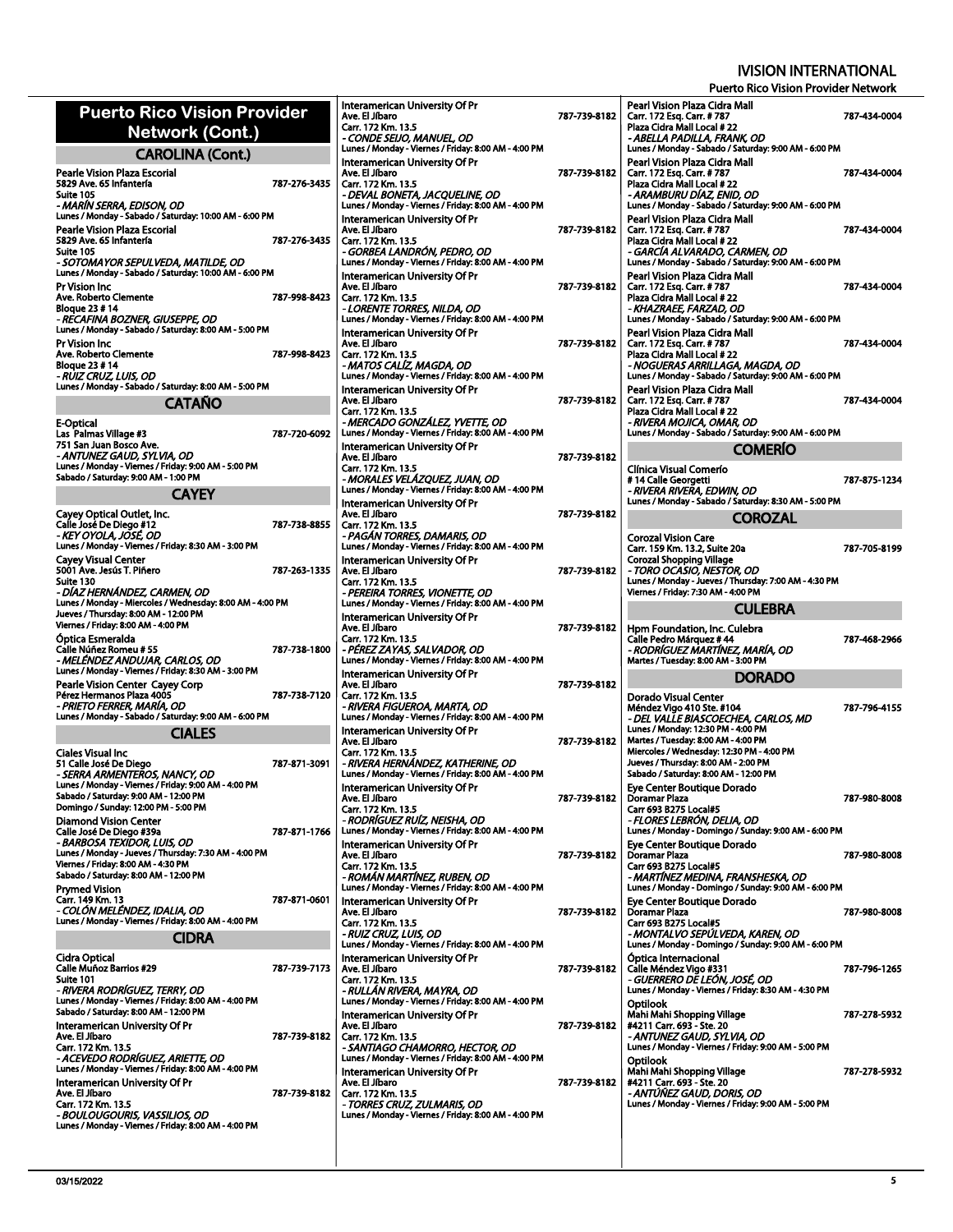| <b>Puerto Rico Vision Provider</b><br>Network (Cont.)                                                                     |              | <b>Family Vision Center</b><br>Plaza Guayama Mall #48<br>Suite R.d. 3 Km. 1.34.6<br>- ROSARIO LEÓN, FERNANDO, OD | 787-864-6884 | Grupo Óptico Metro<br>Edif. Metro Office Park #3<br>Local 107<br>- ACEVEDO GERENA, IVONNE, OD    | 787-383-5577 |
|---------------------------------------------------------------------------------------------------------------------------|--------------|------------------------------------------------------------------------------------------------------------------|--------------|--------------------------------------------------------------------------------------------------|--------------|
| <b>DORADO (Cont.)</b>                                                                                                     |              | Lunes / Monday - Jueves / Thursday: 9:00 AM - 7:00 PM<br>Viernes / Friday - Sabado / Saturday: 9:00 AM - 9:00 PM |              | Lunes / Monday - Martes / Tuesday: 9:00 AM - 5:00 PM<br>Miercoles / Wednesday: 8:00 AM - 5:00 PM |              |
| Pearle Vision Plaza Dorada<br>800 Carr. 693                                                                               | 787-796-7373 | Domingo / Sunday: 11:00 AM - 5:00 PM<br><b>Family Vision Center</b>                                              |              | Jueves / Thursday - Viernes / Friday: 9:00 AM - 5:00 PM<br>Sabado / Saturday: 9:00 AM - 12:00 PM |              |
| Suite 4<br>- MARÍN SERRA, EDISON, OD                                                                                      |              | Plaza Guayama Mall #48<br>Suite R.d. 3 Km. 1.34.6                                                                | 787-864-6884 | Grupo Óptico Metro<br>Edif. Metro Office Park #3                                                 | 787-383-5577 |
| Lunes / Monday: 10:00 AM - 6:00 PM                                                                                        |              | - SANTOS ROMAN, KELVIN, OD                                                                                       |              | Local 107                                                                                        |              |
| Martes / Tuesday - Miercoles / Wednesday: 11:00 AM - 6:00 PM<br>Jueves / Thursday - Sabado / Saturday: 10:00 AM - 6:00 PM |              | Lunes / Monday - Jueves / Thursday: 9:00 AM - 7:00 PM<br>Viernes / Friday - Sabado / Saturday: 9:00 AM - 9:00 PM |              | - COLLAZO CUEVAS, PEDRO, OPT<br>Lunes / Monday - Martes / Tuesday: 9:00 AM - 5:00 PM             |              |
| Pearle Vision Plaza Dorada                                                                                                |              | Domingo / Sunday: 11:00 AM - 5:00 PM                                                                             |              | Miercoles / Wednesday: 8:00 AM - 5:00 PM                                                         |              |
| 800 Carr. 693<br>Suite 4                                                                                                  | 787-796-7373 | <b>Family Vision Center</b><br>Plaza Guayama Mall #48                                                            | 787-864-6884 | Jueves / Thursday - Viernes / Friday: 9:00 AM - 5:00 PM<br>Sabado / Saturday: 9:00 AM - 12:00 PM |              |
| - SOTOMAYOR SEPULVEDA, MATILDE, OD<br>Lunes / Monday: 10:00 AM - 6:00 PM                                                  |              | Suite R.d. 3 Km. 1.34.6                                                                                          |              | Grupo Óptico Metro                                                                               |              |
| Martes / Tuesday - Miercoles / Wednesday: 11:00 AM - 6:00 PM                                                              |              | - SOTO NIEVES, WILSON, OD<br>Lunes / Monday - Jueves / Thursday: 9:00 AM - 7:00 PM                               |              | Edif. Metro Office Park #3<br>Local 107                                                          | 787-383-5577 |
| Jueves / Thursday - Sabado / Saturday: 10:00 AM - 6:00 PM                                                                 |              | Viernes / Friday - Sabado / Saturday: 9:00 AM - 9:00 PM<br>Domingo / Sunday: 11:00 AM - 5:00 PM                  |              | - PÉREZ VÁZQUEZ, NYDIA, OD<br>Lunes / Monday - Martes / Tuesday: 9:00 AM - 5:00 PM               |              |
| <b>FAJARDO</b>                                                                                                            |              | Pearl Vision Plaza Guayama                                                                                       |              | Miercoles / Wednesday: 8:00 AM - 5:00 PM                                                         |              |
| Body Lamp Fajardo<br>11 Calle Jorge Bird León                                                                             | 787-860-6060 | Ave. Los Veteranos<br>Plaza Guayama Mall, Local #16a                                                             | 787-866-1660 | Jueves / Thursday - Viernes / Friday: 9:00 AM - 5:00 PM<br>Sabado / Saturday: 9:00 AM - 12:00 PM |              |
| - RODRÍGUEZ CRUZ, FIDEL, OD<br>Lunes / Monday - Viernes / Friday: 9:00 AM - 5:00 PM                                       |              | - ABELLA PADILLA, FRANK, OD<br>Lunes / Monday - Sabado / Saturday: 9:00 AM - 6:00 PM                             |              | Optica Punto De Vista<br>Santa María Shopping                                                    | 787-789-1511 |
| Dr. Juan A. Jurado                                                                                                        |              | Pearl Vision Plaza Guayama                                                                                       |              | Local 2a                                                                                         |              |
| Ave. General Valero 375<br>Suite 107                                                                                      | 787-863-3040 | Ave. Los Veteranos<br>Plaza Guayama Mall, Local #16a                                                             | 787-866-1660 | - ROBLES BARRETO, ISABELITA, OD<br>Lunes / Monday - Viernes / Friday: 10:00 AM - 5:00 PM         |              |
| - JURADO PÉREZ, JUAN, MD                                                                                                  |              | - ARAMBURU DÍAZ, ENID, OD                                                                                        |              | Opti-K Express                                                                                   |              |
| Martes / Tuesday - Viernes / Friday: 8:00 AM - 4:00 PM<br>Eye Center Boutique Plaza Fajardo                               |              | Lunes / Monday - Sabado / Saturday: 9:00 AM - 6:00 PM<br>Pearl Vision Plaza Guayama                              |              | 130 Marginal Martínez Nadal<br>Los Jardines Shopping Center                                      | 787-625-9144 |
| Plaza Fajardo Local 125                                                                                                   | 787-801-5896 | Ave. Los Veteranos                                                                                               | 787-866-1660 | - FLORES LEBRÓN, DELIA, OD<br>Lunes / Monday - Domingo / Sunday: 9:00 AM - 5:00 PM               |              |
| Carr. 3<br>- SANTOS DELGADO, GABRIEL, OD                                                                                  |              | Plaza Guayama Mall, Local #16a<br>- DE JESÚS SANTIAGO, HERBERT, OD                                               |              | <b>Opti-K Express</b>                                                                            |              |
| Lunes / Monday - Sabado / Saturday: 9:00 AM - 5:00 PM                                                                     |              | Lunes / Monday - Sabado / Saturday: 9:00 AM - 6:00 PM                                                            |              | <b>130 Marginal Martinez Nadal</b><br>Los Jardines Shopping Center                               | 787-625-9144 |
| <b>Eyespot Vision Care, Corp.</b><br>Ave. El Conquistador B-5                                                             | 787-801-1137 | Pearl Vision Plaza Guayama<br>Ave. Los Veteranos                                                                 | 787-866-1660 | - MARTÍNEZ MEDINA, FRANSHESKA, OD                                                                |              |
| - ZARKANI ABDI, HOJAT, OD<br>Martes / Tuesday - Sabado / Saturday: 8:00 AM - 4:00 PM                                      |              | Plaza Guayama Mall, Local #16a<br>- GARCÍA ALVARADO, CARMEN, OD                                                  |              | Lunes / Monday - Domingo / Sunday: 9:00 AM - 5:00 PM<br><b>Opti-K Express</b>                    |              |
| <b>Good Vision</b>                                                                                                        |              | Lunes / Monday - Sabado / Saturday: 9:00 AM - 6:00 PM                                                            |              | 130 Marginal Martínez Nadal                                                                      | 787-625-9144 |
| Calle Garrido Morales #15<br>- KEY OYOLA, JOSÉ, OD                                                                        | 787-655-0400 | Pearl Vision Plaza Guayama<br>Ave. Los Veteranos                                                                 | 787-866-1660 | Los Jardines Shopping Center<br>- MONTALVO SEPÚLVEDA, KAREN, OD                                  |              |
| Lunes / Monday - Viernes / Friday: 8:00 AM - 5:00 PM                                                                      |              | Plaza Guayama Mall, Local #16a                                                                                   |              | Lunes / Monday - Domingo / Sunday: 9:00 AM - 5:00 PM                                             |              |
| <b>Good Vision</b><br>Calle Garrido Morales #15                                                                           | 787-655-0400 | - KHAZRAEE, FARZAD, OD<br>Lunes / Monday - Sabado / Saturday: 9:00 AM - 6:00 PM                                  |              | Pearl Vision San Patricio Plaza<br>Ave. San Patricio Local E-13                                  | 787-793-0930 |
| - PADILLA ZAPATA, LUIS, OD<br>Lunes / Monday - Viernes / Friday: 8:00 AM - 5:00 PM                                        |              | Pearl Vision Plaza Guayama                                                                                       |              | <b>Primer Piso</b>                                                                               |              |
| <b>Jtr Optical Center</b>                                                                                                 |              | Ave. Los Veteranos<br>Plaza Guayama Mall, Local #16a                                                             | 787-866-1660 | - ABELLA PADILLA, FRANK, OD<br>Lunes / Monday - Sabado / Saturday: 10:00 AM - 9:00 PM            |              |
| Avenida Conquistador<br>Conquistador Plaza V-22, Ste.4                                                                    | 787-863-8888 | - NOGUERAS ARRILLAGA, MAGDA, OD<br>Lunes / Monday - Sabado / Saturday: 9:00 AM - 6:00 PM                         |              | Domingo / Sunday: 12:00 PM - 6:00 PM<br>Pearl Vision San Patricio Plaza                          |              |
| - TORRENS ROSA, JOEL, OD                                                                                                  |              | Pearl Vision Plaza Guayama                                                                                       |              | Ave. San Patricio Local E-13                                                                     | 787-793-0930 |
| Lunes / Monday - Miercoles / Wednesday: 9:00 AM - 3:00 PM<br>My Optical Factory, Llc.                                     |              | Ave. Los Veteranos<br>Plaza Guayama Mall, Local #16a                                                             | 787 866 1660 | <b>Primer Piso</b><br>- ARAMBURU DÍAZ, ENID, OD                                                  |              |
| # 61 Calle Garrido Morales<br>- VILLALOBOS ORTIZ, CYNTHIA, OD                                                             | 787-860-4090 | - RIVERA MOJICA, OMAR, OD<br>Lunes / Monday - Sabado / Saturday: 9:00 AM - 6:00 PM                               |              | Lunes / Monday - Sabado / Saturday: 10:00 AM - 9:00 PM<br>Domingo / Sunday: 12:00 PM - 6:00 PM   |              |
| Lunes / Monday - Sabado / Saturday: 8:00 AM - 5:00 PM                                                                     |              | Pearl Vision Plaza Guayama                                                                                       |              | Pearl Vision San Patricio Plaza                                                                  |              |
| <b>New Eves Optical Center</b><br>Plaza Fajardo 194                                                                       | 787-863-6110 | Ave. Los Veteranos<br>Plaza Guayama Mall, Local #16a                                                             | 787-866-1660 | Ave. San Patricio Local E-13<br><b>Primer Piso</b>                                               | 787-793-0930 |
| Int. Carr. 940 Km. 147                                                                                                    |              | - SÁNCHEZ MONTAÑEZ, JORGE, OD<br>Lunes / Monday - Sabado / Saturday: 9:00 AM - 6:00 PM                           |              | - CAPÓ FERNÁNDEZ, YOLANDA, OD<br>Lunes / Monday - Sabado / Saturday: 10:00 AM - 9:00 PM          |              |
| - IRIZARRY COLÓN, JANNIECEL, OD<br>Lunes / Monday - Sabado / Saturday: 9:00 AM - 5:00 PM                                  |              |                                                                                                                  |              | Domingo / Sunday: 12:00 PM - 6:00 PM                                                             |              |
| <b>FLORIDA</b>                                                                                                            |              | <b>GUAYNABO</b>                                                                                                  |              | Pearl Vision San Patricio Plaza<br>Ave. San Patricio Local E-13                                  | 787-793-0930 |
| Centro Visual & Óptica Florida                                                                                            |              | 4 Eyes Only<br>Jardines Reales Shopping Ctr.                                                                     | 787-287-0353 | <b>Primer Piso</b>                                                                               |              |
| 13 Calle Muñoz Rivera<br>- MOUX DÁVILA, LINES, OD                                                                         | 787-369-9047 | Carr 199 Final Ave Las Cumbres<br>- PÉREZ TOSSAS, BLANCA, OD                                                     |              | - CARDONA SILVA, MIGUEL, OD<br>Lunes / Monday - Sabado / Saturday: 10:00 AM - 9:00 PM            |              |
| Lunes / Monday - Viernes / Friday: 8:00 AM - 3:00 PM                                                                      |              | Lunes / Monday - Viernes / Friday: 9:00 AM - 5:00 PM<br>Sabado / Saturday: 10:00 AM - 2:00 PM                    |              | Domingo / Sunday: 12:00 PM - 6:00 PM                                                             |              |
| <b>GUAYAMA</b>                                                                                                            |              | Apolovision                                                                                                      |              | Pearl Vision San Patricio Plaza<br>Ave. San Patricio Local E-13                                  | 787-793-0930 |
| <b>Eye Center Boutique</b><br>Plaza Guayama                                                                               | 787-866 2196 | Urb. Villa Clementina<br>Carr. Alejandrino C-8                                                                   | 787-720-4544 | <b>Primer Piso</b><br>- GARCÍA ALVARADO, CARMEN, OD                                              |              |
| 2b Primer Nivel                                                                                                           |              |                                                                                                                  |              | Lunes / Monday - Sabado / Saturday: 10:00 AM - 9:00 PM                                           |              |
| - FLORES BONES, MARÍA, OD<br>Lunes / Monday - Sabado / Saturday: 9:00 AM - 7:00 PM                                        |              | - LAMOUTTE NEGRONI, ANDRE, OD                                                                                    |              |                                                                                                  |              |
|                                                                                                                           |              | Lunes / Monday - Viernes / Friday: 9:30 AM - 5:00 PM                                                             |              | Domingo / Sunday: 12:00 PM - 6:00 PM<br>Pearl Vision San Patricio Plaza                          |              |
| Domingo / Sunday: 11:00 AM - 7:00 PM                                                                                      |              | Centro De Ojos Guaynabo<br>Guaynabo Plaza Ave. Esmeralda                                                         | 787-773-1144 | Ave. San Patricio Local E-13                                                                     | 787 793 0930 |
| <b>Family Vision Center</b><br>Plaza Guayama Mall #48                                                                     | 787-864-6884 | Esq. Calle D Bo. Los Frailes<br>- GUERRERO RODRÍGUEZ, MARÍA, OD                                                  |              | <b>Primer Piso</b><br>- KHAZRAEE, FARZAD, OD                                                     |              |
| Suite R.d. 3 Km. 1.34.6                                                                                                   |              | Lunes / Monday - Sabado / Saturday: 9:00 AM - 5:30 PM                                                            |              | Lunes / Monday - Sabado / Saturday: 10:00 AM - 9:00 PM<br>Domingo / Sunday: 12:00 PM - 6:00 PM   |              |
| - CRUZ DETRES, RAUL, OD<br>Lunes / Monday - Jueves / Thursday: 9:00 AM - 7:00 PM                                          |              | <b>Eye Care Optical</b><br>Ave. Esmeralda # 59                                                                   | 787-790-3848 | Pearl Vision San Patricio Plaza                                                                  |              |
| Viernes / Friday - Sabado / Saturday: 9:00 AM - 9:00 PM<br>Domingo / Sunday: 11:00 AM - 5:00 PM                           |              | Urb. Ponce De León<br>- ARAMBURU DÍAZ, LUIS, OD                                                                  |              | Ave. San Patricio Local E-13<br><b>Primer Piso</b>                                               | 787-793-0930 |
| <b>Family Vision Center</b>                                                                                               |              | Lunes / Monday - Jueves / Thursday: 10:00 AM - 5:00 PM                                                           |              | - NOGUERAS ARRILLAGA, MAGDA, OD<br>Lunes / Monday - Sabado / Saturday: 10:00 AM - 9:00 PM        |              |
| Plaza Guayama Mall #48<br>Suite R.d. 3 Km. 1.34.6                                                                         | 787-864-6884 | Viernes / Friday: 10:00 AM - 3:00 PM<br><b>Eye Vision Gallery</b>                                                |              | Domingo / Sunday: 12:00 PM - 6:00 PM                                                             |              |
| - PAGÁN SILVA, RITA, OD<br>Lunes / Monday - Jueves / Thursday: 9:00 AM - 7:00 PM                                          |              | 35 Ave Esmeralda<br>Urb Muñoz Rivera                                                                             | 939-633-6195 | Pearl Vision San Patricio Plaza<br>Ave. San Patricio Local E-13                                  | 787-793-0930 |
| Viernes / Friday - Sabado / Saturday: 9:00 AM - 9:00 PM                                                                   |              | - ESPINO TORRES, ISAMALISH, OD                                                                                   |              | <b>Primer Piso</b>                                                                               |              |
| Domingo / Sunday: 11:00 AM - 5:00 PM                                                                                      |              | Lunes / Monday - Sabado / Saturday: 8:30 AM - 5:30 PM                                                            |              | - RIVERA MOJICA, OMAR, OD<br>Lunes / Monday - Sabado / Saturday: 10:00 AM - 9:00 PM              |              |
|                                                                                                                           |              |                                                                                                                  |              | Domingo / Sunday: 12:00 PM - 6:00 PM                                                             |              |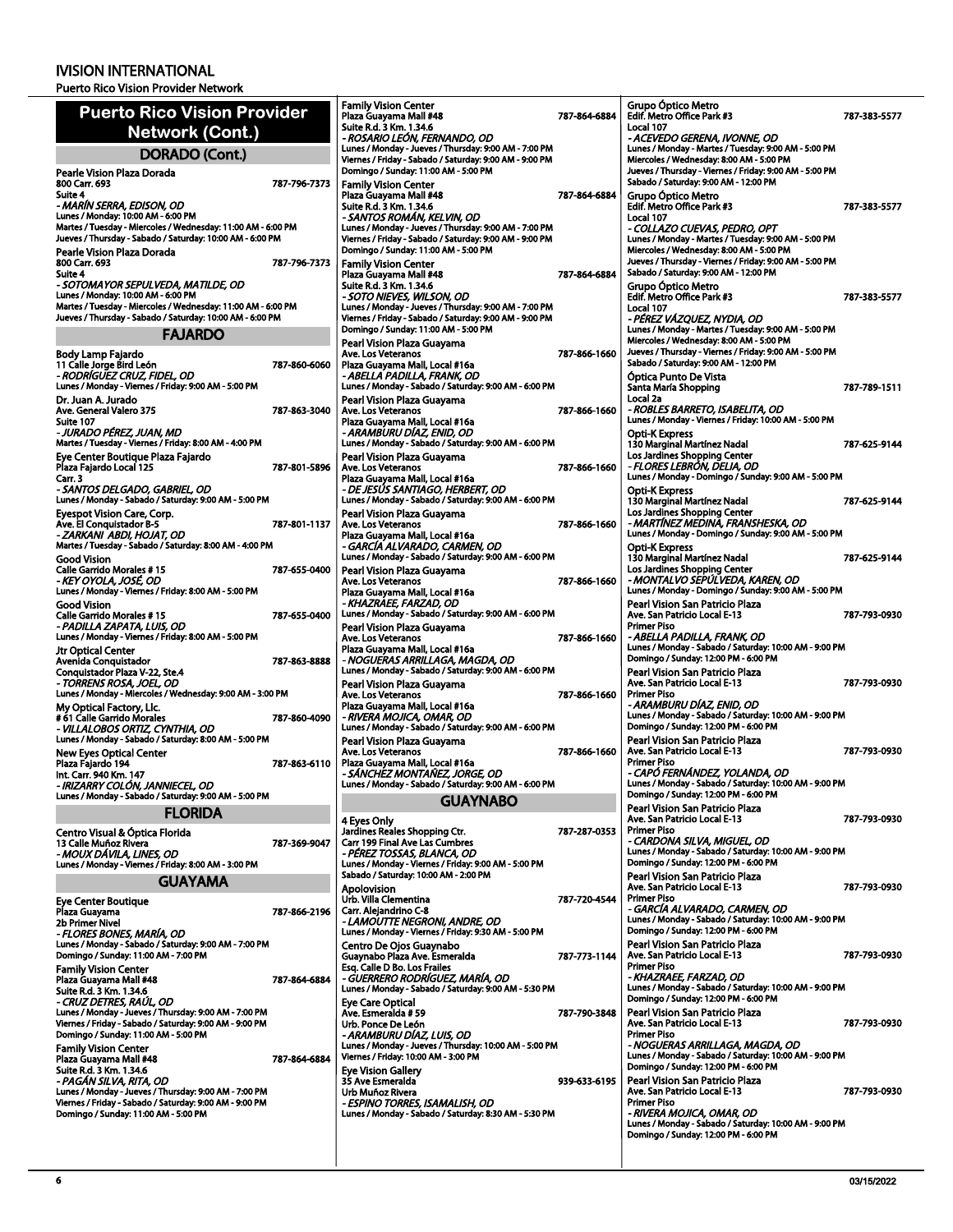| Network (Cont.)                                    | Eyecare Optical<br>Ph Hernández #73<br>- RUÍZ GONZÁLEZ, YAISA<br>Lunes / Monday - Viernes / F                                                                                                                                                                                                                                                                                                                                                                                                                                                                                                                                                                                                                                                                                                                                                                                                                                                                                                                                                                                                                                                                                                                                                                                                                                                                                                                                                                                                                                                                                                                                                                                                                                                                                                                                                                                                                                                                                                                                                                                                                                                                                                                                                                                                                                                                                                                                                                                                                                                                                                                                                                                                                                                                                    |                                                                                                                                                                                                                                                    |
|----------------------------------------------------|----------------------------------------------------------------------------------------------------------------------------------------------------------------------------------------------------------------------------------------------------------------------------------------------------------------------------------------------------------------------------------------------------------------------------------------------------------------------------------------------------------------------------------------------------------------------------------------------------------------------------------------------------------------------------------------------------------------------------------------------------------------------------------------------------------------------------------------------------------------------------------------------------------------------------------------------------------------------------------------------------------------------------------------------------------------------------------------------------------------------------------------------------------------------------------------------------------------------------------------------------------------------------------------------------------------------------------------------------------------------------------------------------------------------------------------------------------------------------------------------------------------------------------------------------------------------------------------------------------------------------------------------------------------------------------------------------------------------------------------------------------------------------------------------------------------------------------------------------------------------------------------------------------------------------------------------------------------------------------------------------------------------------------------------------------------------------------------------------------------------------------------------------------------------------------------------------------------------------------------------------------------------------------------------------------------------------------------------------------------------------------------------------------------------------------------------------------------------------------------------------------------------------------------------------------------------------------------------------------------------------------------------------------------------------------------------------------------------------------------------------------------------------------|----------------------------------------------------------------------------------------------------------------------------------------------------------------------------------------------------------------------------------------------------|
| <b>GUAYNABO (Cont.)</b>                            |                                                                                                                                                                                                                                                                                                                                                                                                                                                                                                                                                                                                                                                                                                                                                                                                                                                                                                                                                                                                                                                                                                                                                                                                                                                                                                                                                                                                                                                                                                                                                                                                                                                                                                                                                                                                                                                                                                                                                                                                                                                                                                                                                                                                                                                                                                                                                                                                                                                                                                                                                                                                                                                                                                                                                                                  | Sabado / Saturday: 9:00 AM -<br>Laroptikal                                                                                                                                                                                                         |
| 1498 Ave. Roosevelt<br>- MULERO BUTTER, NILSA, OPT |                                                                                                                                                                                                                                                                                                                                                                                                                                                                                                                                                                                                                                                                                                                                                                                                                                                                                                                                                                                                                                                                                                                                                                                                                                                                                                                                                                                                                                                                                                                                                                                                                                                                                                                                                                                                                                                                                                                                                                                                                                                                                                                                                                                                                                                                                                                                                                                                                                                                                                                                                                                                                                                                                                                                                                                  | Carr. 129 Km. 15.1<br><b>Barrio Bayaney</b><br>- SANTIAGO CUEVAS, AL<br>Lunes / Monday - Viernes / F<br>Optica De La Familia<br>Carr. #2 Km. 87.1<br>Hatillo Kash And Karry                                                                        |
|                                                    |                                                                                                                                                                                                                                                                                                                                                                                                                                                                                                                                                                                                                                                                                                                                                                                                                                                                                                                                                                                                                                                                                                                                                                                                                                                                                                                                                                                                                                                                                                                                                                                                                                                                                                                                                                                                                                                                                                                                                                                                                                                                                                                                                                                                                                                                                                                                                                                                                                                                                                                                                                                                                                                                                                                                                                                  | - ARTIGAS LUCIANO, ZAI<br>Lunes / Monday - Sabado / S                                                                                                                                                                                              |
| - SEPULVEDA TIZOL, WANDA, OD                       |                                                                                                                                                                                                                                                                                                                                                                                                                                                                                                                                                                                                                                                                                                                                                                                                                                                                                                                                                                                                                                                                                                                                                                                                                                                                                                                                                                                                                                                                                                                                                                                                                                                                                                                                                                                                                                                                                                                                                                                                                                                                                                                                                                                                                                                                                                                                                                                                                                                                                                                                                                                                                                                                                                                                                                                  | Pearle Vision Plaza Del N<br>506 Calle Truncado Co099<br>- GONZALEZ AVILES, AN<br>Lunes / Monday - Domingo /<br>Pearle Vision Plaza Del N<br>506 Calle Truncado Co099<br>- KHAZRAEE, FARZAD, O                                                     |
| <b>GURABO</b>                                      |                                                                                                                                                                                                                                                                                                                                                                                                                                                                                                                                                                                                                                                                                                                                                                                                                                                                                                                                                                                                                                                                                                                                                                                                                                                                                                                                                                                                                                                                                                                                                                                                                                                                                                                                                                                                                                                                                                                                                                                                                                                                                                                                                                                                                                                                                                                                                                                                                                                                                                                                                                                                                                                                                                                                                                                  | Lunes / Monday - Domingo /<br>Pearle Vision Plaza Del N                                                                                                                                                                                            |
| - ROSA REYES, VÍCTOR, OD                           |                                                                                                                                                                                                                                                                                                                                                                                                                                                                                                                                                                                                                                                                                                                                                                                                                                                                                                                                                                                                                                                                                                                                                                                                                                                                                                                                                                                                                                                                                                                                                                                                                                                                                                                                                                                                                                                                                                                                                                                                                                                                                                                                                                                                                                                                                                                                                                                                                                                                                                                                                                                                                                                                                                                                                                                  | 506 Calle Truncado Co099<br>- MORALES BLANCO, MA<br>Lunes / Monday - Domingo /<br>Pearle Vision Plaza Del N<br>506 Calle Truncado Co099<br>- RIVERA MOJICA, OMAR                                                                                   |
| <b>HATILLO</b>                                     |                                                                                                                                                                                                                                                                                                                                                                                                                                                                                                                                                                                                                                                                                                                                                                                                                                                                                                                                                                                                                                                                                                                                                                                                                                                                                                                                                                                                                                                                                                                                                                                                                                                                                                                                                                                                                                                                                                                                                                                                                                                                                                                                                                                                                                                                                                                                                                                                                                                                                                                                                                                                                                                                                                                                                                                  | Lunes / Monday - Domingo /<br>HOI                                                                                                                                                                                                                  |
| 142 Ave. Pablo J. Aquilar                          |                                                                                                                                                                                                                                                                                                                                                                                                                                                                                                                                                                                                                                                                                                                                                                                                                                                                                                                                                                                                                                                                                                                                                                                                                                                                                                                                                                                                                                                                                                                                                                                                                                                                                                                                                                                                                                                                                                                                                                                                                                                                                                                                                                                                                                                                                                                                                                                                                                                                                                                                                                                                                                                                                                                                                                                  | Fernándo Padilla Zapata<br>Plaza Monserrate I, Local I<br>Rd. 2 Km. 164.0<br>- PADILLA ZAPATA, FERI<br>Lunes / Monday - Viernes / F                                                                                                                |
|                                                    |                                                                                                                                                                                                                                                                                                                                                                                                                                                                                                                                                                                                                                                                                                                                                                                                                                                                                                                                                                                                                                                                                                                                                                                                                                                                                                                                                                                                                                                                                                                                                                                                                                                                                                                                                                                                                                                                                                                                                                                                                                                                                                                                                                                                                                                                                                                                                                                                                                                                                                                                                                                                                                                                                                                                                                                  | н                                                                                                                                                                                                                                                  |
| - TALAVERA PERAZA, VILMARIE, OD                    |                                                                                                                                                                                                                                                                                                                                                                                                                                                                                                                                                                                                                                                                                                                                                                                                                                                                                                                                                                                                                                                                                                                                                                                                                                                                                                                                                                                                                                                                                                                                                                                                                                                                                                                                                                                                                                                                                                                                                                                                                                                                                                                                                                                                                                                                                                                                                                                                                                                                                                                                                                                                                                                                                                                                                                                  | A & S Optical Visual Clini<br>Econo 250 Ave. Cruz Stella<br>Suite 11<br>- ALVARADO DÍAZ, ILIAN                                                                                                                                                     |
|                                                    |                                                                                                                                                                                                                                                                                                                                                                                                                                                                                                                                                                                                                                                                                                                                                                                                                                                                                                                                                                                                                                                                                                                                                                                                                                                                                                                                                                                                                                                                                                                                                                                                                                                                                                                                                                                                                                                                                                                                                                                                                                                                                                                                                                                                                                                                                                                                                                                                                                                                                                                                                                                                                                                                                                                                                                                  | Lunes / Monday - Viernes / F<br>Sabado / Saturday: 9:00 AM -<br>A & S Optical Visual Clini<br>Econo 250 Ave. Cruz Stella<br>Suite 11                                                                                                               |
| - MORALES BLANCO, MARIA, OD                        |                                                                                                                                                                                                                                                                                                                                                                                                                                                                                                                                                                                                                                                                                                                                                                                                                                                                                                                                                                                                                                                                                                                                                                                                                                                                                                                                                                                                                                                                                                                                                                                                                                                                                                                                                                                                                                                                                                                                                                                                                                                                                                                                                                                                                                                                                                                                                                                                                                                                                                                                                                                                                                                                                                                                                                                  | - SOTO ORTIZ, GRISELY, (<br>Lunes / Monday - Viernes / F<br>Sabado / Saturday: 9:00 AM -<br>Cheryl Rodríguez, O.d.<br>Pr #3 Km 77.6<br>Plaza Palma Real, Río Abai                                                                                  |
|                                                    |                                                                                                                                                                                                                                                                                                                                                                                                                                                                                                                                                                                                                                                                                                                                                                                                                                                                                                                                                                                                                                                                                                                                                                                                                                                                                                                                                                                                                                                                                                                                                                                                                                                                                                                                                                                                                                                                                                                                                                                                                                                                                                                                                                                                                                                                                                                                                                                                                                                                                                                                                                                                                                                                                                                                                                                  | - RODRÍGUEZ HERNÁND<br>Lunes / Monday - Viernes / F<br>Ecb Humacao Llc<br>Plaza Palma Real<br>Suite 17d<br>- SANTOS DELGADO, GA<br>Lunes / Monday - Sabado / S                                                                                     |
|                                                    |                                                                                                                                                                                                                                                                                                                                                                                                                                                                                                                                                                                                                                                                                                                                                                                                                                                                                                                                                                                                                                                                                                                                                                                                                                                                                                                                                                                                                                                                                                                                                                                                                                                                                                                                                                                                                                                                                                                                                                                                                                                                                                                                                                                                                                                                                                                                                                                                                                                                                                                                                                                                                                                                                                                                                                                  | Good Vision Internationa<br>5 Triumph Plaza<br><b>Suite 501</b><br>- DÍAZ FERNÁNDEZ, JOV<br>Lunes / Monday - Viernes / F                                                                                                                           |
|                                                    |                                                                                                                                                                                                                                                                                                                                                                                                                                                                                                                                                                                                                                                                                                                                                                                                                                                                                                                                                                                                                                                                                                                                                                                                                                                                                                                                                                                                                                                                                                                                                                                                                                                                                                                                                                                                                                                                                                                                                                                                                                                                                                                                                                                                                                                                                                                                                                                                                                                                                                                                                                                                                                                                                                                                                                                  | <b>Good Vision Internationa</b><br>5 Triumph Plaza<br>Suite 501<br>- KEY OYOLA, JOSÉ, OD<br>Lunes / Monday - Viernes / F<br><b>Good Vision Internationa</b>                                                                                        |
| - SANDOVAL JIMÉNEZ, AMARILYS, OD                   |                                                                                                                                                                                                                                                                                                                                                                                                                                                                                                                                                                                                                                                                                                                                                                                                                                                                                                                                                                                                                                                                                                                                                                                                                                                                                                                                                                                                                                                                                                                                                                                                                                                                                                                                                                                                                                                                                                                                                                                                                                                                                                                                                                                                                                                                                                                                                                                                                                                                                                                                                                                                                                                                                                                                                                                  | 5 Triumph Plaza<br>Suite 501<br>- PADILLA ZAPATA, LUIS<br>Lunes / Monday - Viernes / F<br>Hiram's Optical<br>14 Calle Antonio López S                                                                                                              |
| - RUIZ GONZALEZ, YAISA, OD                         |                                                                                                                                                                                                                                                                                                                                                                                                                                                                                                                                                                                                                                                                                                                                                                                                                                                                                                                                                                                                                                                                                                                                                                                                                                                                                                                                                                                                                                                                                                                                                                                                                                                                                                                                                                                                                                                                                                                                                                                                                                                                                                                                                                                                                                                                                                                                                                                                                                                                                                                                                                                                                                                                                                                                                                                  | - ORTIZ APONTE, EVELYI<br>Lunes / Monday - Viernes / F<br>Humacao Ophthalmolog<br>313 Ave. Font Martelo<br>- MELENDEZ MALONEY, .<br>Lunes / Monday - Viernes / F                                                                                   |
| - SÁNCHEZ HERNÁNDEZ, MARILYN, OD                   |                                                                                                                                                                                                                                                                                                                                                                                                                                                                                                                                                                                                                                                                                                                                                                                                                                                                                                                                                                                                                                                                                                                                                                                                                                                                                                                                                                                                                                                                                                                                                                                                                                                                                                                                                                                                                                                                                                                                                                                                                                                                                                                                                                                                                                                                                                                                                                                                                                                                                                                                                                                                                                                                                                                                                                                  | Sabado / Saturday: 9:00 AM ·<br>Pearle Vision Palma Real<br>Local C-124<br>Plaza Palma Real<br>- ABELLA PADILLA, FRAN<br>Lunes / Monday - Viernes / F<br>Sabado / Saturday: 9:00 AM -                                                              |
|                                                    | Puerto Rico Optical Co<br>Plaza Caparra Local 16<br>Lunes / Monday - Martes / Tuesday: 8:30 AM - 5:00 PM<br>Miercoles / Wednesday: 9:00 AM - 5:00 PM<br>Jueves / Thursday - Viernes / Friday: 8:30 AM - 5:00 PM<br>Sabado / Saturday: 8:30 AM - 3:30 PM<br>Puerto Rico Optical Co<br>1498 Ave. Roosevelt<br>Plaza Caparra Local 16<br>Lunes / Monday - Martes / Tuesday: 8:30 AM - 5:00 PM<br>Miercoles / Wednesday: 9:00 AM - 5:00 PM<br>Jueves / Thursday - Viernes / Friday: 8:30 AM - 5:00 PM<br>Sabado / Saturday: 8:30 AM - 3:30 PM<br>Neomed Center Clínica Optométrica<br>Carr. 941 Salida Bo. Jaguar<br><b>Calle San Antonio Final</b><br>Martes / Tuesday: 7:30 AM - 12:30 PM<br>Miercoles / Wednesday: 7:00 AM - 12:00 PM<br>Viernes / Friday: 7:00 AM - 12:00 PM<br><b>Brand Optics Outlet, Inc.</b><br>Suite #2<br>- CORREA GONZÁLEZ, SAMANTHA, OD<br>Lunes / Monday - Viernes / Friday: 9:00 AM - 5:00 PM<br>Sabado / Saturday: 9:00 AM - 3:00 PM<br>Dra. Vilmarie Talavera Peraza<br>Del Norte Professional Center<br>#102 Carr. 493 Km 0.9<br>Lunes / Monday - Viernes / Friday: 8:00 AM - 3:00 PM<br><b>Empresas Optica Nacional</b><br>La Ceiba Shopping Village<br>Local # 5 Carr. # 2 Int 130<br>- IRIZARRY GONZÁLEZ, SANDRA, OPT<br>Lunes / Monday - Viernes / Friday: 8:30 AM - 5:30 PM<br>Sabado / Saturday: 9:00 AM - 4:00 PM<br><b>Empresas Optica Nacional</b><br>La Ceiba Shopping Village<br>Local # 5 Carr. # 2 Int 130<br>Lunes / Monday - Viernes / Friday: 8:30 AM - 5:30 PM<br>Sabado / Saturday: 9:00 AM - 4:00 PM<br><b>Empresas Optica Nacional</b><br>La Ceiba Shopping Village<br>Local # 5 Carr. # 2 Int 130<br>- NIEVES COLÓN, MÓNICA, OD<br>Lunes / Monday - Viernes / Friday: 8:30 AM - 5:30 PM<br>Sabado / Saturday: 9:00 AM - 4:00 PM<br><b>Empresas Optica Nacional</b><br>La Ceiba Shopping Village<br>Local # 5 Carr. # 2 Int 130<br>- RIVERA CABRERA, LUIS, OD<br>Lunes / Monday - Viernes / Friday: 8:30 AM - 5:30 PM<br>Sabado / Saturday: 9:00 AM - 4:00 PM<br><b>Empresas Optica Nacional</b><br>La Ceiba Shopping Village<br>Local # 5 Carr. # 2 Int 130<br>- RIVERA RIVERA. CARMELO. OD<br>Lunes / Monday - Viernes / Friday: 8:30 AM - 5:30 PM<br>Sabado / Saturday: 9:00 AM - 4:00 PM<br><b>Empresas Optica Nacional</b><br>La Ceiba Shopping Village<br>Local # 5 Carr. # 2 Int 130<br>Lunes / Monday - Viernes / Friday: 8:30 AM - 5:30 PM<br>Sabado / Saturday: 9:00 AM - 4:00 PM<br><b>Eye Care Optical</b><br>Medical Office Plaza I Ste 114<br>Carr 493 Km. 0.5 Bo Carrizales<br>Lunes / Monday - Viernes / Friday: 8:00 AM - 3:30 PM<br><b>Eye Center Boutique</b><br>506 Calle Truncado<br>A122 Plaza Del Norte<br>Lunes / Monday - Sabado / Saturday: 9:00 AM - 7:00 PM<br>Domingo / Sunday: 12:00 PM - 5:00 PM | <b>Puerto Rico Vision Provider</b><br>787-783-1085<br>787-783-1085<br>787-737-2311<br>787-262-0777<br>787-815-5555<br>787-820-3322<br>787-820-3322<br>787-820-3322<br>787-820-3322<br>787-820-3322<br>787-820-3322<br>787-240-8429<br>787-880-3860 |

| - RUÍZ GONZÁLEZ, YAISA, OD                                                                   | 787-262-6014 |
|----------------------------------------------------------------------------------------------|--------------|
| Lunes / Monday - Viernes / Friday: 8:00 AM - 5:00 PM                                         |              |
| Sabado / Saturday: 9:00 AM - 1:00 PM                                                         |              |
| Laroptikal                                                                                   |              |
| Carr. 129 Km. 15.1<br><b>Barrio Bayaney</b>                                                  | 787-898-3398 |
| - SANTIAGO CUEVAS, ALBERTO, OD                                                               |              |
| Lunes / Monday - Viernes / Friday: 8:00 AM - 5:00 PM                                         |              |
| Óptica De La Familia                                                                         |              |
| Carr. #2 Km. 87.1<br>Hatillo Kash And Karry                                                  | 787-820-2900 |
| - ARTIGAS LUCIANO, ZAIDA, OD                                                                 |              |
| Lunes / Monday - Sabado / Saturday: 8:30 AM - 5:30 PM                                        |              |
| Pearle Vision Plaza Del Norte<br>506 Calle Truncado Co099                                    | 787-879-2202 |
| - GONZÁLEZ AVILÉS, ANDRÉS, OD                                                                |              |
| Lunes / Monday - Domingo / Sunday: 9:00 AM - 7:00 PM                                         |              |
| Pearle Vision Plaza Del Norte<br>506 Calle Truncado Co099                                    | 787-879-2202 |
| - KHAZRAEE, FARZAD, OD                                                                       |              |
| Lunes / Monday - Domingo / Sunday: 9:00 AM - 7:00 PM                                         |              |
| Pearle Vision Plaza Del Norte<br>506 Calle Truncado Co099                                    | 787-879-2202 |
| - MORALES BLANCO, MARÍA, OD                                                                  |              |
| Lunes / Monday - Domingo / Sunday: 9:00 AM - 7:00 PM                                         |              |
| Pearle Vision Plaza Del Norte<br>506 Calle Truncado Co099                                    | 787-879-2202 |
| - RIVERA MOJICA. OMAR. OD                                                                    |              |
| Lunes / Monday - Domingo / Sunday: 9:00 AM - 7:00 PM                                         |              |
| <b>HORMIGUEROS</b>                                                                           |              |
| Fernándo Padilla Zapata, O.d.                                                                |              |
| Plaza Monserrate I, Local I                                                                  | 787-849-0303 |
| Rd. 2 Km. 164.0<br>- PADILLA ZAPATA, FERNANDO, OD                                            |              |
| Lunes / Monday - Viernes / Friday: 8:00 AM - 5:00 PM                                         |              |
| <b>HUMACAO</b>                                                                               |              |
| A & S Optical Visual Clinic                                                                  |              |
| Econo 250 Ave. Cruz Stella Sur                                                               | 787-852-2125 |
| Suite 11<br>- ALVARADO DÍAZ, ILIANA, OD                                                      |              |
| Lunes / Monday - Viernes / Friday: 9:00 AM - 6:00 PM                                         |              |
| Sabado / Saturday: 9:00 AM - 2:00 PM                                                         |              |
| A & S Optical Visual Clinic<br>Econo 250 Ave. Cruz Stella Sur                                |              |
| Suite 11                                                                                     | 787-852-2125 |
|                                                                                              |              |
| - SOTO ORTIZ, GRISELY, OD                                                                    |              |
| Lunes / Monday - Viernes / Friday: 9:00 AM - 6:00 PM                                         |              |
| Sabado / Saturday: 9:00 AM - 2:00 PM                                                         |              |
| Cheryl Rodríguez, O.d.<br>Pr #3 Km 77.6                                                      | 787-852-9680 |
| Plaza Palma Real, Río Abaio                                                                  |              |
| - RODRÍGUEZ HERNÁNDEZ, CHERYL, OD                                                            |              |
| Lunes / Monday - Viernes / Friday: 9:00 AM - 4:00 PM<br>Ecb Humacao Lic                      |              |
| Plaza Palma Real                                                                             | 787-850-5222 |
| Suite 17d<br>- SANTOS DELGADO, GABRIEL, OD                                                   |              |
| Lunes / Monday - Sabado / Saturday: 9:00 AM - 5:00 PM                                        |              |
| od Vision International                                                                      |              |
| 5 Triumph Plaza                                                                              | 787-665-0333 |
| <b>Suite 501</b><br>- DÍAZ FERNÁNDEZ, JOVINO, OD                                             |              |
| Lunes / Monday - Viernes / Friday: 8:30 AM - 4:30 PM                                         |              |
| <b>Good Vision International</b>                                                             |              |
| 5 Triumph Plaza<br>Suite 501                                                                 | 787-665-0333 |
| - KEY OYOLA, JOSE, OD                                                                        |              |
| Lunes / Monday - Viernes / Friday: 8:30 AM - 4:30 PM                                         |              |
| Good Vision International<br>5 Triumph Plaza                                                 | 787 665 0333 |
| Suite 501                                                                                    |              |
| - PADILLA ZAPATA, LUIS, OD<br>Lunes / Monday - Viernes / Friday: 8:30 AM - 4:30 PM           |              |
| Hiram's Optical                                                                              |              |
| 14 Calle Antonio López S                                                                     | 787-460-4255 |
| - ORTIZ APONTE, EVELYN, OD<br>Lunes / Monday - Viernes / Friday: 9:00 AM - 4:00 PM           |              |
| Humacao Ophthalmology Lens Vision Expres                                                     |              |
| 313 Ave. Font Martelo                                                                        | 787-852-1730 |
| - MELÉNDEZ MALONEY, ALAN, OD<br>Lunes / Monday - Viernes / Friday: 8:00 AM - 4:00 PM         |              |
| Sabado / Saturday: 9:00 AM - 12:00 PM                                                        |              |
| Pearle Vision Palma Real                                                                     |              |
| Local C-124                                                                                  | 787-850-0310 |
| Plaza Palma Real<br>- ABELLA PADILLA. FRANK. OD                                              |              |
| Lunes / Monday - Viernes / Friday: 9:00 AM - 7:00 PM<br>Sabado / Saturday: 9:00 AM - 2:00 PM |              |

| Pearle Vision Palma Real<br>Local C-124                                                      | 787-850-0310 |
|----------------------------------------------------------------------------------------------|--------------|
| Plaza Palma Real<br>- LUGO BÁEZ, ELVIN, OD                                                   |              |
| Lunes / Monday - Viernes / Friday: 9:00 AM - 7:00 PM<br>Sabado / Saturday: 9:00 AM - 2:00 PM |              |
| Domingo / Sunday: 12:00 PM - 5:00 PM                                                         |              |
| Pearle Vision Palma Real<br>Local C-124                                                      | 787-850-0310 |
| Plaza Palma Real                                                                             |              |
| - NOGUERAS ARRILLAGA, MAGDA, OD<br>Lunes / Monday - Viernes / Friday: 9:00 AM - 7:00 PM      |              |
| Sabado / Saturday: 9:00 AM - 2:00 PM                                                         |              |
| Domingo / Sunday: 12:00 PM - 5:00 PM<br>Pearle Vision Palma Real                             |              |
| Local C-124                                                                                  | 787-850-0310 |
| Plaza Palma Real<br>- RIVERA MOJICA, OMAR, OD                                                |              |
| Lunes / Monday - Viernes / Friday: 9:00 AM - 7:00 PM                                         |              |
| Sabado / Saturday: 9:00 AM - 2:00 PM<br>Domingo / Sunday: 12:00 PM - 5:00 PM                 |              |
| <b>Vision Outlet</b>                                                                         |              |
| <b>Calle Dufresne 5</b><br>- CRUZ MARTÍNEZ, WILFREDO, OD                                     | 787-433-9005 |
| Lunes / Monday - Viernes / Friday: 8:00 AM - 4:30 PM                                         |              |
| <b>Vision Outlet</b><br>Calle Dufresne 5                                                     | 787-433-9005 |
| - GALVA RODRIGUEZ, ANA, MD                                                                   |              |
| Lunes / Monday - Viernes / Friday: 8:00 AM - 4:30 PM                                         |              |
| ISABELA                                                                                      |              |
| Dra. Niset Pérez Clínica Visual<br>Carr #2 Isabela Prof. Bldg.                               | 787-872-2121 |
| #3623, Ste. #103                                                                             |              |
| - PEREZ JUSINO, NISET, OD<br>Lunes / Monday - Viernes / Friday: 8:30 AM - 5:00 PM            |              |
| Sabado / Saturday: 9:00 AM - 1:00 PM                                                         |              |
| Eve Center Boutique Isabela<br>Plaza Isabela Local 265                                       | 787-589-8334 |
| 3535 Ave. Militar                                                                            |              |
| - KHAZRAEE, FARZAD, OD<br>Lunes / Monday - Sabado / Saturday: 9:00 AM - 6:00 PM              |              |
| Optica Clear Vision                                                                          |              |
| Carr. #2 Km. 109.9<br>Bo. Galateo Bajo, Plaza Baso 3                                         | 787-830-4393 |
| - NAZARIO LAZO, CYNTHIA, OD                                                                  |              |
| Lunes / Monday - Viernes / Friday: 9:00 AM - 3:00 PM<br><b>Popular Vision Center</b>         |              |
| Calle Corchado #77                                                                           | 787-872-5159 |
| - NIEVES TORRES, YOLANDA, OD<br>Lunes / Monday - Viernes / Friday: 8:30 AM - 4:00 PM         |              |
| Sabado / Saturday: 8:30 AM - 12:00 PM                                                        |              |
| <b>Popular Vision Center</b><br>Calle Corchado #77                                           | 787 872 5159 |
| - RAMÍREZ FERNÁNDEZ, RAMÓN, OD<br>Lunes / Monday - Viernes / Friday: 8:30 AM - 4:00 PM       |              |
| Sabado / Saturday: 8:30 AM - 12:00 PM                                                        |              |
| <b>JAYUYA</b>                                                                                |              |
| Tu Optica                                                                                    |              |
| Calle Figueroa #3<br>Suite # 1                                                               | 787-828-2194 |
| - MARTÍNEZ CASIANO, MYRIAM, OD                                                               |              |
| Lunes / Monday - Viernes / Friday: 8:00 AM - 4:00 PM                                         |              |
| <b>JUANA DIAZ</b>                                                                            |              |
| Interamerican University Of Pr<br>Centro San Cristóbal                                       | 787-837-2225 |
| Calle La Cruz # 6                                                                            |              |
| - ACEVEDO RODRÍGUEZ, ARIETTE, OD                                                             |              |
| Lunes / Monday - Viernes / Friday: 8:00 AM - 5:00 PM                                         |              |
| JUANA DIAZ                                                                                   |              |
|                                                                                              |              |
| <b>Family Vision Center</b><br>Plaza Juana Díaz                                              | 787-260-2588 |
| Carr 149, Local #6                                                                           |              |
| - PAGÁN LÓPEZ, VÍCTOR, OD<br>Lunes / Monday - Viernes / Friday: 9:00 AM - 4:00 PM            |              |
| Sabado / Saturday: 9:00 AM - 3:00 PM                                                         |              |
| Interamerican University Of Pr<br>Centro San Cristóbal                                       | 787-837-2225 |
| Calle La Cruz # 6                                                                            |              |
| - BOULOUGOURIS, VASSILIOS, OD<br>Lunes / Monday - Viernes / Friday: 8:00 AM - 5:00 PM        |              |
| Interamerican University Of Pr                                                               |              |
| Centro San Cristóbal<br>Calle La Cruz # 6<br>- CONDE SEIJO, MANUEL, OD                       | 787-837-2225 |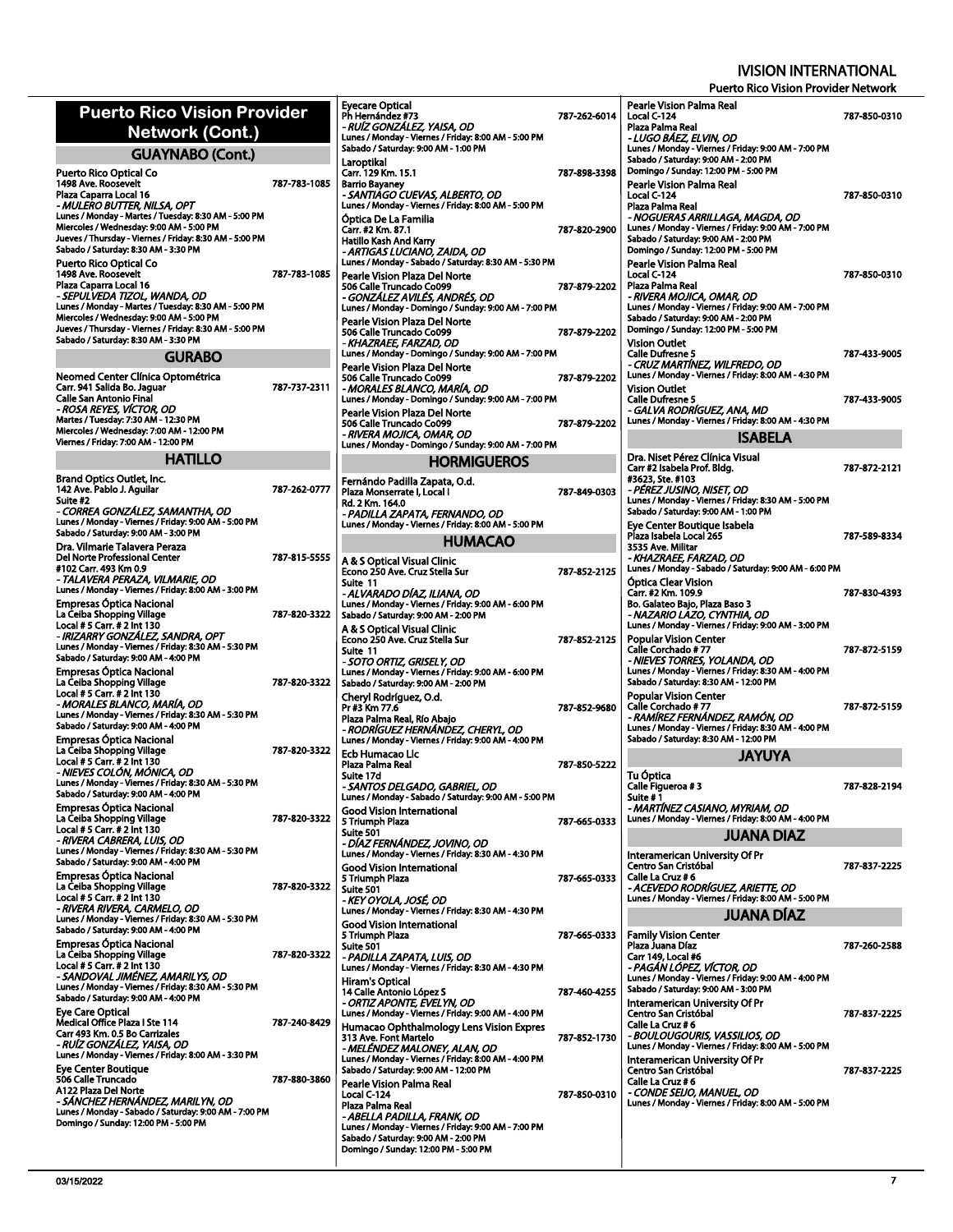Puerto Rico Vision Provider Network

| <b>Puerto Rico Vision Provider</b>                                                                       |              | Nulook C<br>Carr. 149                    |
|----------------------------------------------------------------------------------------------------------|--------------|------------------------------------------|
| <b>Network (Cont.)</b>                                                                                   |              | Guayabal<br>- MARRE                      |
| <b>JUANA DÍAZ (Cont.)</b>                                                                                |              | Lunes / Mo<br>Sabado / S                 |
| Interamerican University Of Pr<br>Centro San Cristóbal                                                   | 787-837-2225 | <b>Optica Br</b><br>Calle Con            |
| Calle La Cruz # 6<br>- DEVAL BONETA, JACQUELINE, OD                                                      |              | - MÉNDE<br>Lunes / Mo                    |
| Lunes / Monday - Viernes / Friday: 8:00 AM - 5:00 PM                                                     |              | Miercoles,<br>Viernes / F                |
| Interamerican University Of Pr<br>Centro San Cristóbal                                                   | 787-837-2225 |                                          |
| Calle La Cruz # 6<br>- GORBEA LANDRÓN, PEDRO, OD<br>Lunes / Monday - Viernes / Friday: 8:00 AM - 5:00 PM |              | Centro C                                 |
| Interamerican University Of Pr                                                                           |              | Carr. 185<br>De Junco:                   |
| Centro San Cristóbal<br>Calle La Cruz # 6                                                                | 787-837-2225 | - ROSA R<br>Lunes / Mo                   |
| - LORENTE TORRES, NILDA, OD<br>Lunes / Monday - Viernes / Friday: 8:00 AM - 5:00 PM                      |              | Miercoles,<br>Viernes / F                |
| Interamerican University Of Pr<br>Centro San Cristóbal                                                   | 787-837-2225 | Melissa C<br>Calle Dr. E                 |
| Calle La Cruz # 6<br>- MATOS CALÍZ, MAGDA, OD                                                            |              | -LÓPEZ<br>Lunes / Mo                     |
| Lunes / Monday - Viernes / Friday: 8:00 AM - 5:00 PM<br>Interamerican University Of Pr                   |              | Sabado / S<br>Optika Ju                  |
| Centro San Cristóbal<br>Calle La Cruz # 6                                                                | 787-837-2225 | Pr 31 June<br>Local D-1                  |
| - MERCADO GONZÁLEZ, YVETTE, OD<br>Lunes / Monday - Viernes / Friday: 8:00 AM - 5:00 PM                   |              | - DÍAZ V/<br>Lunes / Mo                  |
| Interamerican University Of Pr                                                                           |              |                                          |
| Centro San Cristóbal<br>Calle La Cruz # 6                                                                | 787-837-2225 | Dra Rocío                                |
| - MORALES VELÁZQUEZ, JUAN, OD<br>Lunes / Monday - Viernes / Friday: 8:00 AM - 5:00 PM                    |              | 1 Calle 65<br>Suite 3                    |
| <b>Interamerican University Of Pr</b><br>Centro San Cristóbal                                            | 787-837-2225 | - RODRÍC<br>Lunes / Mo                   |
| Calle La Cruz # 6<br>- PAGÁN TORRES, DAMARIS, OD                                                         |              | Sabado / S<br>Enfoque                    |
| Lunes / Monday - Viernes / Friday: 8:00 AM - 5:00 PM<br>Interamerican University Of Pr                   |              | Calle 65 In<br>- GONZÁ                   |
| Centro San Cristóbal<br>Calle La Cruz # 6                                                                | 787-837-2225 | Lunes / Mo<br>Opti-Visi                  |
| - PEREIRA TORRES, VIONETTE, OD<br>Lunes / Monday - Viernes / Friday: 8:00 AM - 5:00 PM                   |              | Calle José<br>- NAZAR                    |
| Interamerican University Of Pr<br>Centro San Cristóbal                                                   | 787-837-2225 | Lunes / Mo<br>Sabado / S                 |
| Calle La Cruz # 6                                                                                        |              |                                          |
| - PÉREZ ZAYAS, SALVADOR, OD<br>Lunes / Monday - Viernes / Friday: 8:00 AM - 5:00 PM                      |              | <b>Ciss Visio</b>                        |
| Interamerican University Of Pr<br>Centro San Cristóbal                                                   | 787-837-2225 | Carr. 111<br>Ave. Los F                  |
| Calle La Cruz # 6<br>- RIVERA FIGUEROA, MARTA, OD                                                        |              | - GÓNZA<br>Lunes / Mo                    |
| Lunes / Monday - Viernes / Friday: 8:00 AM - 5:00 PM<br>Interamerican University Of Pr                   |              | <b>Eye Care</b><br>Carr. Esta            |
| Centro San Cristóbal<br>Calle La Cruz # 6                                                                | 787-837-2225 | - RUÍZ G(<br>Lunes / Mo                  |
| - RIVERA HERNÁNDEZ, KATHERINE, OD<br>Lunes / Monday - Viernes / Friday: 8:00 AM - 5:00 PM                |              | <b>Oios Cen</b><br>Calle Ram             |
| Interamerican University Of Pr<br>Centro San Cristóbal                                                   | 787-837-2225 | . COI ON<br>Lunes / Mo                   |
| Calle La Cruz # 6<br>- RODRÍGUEZ RUÍZ, NEISHA, OD                                                        |              | Ojos Cen<br>Calle Ram                    |
| Lunes / Monday - Viernes / Friday: 8:00 AM - 5:00 PM<br>Interamerican University Of Pr                   |              | - OLIVEN<br>Lunes / Mo                   |
| Centro San Cristóbal<br>Calle La Cruz # 6                                                                | 787-837-2225 |                                          |
| - ROMÁN MARTÍNEZ, RUBEN, OD<br>Lunes / Monday - Viernes / Friday: 8:00 AM - 5:00 PM                      |              | Eye Medi                                 |
| Interamerican University Of Pr                                                                           | 787-837-2225 | Olympic 9<br>Carr. 198                   |
| Centro San Cristóbal<br>Calle La Cruz # 6                                                                |              | - ZARKAI<br>Lunes / Mo                   |
| - RUIZ CRUZ, LUIS, OD<br>Lunes / Monday - Viernes / Friday: 8:00 AM - 5:00 PM                            |              | Martes / Ti<br>Miercoles,<br>Jueves / Tl |
| Interamerican University Of Pr<br>Centro San Cristóbal                                                   | 787-837-2225 | Viernes / F                              |
| Calle La Cruz # 6<br>- RULLÁN RIVERA, MAYRA, OD                                                          |              |                                          |
| Lunes / Monday - Viernes / Friday: 8:00 AM - 5:00 PM<br>Interamerican University Of Pr                   |              | Optica Lo<br>Calle San                   |
| Centro San Cristóbal<br>Calle La Cruz # 6                                                                | 787-837-2225 | - RIVERA<br>Lunes / Mo                   |
| - SANTIAGO CHAMORRO, HECTOR, OD<br>Lunes / Monday - Viernes / Friday: 8:00 AM - 5:00 PM                  |              |                                          |
| Interamerican University Of Pr<br>Centro San Cristóbal                                                   | 787-837-2225 | Vision 20<br>38 Fernár                   |
| Calle La Cruz # 6<br>- TORRES CRUZ, ZULMARIS, OD                                                         |              | - MURAT<br>Lunes / Mo                    |
| Lunes / Monday - Viernes / Friday: 8:00 AM - 5:00 PM                                                     |              | Miercoles,<br>Jueves / Tl                |
|                                                                                                          |              |                                          |

|    | Nulook Clinica Visual Familiar                                                                    |              | Vi:        |
|----|---------------------------------------------------------------------------------------------------|--------------|------------|
|    | Carr. 149 Km. 63.8                                                                                | 787-580-7278 | 38         |
|    | Guayabal Building, Ste. 2003<br>- MARRERO GARCÍA, YARITZA, OD                                     |              | - 1<br>Lui |
|    | Lunes / Monday - Viernes / Friday: 8:00 AM - 5:00 PM                                              |              | Mi         |
|    | Sabado / Saturday: 8:30 AM - 1:00 PM                                                              |              | Ju         |
|    | Optica Buena                                                                                      |              | Vi:        |
| 25 | Calle Comercio # 56<br>- MÉNDEZ RUÍZ, WILSON, OPT                                                 | 787-837-9608 | 38<br>- 1  |
|    | Lunes / Monday: 8:30 AM - 4:00 PM                                                                 |              | Lui        |
|    | Miercoles / Wednesday: 8:30 AM - 4:00 PM                                                          |              | Mi         |
|    | Viernes / Friday: 8:30 AM - 4:00 PM                                                               |              | Ju         |
| 25 | <b>JUNCOS</b>                                                                                     |              |            |
|    | Centro Cuidado Visual Familiar                                                                    |              | Ar         |
|    | Carr. 185 Km 15.8<br>De Juncos A Canóvanas                                                        | 787-752-1417 | #6<br>- E  |
| 25 | - ROSA REYES, VÍCTOR, OD                                                                          |              | Lu         |
|    | Lunes / Monday: 7:00 AM - 5:00 PM                                                                 |              | Op         |
|    | Miercoles / Wednesday: 12:00 PM - 5:00 PM<br>Viernes / Friday: 12:00 PM - 5:00 PM                 |              | 54         |
|    | <b>Melissa Optical Center &amp; Lab</b>                                                           |              | Pla<br>- ƙ |
| 25 | <b>Calle Dr. Barreras #41</b>                                                                     | 787-734-3303 | Lui        |
|    | - LÓPEZ AYALA, GLORIA, OD                                                                         |              | Ju         |
|    | Lunes / Monday - Viernes / Friday: 7:00 AM - 5:30 PM<br>Sabado / Saturday: 7:00 AM - 2:30 PM      |              | Sal<br>Pr  |
|    | Optika Juncos Plaza                                                                               |              | Ca         |
| 25 | Pr 31 Juncos Plaza                                                                                | 787-734-5000 | Se         |
|    | Local D-1<br>- DÍAZ VÁZQUEZ, ILIAN, OD                                                            |              | ۰,<br>Lui  |
|    | Lunes / Monday - Viernes / Friday: 8:00 AM - 4:00 PM                                              |              | Sal        |
|    | LAJAS                                                                                             |              | Pr         |
| 25 |                                                                                                   |              | Ca<br>Se   |
|    | Dra Rocío Rodríguez Optómetra<br>1 Calle 65 De Infantería Norte                                   | 939-357-1139 | ۰,         |
|    | Suite 3                                                                                           |              | Lui        |
|    | - RODRÍGUEZ PÉREZ, ROCÍO, OD                                                                      |              | Sal        |
| 25 | Lunes / Monday - Viernes / Friday: 8:00 AM - 5:00 PM<br>Sabado / Saturday: 9:00 AM - 2:00 PM      |              | Sa<br>Ca   |
|    | <b>Enfoque Visual</b>                                                                             |              | Ur         |
|    | Calle 65 Infantería #15                                                                           | 787-899-1244 | - h        |
|    | - GONZÁLEZ PAGÁN, ENID, OD<br>Lunes / Monday - Viernes / Friday: 8:00 AM - 5:00 PM                |              | Lui<br>Sal |
| 25 | <b>Opti-Vision Center</b>                                                                         |              | Vi:        |
|    | Calle José M. Toro Basora #4                                                                      | 787-899-1800 | Ur         |
|    | - NAZARIO ORTIZ, WENDY, OD                                                                        |              | А-і        |
| 25 | Lunes / Monday - Viernes / Friday: 8:00 AM - 5:00 PM<br>Sabado / Saturday: 9:00 AM - 12:00 PM     |              | ، د<br>Lui |
|    | LARES                                                                                             |              | Sal        |
|    |                                                                                                   |              |            |
|    | <b>Ciss Vision Center</b><br>Carr. 111 Km. 1.9                                                    | 787-897-2727 | Сe         |
| 25 | Ave. Los Patriotas                                                                                |              | Ca         |
|    | - GÓNZALEZ RODRÍGUEZ, ADIANNETTE, OD                                                              |              | - 1        |
|    | Lunes / Monday - Viernes / Friday: 8:00 AM - 4:00 PM                                              |              | Lu<br>Сe   |
|    | <b>Eye Care Optical</b><br>Carr. Estatal # 111 Km. 34                                             | 787-897-3385 | 90         |
| 25 | - RUIZ GONZALEZ, YAISA, OD                                                                        |              | De         |
|    | Lunes / Monday - Viernes / Friday: 9:00 AM - 5:00 PM                                              |              | - ƙ<br>Lui |
|    | <b>Oios Centro Óptico</b><br>Calle Ramírez #4                                                     | 787-897-7000 | Ce         |
|    | - COLON AGUILA, SONIA, OD                                                                         |              | Ca         |
| 25 | Lunes / Monday - Sabado / Saturday: 8:00 AM - 4:30 PM                                             |              | - S        |
|    | Oios Centro Óptico<br>Calle Ramírez #4                                                            | 787-897-7000 | Lu<br>Ey   |
|    | - OLIVENCIA HENRIQUEZ, ZAIRA, OD                                                                  |              | Lo         |
|    | Lunes / Monday - Sabado / Saturday: 8:00 AM - 4:30 PM                                             |              | - L        |
| 25 | <b>LAS PIEDRAS</b>                                                                                |              | Lui<br>Ju  |
|    | <b>Eye Medical Center</b>                                                                         |              | Óŗ         |
|    | <b>Olympic Shopping Court</b>                                                                     | 787 716 4666 | Ca         |
| 25 | Carr. 198 Km. 19.4                                                                                |              | - fi       |
|    | - ZARKANI ABDI, HOJAT, OD                                                                         |              |            |
|    |                                                                                                   |              | Lu         |
|    | Lunes / Monday: 9:30 AM - 4:00 PM<br>Martes / Tuesday: 9:30 AM - 3:00 PM                          |              | Vi:<br>Ed  |
|    | Miercoles / Wednesday: 1:00 PM - 7:00 PM                                                          |              | Su         |
|    | Jueves / Thursday: 9:30 AM - 3:00 PM                                                              |              | - 1        |
|    | Viernes / Friday: 9:30 AM - 4:00 PM                                                               |              | Lui<br>Sal |
|    | LOIZA                                                                                             |              | Vi:        |
| 25 | Optica Loíza                                                                                      |              | Ed         |
| 25 | <b>Calle San Patricio #73</b><br>- RIVERA LANZO, WILBERTO, OD                                     | 787-256-6363 | Su<br>٠,   |
|    | Lunes / Monday - Viernes / Friday: 8:00 AM - 4:00 PM                                              |              | Lui        |
|    | <b>LUQUILLO</b>                                                                                   |              | Sal        |
|    |                                                                                                   |              |            |
|    | Vision 2000<br>38 Fernández García                                                                | 787-889-2002 | Сe         |
|    | - MURATI HERRERA, GIAN, OD                                                                        |              | Ca         |
| 25 | Lunes / Monday - Martes / Tuesday: 9:00 AM - 3:00 PM<br>Miercoles / Wednesday: 9:00 AM - 12:00 PM |              | - 6<br>Lui |

Vision 2000 38 Fernández García *- MURATI HERRERA, REBECCA, OD*<br>Lunes / Monday - Martes / Tuesday: 9:00 AM - 3:00 PM<br>Miercoles / Wednesday: 9:00 AM - 12:00 PM 787-889-2002 eves / Thursday - Viernes / Friday: 9:00 AM - 3:00 PM  $\sin 2000$ 38 Fernández García<br>*- MURATI PORTALATÍN, GIAN, OD*<br>Lunes / Monday - Martes / Tuesday: 9:00 AM - 3:00 PM<br>Miercoles / Wednesday: 9:00 AM - 12:00 PM<br>Jueves / Thursday - Viernes / Friday: 9:00 AM - 3:00 PM 787-889-2002 **MANATÍ** American Vision Express<br># 67 Calle Mckinley<br>*- ELLIN LUGO, PEDRO, OD*<br>Lunes / Monday - Viernes / Friday: 8:30 AM - 5:00 PM 787-854-2228 oticlinick Carr. 2 Suite 4 Plaza Puerta Del Sol<br>*- ROMÁN ROSA, CARELIS, OD*<br>Lunes / Monday - Martes / Tuesday: 9:00 AM - 4:00 PM<br>Jueves / Thursday - Viernes / Friday: 9:00 AM - 4:00 PM<br>Sabado / Saturday: 9:00 AM - 1:00 PM 787-510-2626 o-Vision Optical, Llc Carr # 2 Km. 47.0 tor Campo Alegre *- NIETO VÁZQUEZ, JOSÉ, OD* Lunes / Monday - Viernes / Friday: 8:00 AM - 5:00 PM 787-854-9300 Sabado / Saturday: 8:30 AM - 4:00 PM o-Vision Optical, Llc rr # 2 Km. 47.0 Sector Campo Alegre<br>*- PÉREZ DEL PILAR, EDWIN, OD*<br>Lunes / Monday - Viernes / Friday: 8:00 AM - 5:00 PM<br>Sabado / Saturday: 8:30 AM - 4:00 PM 787-854-9300 fety Vision Calle Marginal A-4 Urb. San Salvador *- RODRÍGUEZ TORRES, CARLOS, OD* Lunes / Monday - Viernes / Friday: 9:00 AM - 4:00 PM Sabado / Saturday: 9:00 AM - 12:00 PM 787-854-5151 Visual Zone Optical Outlet Urb. San Salvador A-8 Calle Marginal *- CUBERO PANTOJA, BRENDA, OD* Lunes / Monday - Viernes / Friday: 9:00 AM - 5:00 PM 787-884-6967 Sabado / Saturday: 9:00 AM - 12:00 PM **MAYAGÜEZ** Centro Optométrico<br>Calle De Diego E # 53<br>*- MONTESINOS HUÉRFANO, MELINDA, OD*<br>Lunes / Monday - Viernes / Friday: 8:30 AM - 4:30 PM 787-805-4444 Centro Vision Mayagüez 901 Ave. Santa Teresa De Journet Ste 1 *- RODRÍGUEZ FERRER, MARIEM, OD* Lunes / Monday - Viernes / Friday: 8:00 AM - 5:00 PM 787-476-0834 Century Optical<br>Calle De Diego #66 Este<br>- *SANTIAGO GABRIELINI, NORMA, OD*<br>Lunes / Monday - Viernes / Friday: 8:00 AM - 5:00 PM 787-832-2945 Eye Center Boutique Mayagüez<br>Local # 50, Mayaguez Mall<br>*- BURGOS GONZALEZ, MAYDA, OD<br>Lunes / Monday - Miercoles / Wednesday: 9:00 AM - 7:00 PM<br>Jueves / Thursday - Viernes / Friday: 9:00 AM - 9:00 PM* 787-831-8811 Óptica De Diego Calle De Diego 109 Este *- RAMOS BELÉN, JOHANNA, OD* Lunes / Monday - Sabado / Saturday: 8:00 AM - 4:00 PM 787-834-3510 Vision Care Center Edificio Medical Emporium Suite 107 Ave. Hostos<br>*- MEDINA GONZÁLEZ, DEBBIE, OD*<br>Lunes / Monday - Viernes / Friday: 8:00 AM - 4:00 PM<br>Sabado / Saturday: 9:00 AM - 12:00 PM 787-834-2627 ion Care Center Ificio Medical Emporium Suite 107 Ave. Hostos<br>*- RAM/REZ FERNÁNDEZ, RAMÓN, OD<br>Lunes / Monday - Viernes / Friday: 8:00 AM - 4:00 PM<br>Sabado / Saturday: 9:00 AM - 12:00 PM* 787-834-2627 **MOCA** entro De Cuidado Visual Calle Barbosa #160<br>*- GUERRA CUEVAS, LYDIA, OD*<br>Lunes / Monday - Viernes / Friday: 8:30 AM - 5:00 PM 787-877-3615 ado / Saturday: 10:00 AM - 1:00 PM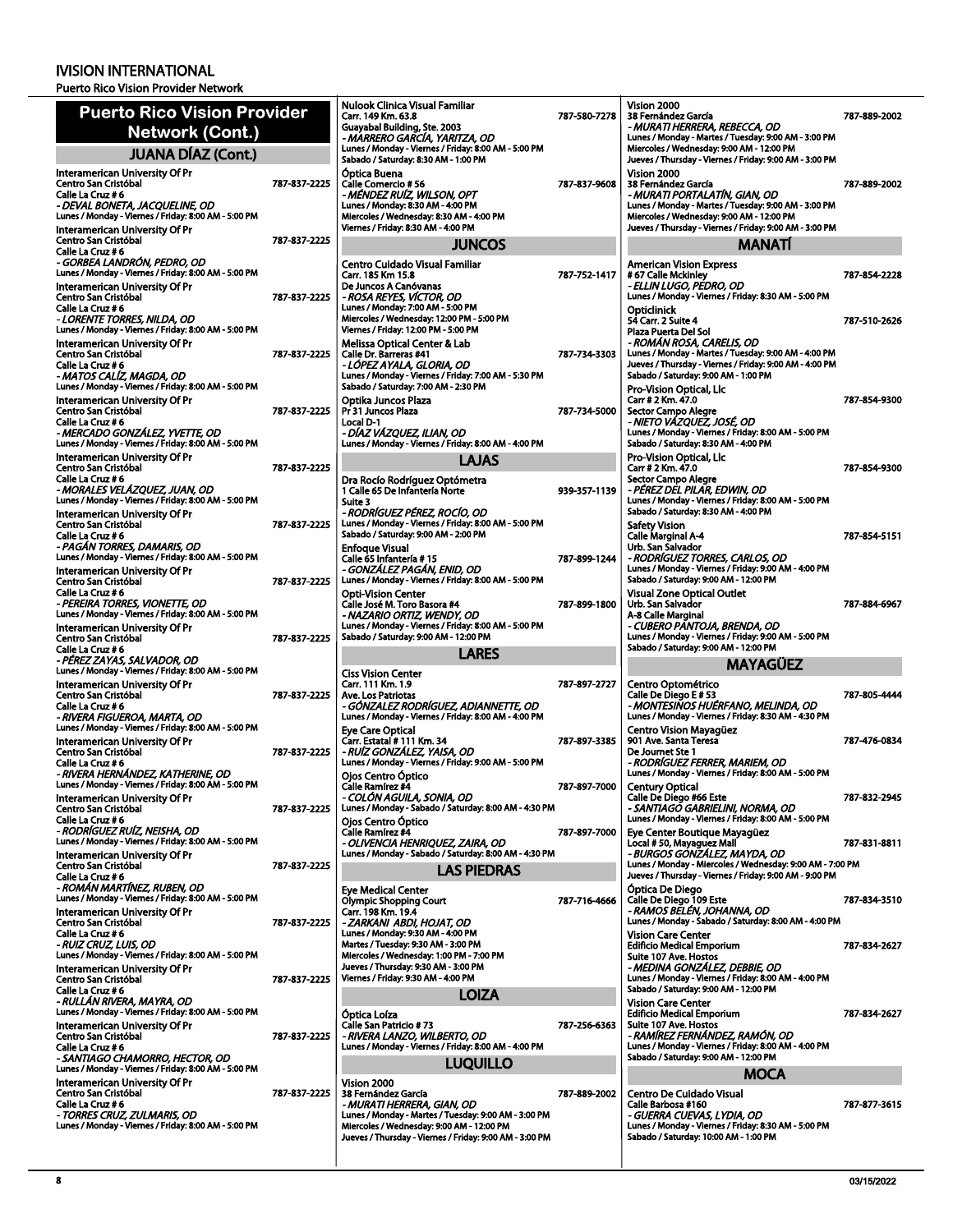| <b>Puerto Rico Vision Provider</b>                                                                                                                                                             |              |                                                         |
|------------------------------------------------------------------------------------------------------------------------------------------------------------------------------------------------|--------------|---------------------------------------------------------|
| Network (Cont.)                                                                                                                                                                                |              | C-Eye<br>Santa                                          |
| <b>MOCA (Cont.)</b>                                                                                                                                                                            |              | 450 C.<br>- MA1                                         |
| Clínica Visual                                                                                                                                                                                 |              | Lunes.                                                  |
| Calle Barbosa 250<br>- RODRÍGUEZ PÉREZ. ROCÍO. OD<br>Lunes / Monday - Viernes / Friday: 8:30 AM - 4:00 PM<br>Sabado / Saturday: 9:00 AM - 2:00 PM                                              | 787-877-5764 | Eye C<br>8024<br>Santa<br>- ROD<br>Lunes.               |
| <b>Popular Vision Center</b><br>511 Concepción Vera<br>- NIEVES TORRES, YOLANDA, OD<br>Lunes / Monday - Viernes / Friday: 9:00 AM - 4:00 PM<br>Sabado / Saturday: 9:00 AM - 12:00 PM           | 787-818-2085 | Eye C<br>Plaza I<br>2050 F<br>- BUR                     |
| <b>MOROVIS</b>                                                                                                                                                                                 |              | Lunes<br>Domin                                          |
| <b>Centro Visual Morovis</b>                                                                                                                                                                   |              | Famil                                                   |
| Ave. Buena Vista #26<br>- MOUX DÁVILA, LINES, OD<br>Lunes / Monday - Viernes / Friday: 8:00 AM - 4:00 PM<br>Sabado / Saturday: 8:00 AM - 12:00 PM                                              | 787-862-3278 | Galerí<br>Calle l<br>- PAG<br>Lunes.<br>Sabad           |
| Optica Hernandez<br>20 Calle Buena Vista<br>- HERNÁNDEZ DUENO, KAY, OD<br>Lunes / Monday - Viernes / Friday: 8:00 AM - 4:00 PM<br>Sabado / Saturday: 8:30 AM - 12:00 PM<br>Visual Zone Morovis | 787-862-7448 | Famil<br>4990 (<br>Suite i<br>- PAG<br>Lunes.           |
| Carr. 633 Km. 4.9 Barahona<br>- CUBERO PANTOJA, BRENDA, OD<br>Lunes / Monday - Viernes / Friday: 8:00 AM - 4:00 PM<br>Sabado / Saturday: 9:00 AM - 12:00 PM                                    | 787-369-2400 | Domin<br>Optic<br>Plazol<br>Local :                     |
| <b>NARANJITO</b>                                                                                                                                                                               |              | - MA1<br>Lunes.                                         |
| A & S Optical Visual Clinic<br>615 Carr. # 152<br>Suite 3                                                                                                                                      | 939 319 7007 | Vierne<br>Optic<br>503 Ra                               |
| - ALVARADO DÍAZ, ILIANA, OD<br>Lunes / Monday - Viernes / Friday: 9:00 AM - 6:00 PM<br>Sabado / Saturday: 9:00 AM - 2:00 PM<br>A & S Optical Visual Clinic                                     |              | - VÁZ<br>Lunes.<br>Sabad<br>Optifa                      |
| 615 Carr. # 152<br>Suite 3<br>- SOTO ORTIZ, GRISELY, OD                                                                                                                                        | 939-319-7007 | Urb. R<br>Ave. N<br>- SEG.                              |
| Lunes / Monday - Viernes / Friday: 9:00 AM - 6:00 PM<br>Sabado / Saturday: 9:00 AM - 2:00 PM                                                                                                   |              | Lunes.<br>Ortiz (                                       |
| Clínica Visual<br>Carr. 164 Km. 7.7<br><b>Barrio Achiote</b>                                                                                                                                   | 787-869-4600 | 81180<br>Edif G<br>- ORT                                |
| - BARBOSA TEXIDOR, LUIS, OD<br>Lunes / Monday - Viernes / Friday: 9:00 AM - 4:30 PM<br>Sabado / Saturday: 9:00 AM - 12:00 PM<br>Optica X Vision                                                |              | Lunes.<br>Peark<br>Centro<br>Suite :                    |
| Carr. 152 Km. 11.5<br><b>Barrio Cedro Arriba</b><br>- RÍOS AVILÉS, LYLKA, OD<br>Lunes / Monday - Sabado / Saturday: 8:00 AM - 5:00 PM                                                          | 787-869-4242 | - DE J<br>Lunes.<br><b>Martes</b><br>Mierco             |
| Ultravision Optical Services                                                                                                                                                                   |              | Vierne                                                  |
| Carr. 152 Km. 12.4<br>Bo. Cedro Arriba<br>- ROSARIO MORALES, YADIRA, OD<br>Lunes / Monday - Jueves / Thursday: 8:30 AM - 4:30 PM                                                               | 787-869-2221 | Vista-<br>1718<br>Suite :<br>- ALIC                     |
| Sabado / Saturday: 8:30 AM - 1:00 PM                                                                                                                                                           |              | Lunes.                                                  |
| <b>OROCOVIS</b>                                                                                                                                                                                |              | Vista-<br>1718 (                                        |
| Clínica Visual Orocovis<br>Carr. 155 Km. 30.1<br><b>Bo. Gato</b><br>- RIVERA RIVERA. EDWIN, OD                                                                                                 | 787-867-1234 | Suite '<br>- YAN<br>Lunes                               |
| Lunes / Monday - Sabado / Saturday: 8:00 AM - 5:00 PM<br><b>Tu Óptica</b><br>6 Calle 4 De Julio                                                                                                | 787-867-0794 | Centr<br>Calle F                                        |
| - MARTÍNEZ CASIANO, MYRIAM, OD<br>Lunes / Monday - Viernes / Friday: 8:00 AM - 4:00 PM<br>Sabado / Saturday: 8:00 AM - 2:00 PM                                                                 |              | - RAN<br>Lunes.<br>Sabad                                |
| PATILLAS                                                                                                                                                                                       |              | Clínic<br>Calle (                                       |
| Nice Eyes Optical<br>19 A Calle Riefkhol<br>- TÓRRES ORTIZ, ROSANIE, OD                                                                                                                        | 787-839-3410 | - SAA<br>Lunes.                                         |
| Lunes / Monday - Viernes / Friday: 8:30 AM - 3:00 PM<br><b>PEÑUELAS</b>                                                                                                                        |              | Good                                                    |
|                                                                                                                                                                                                |              | Centro                                                  |
| <b>Family Vision Center</b><br>Calle Muñoz Rivera # 310<br>- PAGÁN LÓPEZ, VÍCTOR, OD<br>Lunes / Monday - Viernes / Friday: 8:30 AM - 4:00 PM                                                   | 787-836-5875 | Villas I<br>- HER<br>Lunes,<br>Vierne<br>Good<br>Centro |
|                                                                                                                                                                                                |              | Villas I<br>- KEY<br>Lunes.                             |

| PONCE                                                                                                                                                                                                                                                                                                                                |              |
|--------------------------------------------------------------------------------------------------------------------------------------------------------------------------------------------------------------------------------------------------------------------------------------------------------------------------------------|--------------|
| C-Eye Optical<br>Santa María Medical Bldg<br>450 Calle Ferrocarril. Ste 102<br>- MATTEI MARTÍNEZ, JOSÉ, OD                                                                                                                                                                                                                           | 787-651-6001 |
| Lunes / Monday - Viernes / Friday: 8:00 AM - 5:00 PM<br>Eve Care 20/20<br>8024 Calle Concordia Ste. 201<br>Santa María                                                                                                                                                                                                               | 787-842-0203 |
| - RODRÍGUEZ SANTIAGO, JAIME, OD<br>Lunes / Monday - Viernes / Friday: 9:00 AM - 5:00 PM<br>Eye Center Boutique Ponce<br>Plaza Del Caribe Local 428                                                                                                                                                                                   | 787-812-4444 |
| 2050 Ponce By Pass<br>- BURGOS GONZALEZ, MAYDA, OD<br>Lunes / Monday - Sabado / Saturday: 9:00 AM - 9:00 PM<br>Domingo / Sunday: 11:00 AM - 7:00 PM                                                                                                                                                                                  |              |
| <b>Family Vision Center</b><br>Galerías Ponceñas<br>Calle Unión #83 Ste. 129<br>- PAGÁN LÓPEZ, VÍCTOR, OD<br>Lunes / Monday - Viernes / Friday: 9:00 AM - 4:00 PM<br>Sabado / Saturday: 9:00 AM - 3:00 PM                                                                                                                            | 787-844-6000 |
| <b>Family Vision Center</b><br>4990 Candido Hoyos<br>Suite # 32 Ponce Mall<br>- PAGÁN LÓPEZ, VÍCTOR, OD<br>Lunes / Monday - Sabado / Saturday: 9:00 AM - 4:00 PM                                                                                                                                                                     | 787-844-0903 |
| Domingo / Sunday: 9:00 AM - 3:00 PM<br>Óptica Del Sur<br>Plazoleta De Morell Campos                                                                                                                                                                                                                                                  | 787-928-7070 |
| Local #4<br>- MATTEI MARTÍNEZ, JOSÉ, OD<br>Lunes / Monday - Miercoles / Wednesday: 9:00 AM - 1:00 PM<br>Viernes / Friday: 9:00 AM - 1:00 PM                                                                                                                                                                                          |              |
| Optica El Tugue<br>503 Ramos Antonini<br>- VÁZQUEZ OLIVENCIA, MARIBEL, OD<br>Lunes / Monday - Viernes / Friday: 8:30 AM - 4:30 PM<br>Sabado / Saturday: 9:00 AM - 12:00 PM                                                                                                                                                           | 787-259-4361 |
| Optifarma<br>Urb. Reparto Universitario<br>Ave. Muñoz Rivera # 1232<br>· SEGARRA RODRIGUEZ, JUAN, OD<br>Lunes / Monday - Viernes / Friday: 9:00 AM - 5:00 PM                                                                                                                                                                         | 787-841-4539 |
| Ortiz Optometric Care<br>8118 Calle Concordia Ste 201<br><b>Edif Galeria Profesional</b><br>- ORTIZ MELÉNDEZ, JENNIFER, OD<br>Lunes / Monday - Viernes / Friday: 8:00 AM - 5:00 PM                                                                                                                                                   | 787-259-1111 |
| Pearle Visión Centro Del Sur<br>Centro Del Sur Shopping Center<br>Suite 37 Ave Miquel Pou<br>- DE JESÚS SANTIAGO, HERBERT, OD<br>Lunes / Monday: 9:00 AM - 7:00 PM<br>Martes / Tuesday: 9:00 AM - 9:00 PM<br>Miercoles / Wednesday - Jueves / Thursday: 9:00 AM - 7:00 PM<br>Viernes / Friday - Sabado / Saturday: 9:00 AM - 9:00 PM | 787-840-0909 |
| Vista-Clinica Visual<br>1718 Carr. 506<br>Suite 101<br>- ALICEA ORTIZ, ÁNGEL, OD                                                                                                                                                                                                                                                     | 787-840-4646 |
| Lunes / Monday - Viernes / Friday: 9:00 AM - 5:00 PM<br>Vista-Clinica Visual<br>1718 Carr. 506<br>Suite 101<br>- YAMBO MERCADO, NIVIANA, OD                                                                                                                                                                                          | 787-840-4646 |
| Lunes / Monday - Viernes / Friday: 9:00 AM - 5:00 PM<br><b>QUEBRADILLAS</b>                                                                                                                                                                                                                                                          |              |
| Centro De Cuidado Visual<br>Calle Honorio Hernández #102<br>- RAMOS RIVERA, WILSON, OD<br>Lunes / Monday - Viernes / Friday: 9:00 AM - 4:00 PM<br>Sabado / Saturday: 9:00 AM - 1:00 PM                                                                                                                                               | 787-895-4512 |
| Clínica Visual<br><b>Calle California A-3</b><br>- SAAVEDRA CHÁVEZ, ADELA, OD<br>Lunes / Monday - Viernes / Friday: 9:00 AM - 5:00 PM<br><b>RIO GRANDE</b>                                                                                                                                                                           | 787-895-6484 |
| Good Vision<br><b>Centro Comercial</b><br>Villas De Río Grande, Local #4<br>- HERNANDEZ IGLESIAS, MARIA, OD<br>Lunes / Monday - Jueves / Thursday: 8:00 AM - 4:30 PM<br>Viernes / Friday: 8:00 AM - 4:00 PM                                                                                                                          | 787-655-7555 |
| <b>Good Vision</b><br><b>Centro Comercial</b><br>Villas De Río Grande, Local #4<br>- KEY OYOLA, JOSE, OD<br>Lunes / Monday - Jueves / Thursday: 8:00 AM - 4:30 PM<br>Viernes / Friday: 8:00 AM - 4:00 PM                                                                                                                             | 787-655-7555 |

|        | <b>Good Vision</b><br><b>Centro Comercial</b>                                                                     | 787-655-7555 |
|--------|-------------------------------------------------------------------------------------------------------------------|--------------|
|        | Villas De Río Grande, Local #4                                                                                    |              |
|        | - PADILLA ZAPATA, LUIS, OD<br>Lunes / Monday - Jueves / Thursday: 8:00 AM - 4:30 PM                               |              |
|        | Viernes / Friday: 8:00 AM - 4:00 PM                                                                               |              |
|        | Infinity Eye Vision                                                                                               |              |
| ţ      | Calle D Aa21<br>Urb. Alturas De Río Grande                                                                        | 787-657-0338 |
|        | - SERRA ARMENTEROS, NANCY, OD<br>Lunes / Monday - Viernes / Friday: 9:00 AM - 4:30 PM                             |              |
|        | Sabado / Saturday: 9:00 AM - 2:00 PM                                                                              |              |
|        | SABANA GRANDE                                                                                                     |              |
|        | Clínica Visual Dr. Ramón E. Juan Rivera                                                                           |              |
|        | Calle San Isidro # 25 A                                                                                           | 787-804-0536 |
|        | - JUAN RIVERA, RAMÓN, OD<br>Lunes / Monday - Viernes / Friday: 9:00 AM - 4:00 PM                                  |              |
| J      | Sabado / Saturday: 9:00 AM - 1:00 PM                                                                              |              |
|        | <b>Opti-Vision Center</b><br>Plaza Isabella Local 3                                                               | 787-873-7672 |
|        | Bo. Rincón Machucal                                                                                               |              |
|        | - NAZARIO ORTIZ, WENDY, OD<br>Lunes / Monday - Viernes / Friday: 8:30 AM - 5:00 PM                                |              |
|        | <b>Precision Optics</b>                                                                                           |              |
|        | <b>Calle Angel Gregorio Martínez</b><br>#37                                                                       | 787-873-3445 |
|        | - RODRIGUEZ BARBOSA, JANET, OD                                                                                    |              |
|        | Lunes / Monday - Martes / Tuesday: 10:00 AM - 5:00 PM<br>Jueves / Thursday - Viernes / Friday: 10:00 AM - 5:00 PM |              |
| j      | SALINAS                                                                                                           |              |
|        | Optica Sur                                                                                                        |              |
|        | Portofino Plaza #2                                                                                                | 787-944-9525 |
|        | Carr # 3 Km 158.7<br>- GONZÁLEZ LEBRÓN, RICARDO, OD                                                               |              |
|        | Lunes / Monday - Viernes / Friday: 8:00 AM - 4:00 PM                                                              |              |
|        | <b>Optical Visual Care</b><br>Calle Rafael Ocasio # 16                                                            | 939-419-8338 |
|        | - SOTO COLÓN, NAHIR, OD<br>Lunes / Monday: 8:00 AM - 3:00 PM                                                      |              |
|        | Jueves / Thursday: 8:00 AM - 3:00 PM                                                                              |              |
| ï      | Viernes / Friday: 8:30 AM - 3:00 PM                                                                               |              |
|        | Zona Visual<br><b>Sur Med Medical Center</b>                                                                      | 787-585-5318 |
|        |                                                                                                                   |              |
|        | Colón Pacheco #8                                                                                                  |              |
|        | - HARPER JONES, CLINT, OD<br>Lunes / Monday - Viernes / Friday: 9:00 AM - 4:00 PM                                 |              |
|        | SAN GERMAN                                                                                                        |              |
|        | Centro Oftálmico Dra. Mariía J. Rodrígue                                                                          |              |
| ١      | 162 Ave. Universidad<br>Interamericana                                                                            | 787-264-3848 |
|        | - RODRÍGUEZ MARTÍNEZ, MARÍA, OD                                                                                   |              |
|        | Lunes / Monday - Martes / Tuesday: 9:00 AM - 6:00 PM<br>Miercoles / Wednesday: 9:00 AM - 3:00 PM                  |              |
|        | Jueves / Thursday - Viernes / Friday: 9:00 AM - 6:00 PM                                                           |              |
|        | Sabado / Saturday: 9:00 AM - 1:00 PM<br>Clinica Visual Dr. Ramón E. Juan Rivera                                   |              |
|        | Ave. Casto Pérez #2                                                                                               | 787-892-1218 |
|        | - JUAN RIVERA, RAMÓN, OD<br>Lunes / Monday - Viernes / Friday: 9:00 AM - 4:00 PM                                  |              |
|        | Sabado / Saturday: 9:00 AM - 1:00 PM                                                                              |              |
|        | Eye Gallery - Óptica<br>San Germán Medical Plaza                                                                  | 787-264-3830 |
| j<br>ś | Suite 105                                                                                                         |              |
|        | - IRIZARRY LUGO. MARISEL. OD<br>Lunes / Monday - Viernes / Friday: 10:00 AM - 5:00 PM                             |              |
|        | Sabado / Saturday: 9:00 AM - 12:00 PM                                                                             |              |
|        | <b>Family Vision Center</b><br>Ave. Casto Pérez #321                                                              | 787-892-3450 |
| ì      | · CRUZ DETRES, RAÚL, OD<br>Lunes / Monday - Sabado / Saturday: 9:00 AM - 6:00 PM                                  |              |
|        | <b>Family Vision Center</b>                                                                                       |              |
|        | Ave. Casto Pérez #321<br>- PAGÁN SILVA, RITA, OD                                                                  | 787-892-3450 |
|        | Lunes / Monday - Sabado / Saturday: 9:00 AM - 6:00 PM                                                             |              |
|        | <b>Family Vision Center</b><br>Ave. Casto Pérez #321                                                              | 787 892 3450 |
|        | - ROSARIO LEON, FERNANDO, OD                                                                                      |              |
|        | Lunes / Monday - Sabado / Saturday: 9:00 AM - 6:00 PM<br><b>Family Vision Center</b>                              |              |
| ï      | Ave. Casto Pérez #321                                                                                             | 787-892-3450 |
|        | - SANTOS ROMÁN, KELVIN, OD<br>Lunes / Monday - Sabado / Saturday: 9:00 AM - 6:00 PM                               |              |
|        | <b>Family Vision Center</b><br>Ave. Casto Pérez #321                                                              | 787-892-3450 |
|        | - SOTO NIEVES, WILSON, OD                                                                                         |              |
|        | Lunes / Monday - Sabado / Saturday: 9:00 AM - 6:00 PM                                                             |              |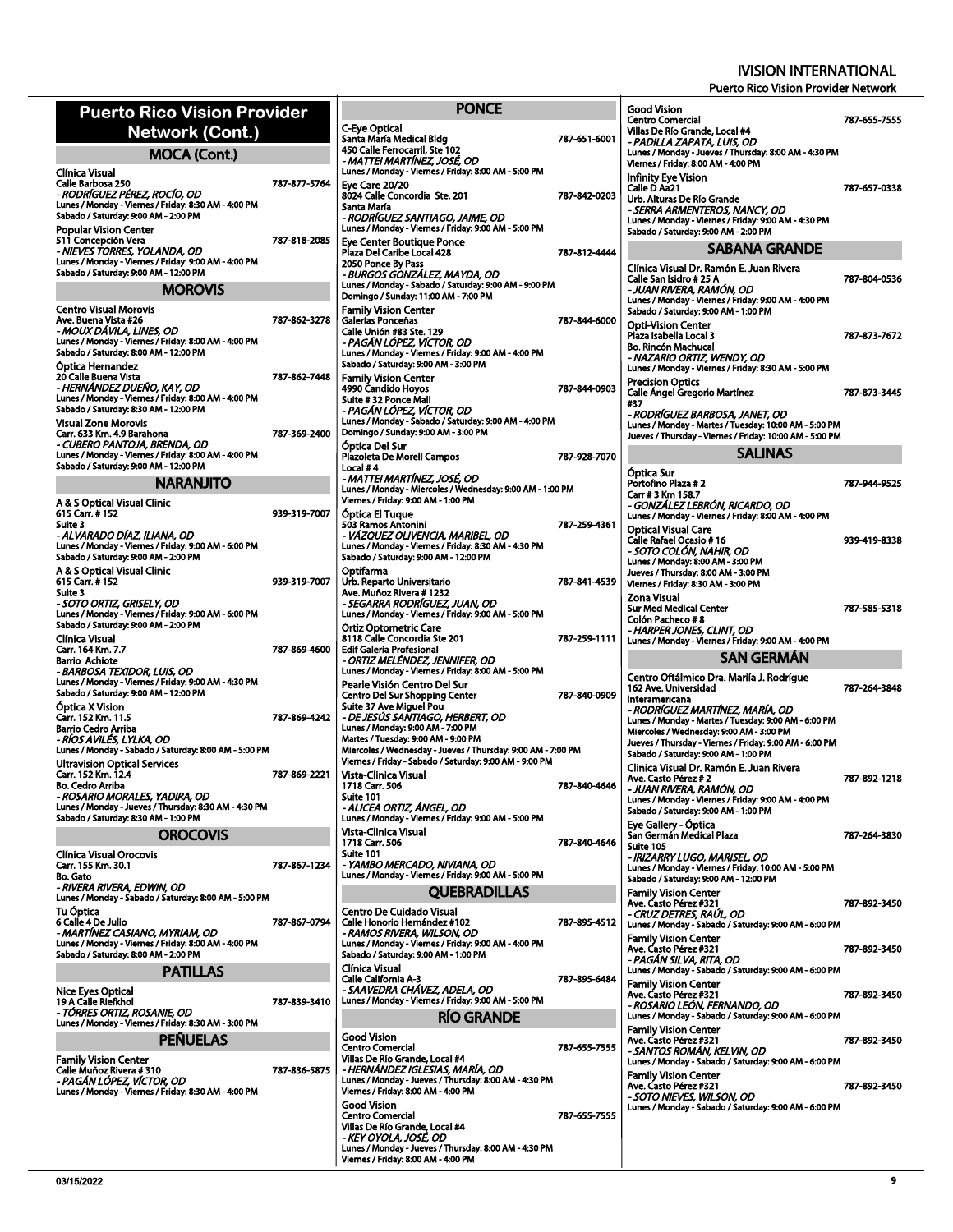| <b>Puerto Rico Vision Provider</b>                                                                                                |              | <b>Good Vision</b><br>Shopping 65th Infantería                                                                          | 787-777-5566 | Interamerican University Of Pr<br>Metro Clínica Hoare                                                                        | 787-977-9542 |
|-----------------------------------------------------------------------------------------------------------------------------------|--------------|-------------------------------------------------------------------------------------------------------------------------|--------------|------------------------------------------------------------------------------------------------------------------------------|--------------|
| Network (Cont.)                                                                                                                   |              | Esq. Barbosa<br>- KEY OYOLA, JOSÉ, OD                                                                                   |              | Calle Hoare #900<br>- RIVERA FIGUEROA, MARTA, OD                                                                             |              |
| <b>SAN GERMÁN (Cont.)</b>                                                                                                         |              | Lunes / Monday - Viernes / Friday: 8:00 AM - 5:00 PM                                                                    |              | Lunes / Monday - Viernes / Friday: 7:00 AM - 3:30 PM                                                                         |              |
| Tu Óptica Dr. Reinaldo M. Vazquez<br>Centro Comercial De San Germán<br>183 Ave. Univ. Interamericanas                             | 787-264-2222 | <b>Good Vision</b><br>Shopping 65th Infantería<br>Esq. Barbosa<br>- MORALES GRATACOS, MARILIA, OD                       | 787-777-5566 | Interamerican University Of Pr<br>Metro Clínica Hoare<br>Calle Hoare #900<br>- RIVERA HERNÁNDEZ, KATHERINE, OD               | 787-977-9542 |
| - VÁZQUEZ MALDONADO, REINALDO, OD<br>Lunes / Monday - Viernes / Friday: 8:00 AM - 4:30 PM<br><b>SAN JUAN</b>                      |              | Lunes / Monday - Viernes / Friday: 8:00 AM - 5:00 PM<br>Good Vision<br>Shopping 65th Infantería                         | 787-777-5566 | Lunes / Monday - Viernes / Friday: 7:00 AM - 3:30 PM<br>Interamerican University Of Pr<br>Metro Clínica Hoare                | 787-977-9542 |
| <b>Abbot Optical Lens</b>                                                                                                         |              | Esq. Barbosa                                                                                                            |              | Calle Hoare #900<br>- RODRÍGUEZ RUÍZ, NEISHA, OD                                                                             |              |
| 1194 Calle Nicolás Aguayo<br>Urb. El Comandante                                                                                   | 787-876-8409 | - PADILLA ZAPATA, LUIS, OD<br>Lunes / Monday - Viernes / Friday: 8:00 AM - 5:00 PM                                      |              | Lunes / Monday - Viernes / Friday: 7:00 AM - 3:30 PM                                                                         |              |
| - ERAUSQUIN COLÓN, MIRLA, OD<br>Lunes / Monday - Viernes / Friday: 9:30 AM - 4:00 PM<br>Sabado / Saturday: 9:30 AM - 1:00 PM      |              | <b>Good Vision</b><br>Shopping 65th Infantería<br>Esg. Barbosa                                                          | 787-777-5566 | Interamerican University Of Pr<br>Metro Clínica Hoare<br>Calle Hoare #900<br>- ROMÁN MARTÍNEZ, RUBEN, OD                     | 787-977-9542 |
| Centro De Visión Darlington                                                                                                       |              | - PRIETO FERRER, MARÍA, OD<br>Lunes / Monday - Viernes / Friday: 8:00 AM - 5:00 PM                                      |              | Lunes / Monday - Viernes / Friday: 7:00 AM - 3:30 PM                                                                         |              |
| 1007 Ave. Muñoz Rivera<br>Ste. 7<br>- LOJO OTERO, VIVIANA, OD                                                                     | 787-767-7973 | Hoptical Américo Miranda<br>989 Ave. Américo Miranda<br>Suite 103                                                       | 787-230-6119 | Interamerican University Of Pr<br>Metro Clínica Hoare<br>Calle Hoare #900                                                    | 787-977-9542 |
| Lunes / Monday - Jueves / Thursday: 9:00 AM - 5:00 PM<br>Viernes / Friday: 9:00 AM - 9:00 PM                                      |              | - WILEY RAMOS, GRACE, OD<br>Lunes / Monday - Viernes / Friday: 8:00 AM - 5:00 PM                                        |              | - RUIZ CRUZ, LUIS, OD<br>Lunes / Monday - Viernes / Friday: 7:00 AM - 3:30 PM                                                |              |
| Centrovisión<br>El Monte Mall Oficina 1015                                                                                        | 787-764-4848 | Hpm Foundation Inc.<br>Avenida Borinquen 2020                                                                           | 787-268-4171 | Interamerican University Of Pr<br>Metro Clínica Hoare                                                                        | 787-977-9542 |
| 1st Floor<br>- FLORES LEBRÓN, DELIA, OD<br>Lunes / Monday - Viernes / Friday: 8:30 AM - 4:00 PM                                   |              | - ACEVEDO GERENA, IVONNE, OD<br>Lunes / Monday - Viernes / Friday: 7:00 AM - 3:00 PM                                    |              | Calle Hoare #900<br>- RULLÁN RIVERA, MAYRA, OD<br>Lunes / Monday - Viernes / Friday: 7:00 AM - 3:30 PM                       |              |
| Centrovisión<br>El Monte Mall Oficina 1015                                                                                        | 787-764-4848 | Interamerican University Of Pr<br><b>Metro Clínica Hoare</b>                                                            | 787-977-9542 | Interamerican University Of Pr                                                                                               |              |
| 1st Floor<br>- MOLINARY CINTRÓN, ENID, OD                                                                                         |              | Calle Hoare #900<br>- ACEVEDO RODRÍGUEZ, ARIETTE, OD                                                                    |              | Metro Clínica Hoare<br>Calle Hoare #900<br>- SANTIAGO CHAMORRO, HECTOR, OD                                                   | 787-977-9542 |
| Lunes / Monday - Viernes / Friday: 8:30 AM - 4:00 PM                                                                              |              | Lunes / Monday - Viernes / Friday: 7:00 AM - 3:30 PM<br>Interamerican University Of Pr                                  |              | Lunes / Monday - Viernes / Friday: 7:00 AM - 3:30 PM                                                                         |              |
| Centrovisión<br>El Monte Mall Oficina 1015<br>1st Floor                                                                           | 787-764-4848 | Metro Clínica Hoare<br>Calle Hoare #900                                                                                 | 787-977-9542 | Interamerican University Of Pr<br>Metro Clínica Hoare<br>Calle Hoare #900                                                    | 787-977-9542 |
| - MURATI HERRERA, REBECCA, OD<br>Lunes / Monday - Viernes / Friday: 8:30 AM - 4:00 PM                                             |              | - BOULOUGOURIS, VASSILIOS, OD<br>Lunes / Monday - Viernes / Friday: 7:00 AM - 3:30 PM<br>Interamerican University Of Pr |              | - TORRES CRUZ, ZULMARIS, OD<br>Lunes / Monday - Viernes / Friday: 7:00 AM - 3:30 PM                                          |              |
| Centrovisión<br>El Monte Mall Oficina 1015<br>1st Floor                                                                           | 787-764-4848 | Metro Clínica Hoare<br>Calle Hoare # 900                                                                                | 787-977-9542 | José R. Guerrero, O.d.<br>Ave. Hipódromo 653                                                                                 | 787-725-2553 |
| - MURATI PORTALATÍN, GIAN, OD<br>Lunes / Monday - Viernes / Friday: 8:30 AM - 4:00 PM                                             |              | - CONDE SEIJO, MANUEL, OD<br>Lunes / Monday - Viernes / Friday: 7:00 AM - 3:30 PM                                       |              | Suite 101-A<br>- GUERRERO DE LEÓN, JOSÉ, OD<br>Lunes / Monday - Viernes / Friday: 9:00 AM - 5:00 PM                          |              |
| City Optical, Inc.<br><b>12 Calle Robles</b>                                                                                      | 787-766-9376 | Interamerican University Of Pr<br>Metro Clínica Hoare                                                                   | 787-977-9542 | Sabado / Saturday: 9:00 AM - 12:00 PM<br>La Óptica Altamira Vision                                                           |              |
| - RODRÍGUEZ MELÉNDEZ, MARISOL, OD<br>Lunes / Monday - Viernes / Friday: 8:00 AM - 4:00 PM                                         |              | Calle Hoare #900<br>- DEVAL BONETA, JACQUELINE, OD<br>Lunes / Monday - Viernes / Friday: 7:00 AM - 3:30 PM              |              | Ave. J.t. Piñero 1900<br>Altamira Xtra Shopping Ctr.<br>- FLORES LEBRON, DELIA, OD                                           | 787 782 2175 |
| Condado Optical<br>Cond. Ada Ligia 1452<br>Ave. Ashford Local 1-A                                                                 | 787-998-2234 | Interamerican University Of Pr<br>Metro Clínica Hoare<br>Calle Hoare #900                                               | 787-977-9542 | Lunes / Monday - Viernes / Friday: 9:00 AM - 5:30 PM<br>Sabado / Saturday: 9:00 AM - 4:00 PM                                 |              |
| - VILAR CIVEIRA, NILSE, OD<br>Lunes / Monday - Viernes / Friday: 9:00 AM - 5:00 PM<br>Sabado / Saturday: 9:00 AM - 1:00 PM        |              | - GORBEA LANDRÓN, PEDRO, OD<br>Lunes / Monday - Viernes / Friday: 7:00 AM - 3:30 PM                                     |              | La Óptica Altamira Vision<br>Ave. J.t. Piñero 1900<br>Altamira Xtra Shopping Ctr.                                            | 787-782-2175 |
| Dr. Hugo Martínez<br>Clinica Las Américas Suite 303                                                                               | 787-767-4350 | Interamerican University Of Pr<br><b>Metro Clínica Hoare</b><br>Calle Hoare #900                                        | 787-977-9542 | - MARTINEZ MEDINA, FRANSHESKA, OD<br>Lunes / Monday - Viernes / Friday: 9:00 AM - 5:30 PM                                    |              |
| Ave. Fd Roosevelt 400<br>- MARTÍNEZ RODRÍGUEZ, HUGO, MD                                                                           |              | - LORENTE TORRES, NILDA, OD<br>Lunes / Monday - Viernes / Friday: 7:00 AM - 3:30 PM                                     |              | Sabado / Saturday: 9:00 AM - 4:00 PM<br>La Optica Altamira Vision                                                            |              |
| Lunes / Monday - Viernes / Friday: 7:00 AM - 3:00 PM<br>Dr. Miguel A. Ramírez Ripoll                                              |              | Interamerican University Of Pr<br>Metro Clínica Hoare                                                                   | 787-977-9542 | Ave. J.t. Piñero 1900<br>Altamira Xtra Shopping Ctr.                                                                         | 787-782-2175 |
| Ave. De Diego 369 Suite 204<br><b>Torre San Francisco</b><br>- RAMIREZ RIPOLL, MIGUEL, MD                                         | 787-296-9091 | Calle Hoare # 900<br>- MATOS CALIZ, MAGDA, OD<br>Lunes / Monday - Viernes / Friday: 7:00 AM - 3:30 PM                   |              | - MERCADO RUÍZ, CHRISTIE, OD<br>Lunes / Monday - Viernes / Friday: 9:00 AM - 5:30 PM<br>Sabado / Saturday: 9:00 AM - 4:00 PM |              |
| Lunes / Monday - Viernes / Friday: 6:00 AM - 3:00 PM<br>Eye Center Boutique Montehiedra                                           |              | Interamerican University Of Pr<br>Metro Clínica Hoare                                                                   | 787-977-9542 | La Optica Altamira Vision<br>Ave. J.t. Piñero 1900                                                                           | 787-782-2175 |
| Montehiedra Shopping Center<br>Ave. Los Romeros Local 1112<br>- FLORES LEBRON, DELIA, OD                                          | 787-287-6700 | Calle Hoare # 900<br>- MERCADO GONZÁLEZ, YVETTE, OD                                                                     |              | Altamira Xtra Shopping Ctr.<br>- MONTALVO SEPÜLVEDA, KAREN, OD<br>Lunes / Monday - Viernes / Friday: 9:00 AM - 5:30 PM       |              |
| Lunes / Monday - Sabado / Saturday: 10:00 AM - 7:00 PM<br>Domingo / Sunday: 11:00 AM - 5:00 PM                                    |              | Lunes / Monday - Viernes / Friday: 7:00 AM - 3:30 PM<br>Interamerican University Of Pr                                  |              | Sabado / Saturday: 9:00 AM - 4:00 PM                                                                                         |              |
| Eye Center Boutique Montehiedra<br>Montehiedra Shopping Center                                                                    | 787-287-6700 | Metro Clínica Hoare<br>Calle Hoare #900                                                                                 | 787-977-9542 | <b>Lens Vision</b><br>Galería Paseos Mall, Ste. 116<br><b>Avenida Las Cumbres</b>                                            | 787-755-1414 |
| Ave. Los Romeros Local 1112<br>- MARTÍNEZ MEDINA, FRANSHESKA, OD                                                                  |              | - MORALES VELÁZQUEZ, JUAN, OD<br>Lunes / Monday - Viernes / Friday: 7:00 AM - 3:30 PM<br>Interamerican University Of Pr |              | - COLÓN SÁNCHEZ, CLAUDIA, OD<br>Lunes / Monday - Sabado / Saturday: 10:00 AM - 7:00 PM                                       |              |
| Lunes / Monday - Sabado / Saturday: 10:00 AM - 7:00 PM<br>Domingo / Sunday: 11:00 AM - 5:00 PM                                    |              | Metro Clínica Hoare<br>Calle Hoare #900                                                                                 | 787-977-9542 | Lens Vision<br>Galería Paseos Mall, Ste. 116                                                                                 | 787-755-1414 |
| Eye Center Boutique Montehiedra<br>Montehiedra Shopping Center<br>Ave. Los Romeros Local 1112                                     | 787-287-6700 | - PAGÁN TORRES, DAMARIS, OD<br>Lunes / Monday - Viernes / Friday: 7:00 AM - 3:30 PM                                     |              | <b>Avenida Las Cumbres</b><br>- GARCÍA DE LA CRUZ, YANIRA, OD<br>Lunes / Monday - Sabado / Saturday: 10:00 AM - 7:00 PM      |              |
| - MONTALVO SEPÚLVEDA, KAREN, OD<br>Lunes / Monday - Sabado / Saturday: 10:00 AM - 7:00 PM<br>Domingo / Sunday: 11:00 AM - 5:00 PM |              | Interamerican University Of Pr<br>Metro Clínica Hoare<br>Calle Hoare #900                                               | 787-977-9542 | <b>Lens Vision</b><br>Galería Paseos Mall, Ste. 116                                                                          | 787-755-1414 |
| Eye Center Boutique Plaza Las Américas<br>Plaza Las Américas Local 560                                                            | 787-759-4444 | - PEREIRA TORRES, VIONETTE, OD<br>Lunes / Monday - Viernes / Friday: 7:00 AM - 3:30 PM                                  |              | <b>Avenida Las Cumbres</b><br>- LATONI BENEDETTI, ALMA, OD<br>Lunes / Monday - Sabado / Saturday: 10:00 AM - 7:00 PM         |              |
| Ave. Roosevelt 525<br>- BURGOS GONZÁLEZ, MAYDA, OD                                                                                |              | Interamerican University Of Pr<br>Metro Clínica Hoare                                                                   | 787-977-9542 | Lens Vision<br>Galería Paseos Mall, Ste. 116                                                                                 | 787 755 1414 |
| Lunes / Monday - Sabado / Saturday: 9:00 AM - 9:00 PM<br>Domingo / Sunday: 11:00 AM - 7:00 PM                                     |              | Calle Hoare #900<br>- PEREZ ZAYAS, SALVADOR, OD<br>Lunes / Monday - Viernes / Friday: 7:00 AM - 3:30 PM                 |              | <b>Avenida Las Cumbres</b><br>- RODRÍGUEZ MORALES, RAYMOND, OD                                                               |              |
| <b>Good Vision</b><br>Shopping 65th Infantería                                                                                    | 787-777-5566 |                                                                                                                         |              | Lunes / Monday - Sabado / Saturday: 10:00 AM - 7:00 PM                                                                       |              |
| Esq. Barbosa<br>- BARBOSA SANTOS, MARIA, OD                                                                                       |              |                                                                                                                         |              |                                                                                                                              |              |
| Lunes / Monday - Viernes / Friday: 8:00 AM - 5:00 PM                                                                              |              |                                                                                                                         |              |                                                                                                                              |              |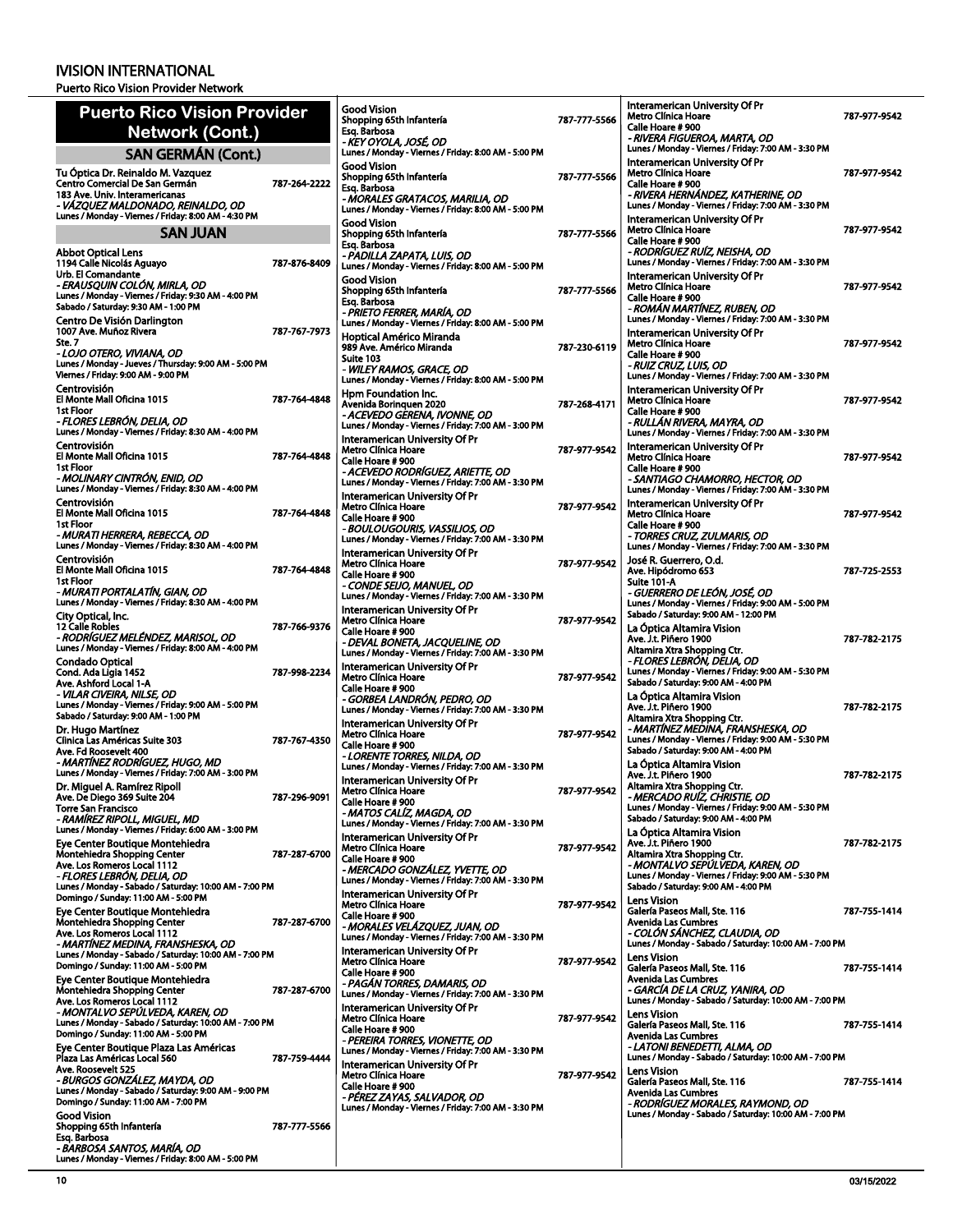787-736-2465

Puerto Rico Vision Provider Network

**SAN LORENZO**

San Lorenzo Vision Center

| <b>Puerto Rico Vision Provider</b><br>Network (Cont.)                                                                                                                                                                   |              | <b>Pearle Vision Mont</b><br>9410 Ave. Romeros<br>Suite 35a                                                                      |
|-------------------------------------------------------------------------------------------------------------------------------------------------------------------------------------------------------------------------|--------------|----------------------------------------------------------------------------------------------------------------------------------|
| <b>SAN JUAN (Cont.)</b>                                                                                                                                                                                                 |              | - ABELLA PADILLA<br>Lunes / Monday - Sab<br>Domingo / Sunday: 1                                                                  |
| Metro Optical Group<br>1429 Ave. Fernández Juncos<br><b>Primer Nivel</b><br>- ACEVEDO GERENA. IVONNE. OD<br>Lunes / Monday - Jueves / Thursday: 9:00 AM - 4:00 PM<br>Viernes / Friday: 9:00 AM - 3:00 PM                | 787-487-1305 | Pearle Vision Mont<br>9410 Ave. Romeros<br>Suite 35a<br>- ALSINA RIOS, SAI<br>Lunes / Monday - Sab<br>Domingo / Sunday: 1        |
| Metro Optical Group<br>1429 Ave. Fernández Juncos<br>Primer Nivel<br>- PÉREZ VÁZQUEZ, NYDIA, OD<br>Lunes / Monday - Jueves / Thursday: 9:00 AM - 4:00 PM<br>Viernes / Friday: 9:00 AM - 3:00 PM                         | 787-487-1305 | <b>Pearle Vision Mont</b><br>9410 Ave. Romeros<br>Suite 35a<br>- ARAMBURU DÍA2<br>Lunes / Monday - Sab<br>Domingo / Sunday: 1    |
| Mirada Optical<br>371 Calle San Jorge<br>- RIVERA FERNÁNDEZ, DELMARIE, OD<br>Lunes / Monday: 9:00 AM - 1:00 PM<br>Martes / Tuesday - Viernes / Friday: 10:00 AM - 4:00 PM<br>Sabado / Saturday: 9:00 AM - 3:00 PM       | 787-762-5465 | <b>Pearle Vision Mont</b><br>9410 Ave. Romeros<br>Suite 35a<br>- CAPÓ FERNÁNDI<br>Lunes / Monday - Sab<br>Domingo / Sunday: 1    |
| Natanael Vision Express Corp<br><b>Calle Duarte # 200</b><br>- HERNÁNDEZ IGLESIAS, MARÍA, OD<br>Lunes / Monday - Martes / Tuesday: 9:00 AM - 4:00 PM<br>Jueves / Thursday - Viernes / Friday: 9:00 AM - 4:00 PM         | 787-998-6919 | <b>Pearle Vision Mont</b><br>9410 Ave. Romeros<br>Suite 35a<br>- GARCÍA ALVARAI<br>Lunes / Monday - Sab<br>Domingo / Sunday: 1   |
| Opti Caribe, Inc.<br>Avenida Campo Rico #925<br>Country Club<br>- DEL PINO LEÓN, ANA, OPT<br>Lunes / Monday - Martes / Tuesday: 8:30 AM - 2:30 PM<br>Jueves / Thursday: 8:30 AM - 2:30 PM<br>Opti Caribe, Inc.          | 787-757-3375 | <b>Pearle Vision Mont</b><br>9410 Ave. Romeros<br>Suite 35a<br>- KHAZRAEE, FARZ<br>Lunes / Monday - Sab<br>Domingo / Sunday: 1   |
| Avenida Campo Rico #925<br><b>Country Club</b><br>- SANTIAGO RIVERA, MANUEL, OD<br>Lunes / Monday - Martes / Tuesday: 8:30 AM - 2:30 PM<br>Jueves / Thursday: 8:30 AM - 2:30 PM                                         | 787-757-3375 | Pearle Vision Mont<br>9410 Ave. Romeros<br>Suite 35a<br>- LUGO BÁEZ, ELVI<br>Lunes / Monday - Sab<br>Domingo / Sunday: 1         |
| Optica Barrio Obrero<br>Ave. Boringuen #2207<br><b>Barrio Obrero</b><br>- RAMÍREZ PAGÁN, WALTER, OD<br>Lunes / Monday - Jueves / Thursday: 9:00 AM - 4:00 PM<br>Viernes / Friday - Sabado / Saturday: 9:00 AM - 2:00 PM | 787-727-3981 | <b>Pearle Vision Mont</b><br>9410 Ave. Romeros<br>Suite 35a<br>- NOGUERAS ARRI<br>Lunes / Monday - Sab                           |
| Óptica De La Cruz<br>Brumbaugh 1060<br>- GUERRERO RODRÍGUEZ, MARÍA, OD<br>Lunes / Monday - Sabado / Saturday: 8:30 AM - 4:00 PM                                                                                         | 787-765-4028 | Domingo / Sunday: 1<br>Pearle Vision Mont<br>9410 Ave. Romeros<br>Suite 35a                                                      |
| Optica Duarte<br>Calle Duarte #231<br>- BEAUREGARD VILLAFAÑE, LOURDES, OD<br>Lunes / Monday - Viernes / Friday: 9:00 AM - 4:00 PM<br>Sabado / Saturday: 9:00 AM - 3:00 PM                                               | 787-772-4710 | - RIVERA MOJICA, (<br>Lunes / Monday - Sab<br>Domingo / Sunday: 1<br><b>Pearle Vision Mont</b><br>9410 Ave. Romeros<br>Suite 35a |
| Óptica Río Piedras<br>William Jones 1072<br>- MONZÓN URRUTIA, JANISSE, OD<br>Martes / Tuesday: 8:30 AM - 4:30 PM<br>Jueves / Thursday: 8:30 AM - 4:30 PM                                                                | 787-754-7323 | - VÉLEZ RAMOS, VI<br>Lunes / Monday - Sab<br>Domingo / Sunday: 1<br>Perfect Vision, Inc                                          |
| Sabado / Saturday: 9:00 AM - 2:00 PM                                                                                                                                                                                    |              | Norte Shonning Cer                                                                                                               |

|              | Suite 35a<br>- ABELLA PADILLA, FRANK, OD                                                                                                            |              |
|--------------|-----------------------------------------------------------------------------------------------------------------------------------------------------|--------------|
|              | Lunes / Monday - Sabado / Saturday: 10:00 AM - 9:00 PM<br>Domingo / Sunday: 11:00 AM - 7:00 PM                                                      |              |
| 787-487-1305 | Pearle Vision Montehiedra Town Center<br>9410 Ave. Romeros<br>Suite 35a<br>- ALSINA RIOS, SANDRA, OD                                                | 787-789-0202 |
|              | Lunes / Monday - Sabado / Saturday: 10:00 AM - 9:00 PM<br>Domingo / Sunday: 11:00 AM - 7:00 PM                                                      |              |
| 787-487-1305 | Pearle Vision Montehiedra Town Center<br>9410 Ave. Romeros<br>Suite 35a                                                                             | 787-789-0202 |
|              | - ARAMBURU DÍAZ, ENID, OD<br>Lunes / Monday - Sabado / Saturday: 10:00 AM - 9:00 PM<br>Domingo / Sunday: 11:00 AM - 7:00 PM                         |              |
| 787-762-5465 | Pearle Vision Montehiedra Town Center<br>9410 Ave. Romeros<br>Suite 35a                                                                             | 787-789-0202 |
|              | - CAPÓ FERNÁNDEZ, YOLANDA, OD<br>Lunes / Monday - Sabado / Saturday: 10:00 AM - 9:00 PM<br>Domingo / Sunday: 11:00 AM - 7:00 PM                     |              |
| 787-998-6919 | Pearle Vision Montehiedra Town Center<br>9410 Ave. Romeros<br>Suite 35a                                                                             | 787-789-0202 |
|              | - GARCÍA ALVARADO, CARMEN, OD<br>Lunes / Monday - Sabado / Saturday: 10:00 AM - 9:00 PM<br>Domingo / Sunday: 11:00 AM - 7:00 PM                     |              |
| 787-757-3375 | Pearle Vision Montehiedra Town Center<br>9410 Ave. Romeros<br>Suite 35a                                                                             | 787-789-0202 |
|              | - KHAZRAEE, FARZAD, OD<br>Lunes / Monday - Sabado / Saturday: 10:00 AM - 9:00 PM<br>Domingo / Sunday: 11:00 AM - 7:00 PM                            |              |
| 787-757-3375 | Pearle Vision Montehiedra Town Center<br>9410 Ave. Romeros<br>Suite 35a                                                                             | 787-789-0202 |
|              | - LUGO BÁEZ, ELVIN, OD<br>Lunes / Monday - Sabado / Saturday: 10:00 AM - 9:00 PM<br>Domingo / Sunday: 11:00 AM - 7:00 PM                            |              |
| 787-727-3981 | Pearle Vision Montehiedra Town Center<br>9410 Ave. Romeros<br>Suite 35a                                                                             | 787-789-0202 |
|              | - NOGUERAS ARRILLAGA, MAGDA, OD<br>Lunes / Monday - Sabado / Saturday: 10:00 AM - 9:00 PM<br>Domingo / Sunday: 11:00 AM - 7:00 PM                   |              |
| 787-765-4028 | Pearle Vision Montehiedra Town Center<br>9410 Ave. Romeros<br>Suite 35a                                                                             | 787-789-0202 |
| 787-772-4710 | - RIVERA MOJICA, OMAR, OD<br>Lunes / Monday - Sabado / Saturday: 10:00 AM - 9:00 PM<br>Domingo / Sunday: 11:00 AM - 7:00 PM                         |              |
|              | Pearle Vision Montehiedra Town Center<br>9410 Ave. Romeros<br>Suite 35a                                                                             | 787-789-0202 |
| 787-754-7323 | - VÉLEZ RAMOS, WILLIAM, OD<br>Lunes / Monday - Sabado / Saturday: 10:00 AM - 9:00 PM<br>Domingo / Sunday: 11:00 AM - 7:00 PM<br>Perfect Vision, Inc |              |
|              | <b>Norte Shopping Center</b><br><b>Baldorioty De Castro #23</b>                                                                                     | 787-268-6099 |
| 787-250-9412 | - VILAR CIVEIRA, NILSE, OD<br>Lunes / Monday - Sabado / Saturday: 10:00 AM - 5:00 PM<br>Perfect Vision, Inc                                         |              |
| 787-782-6664 | Centro Com. Rafael Hernández<br>Ave. De Diego # 109<br>- VILAR CIVEIRA, NILSE, OD                                                                   | 787-282-4730 |
|              | Lunes / Monday - Sabado / Saturday: 9:00 AM - 4:00 PM<br><b>Professional Optics</b><br>131 Winston Churchill Ave.                                   | 787-764-6589 |
| 787-754-8615 | El Señorial Suite A<br>- GONZÁLEZ GUACH, IVETTE, OD<br>Lunes / Monday - Viernes / Friday: 9:00 AM - 5:00 PM                                         |              |
|              | Sabado / Saturday: 9:00 AM - 1:00 PM<br>Valeriano Alicea Cruz, Md<br>1519 Ave. Ponce De León                                                        | 787-725-6515 |
| 787-998-3336 | Suite 406<br>- ALICEA CRUZ, VALERIANO, MD<br>Lunes / Monday - Martes / Tuesday: 9:00 AM - 3:00 PM                                                   |              |
| 787-754-0814 | Jueves / Thursday: 9:00 AM - 3:00 PM<br>Viernes / Friday: 9:00 AM - 12:00 PM<br><b>Vision 20/20</b>                                                 |              |
|              | Calle Máximo Alomar # 1175<br>Urb. San Agustín<br>- VALLE IRIZARRY, HILDA, OD                                                                       | 787-726-3174 |
| 787-283-7080 | Lunes / Monday - Viernes / Friday: 9:00 AM - 4:30 PM<br>Vision World El Señorial Mall                                                               |              |
|              | El Señorial Mall. Ste. 9<br>22 Ave. Winston Churchill<br>- MELÉNDEZ ANDUJAR, CARLOS, OD                                                             | 787-765-4609 |
|              | Lunes / Mondav - Sabado / Saturdav: 9:00 AM - 5:00 PM                                                                                               |              |

Pearle Vision Montehiedra Town Center

787-789-0202

Calle Tous Soto # 150<br>*- MONTALVO NADAL, ANNETTE, OD*<br>Lunes / Monday - Viernes / Friday: 8:30 AM - 5:00 PM **SAN SEBASTIÁN** Eye Zone, Csp San Sebastián Shopping Center 4199 Ave. A. Estrada, Ste. 283 *- CHÁVES NIEVES, ELGA, OD* Lunes / Monday - Viernes / Friday: 9:00 AM - 5:00 PM 787-896-7041 Eye Zone, Csp<br>San Sebastián Shopping Center<br>4199 Ave. A. Estrada, Ste. 283<br>*- VÉLEZ QUINTANA, KARLA, OD*<br>Lunes / Monday - Viernes / Friday: 9:00 AM - 5:00 PM 787-896-7041 L<mark>aroptikal San Sebastián</mark><br>120 Calle Pavia Fernández<br>- *SANTIAGO CUEVAS, ALBERTO, OD*<br>Lunes / Monday - Jueves / Thursday: 8:00 AM - 11:00 AM 787-635-5084 Ojos Centro Óptico<br>281 Calle Ruiz Belvis<br>*- COLÓN AGUILA, SONIA, OD*<br>Lunes / Monday - Sabado / Saturday: 8:00 AM - 4:00 PM 787-896-7040 Ojos Centro Óptico 281 Calle Ruiz Belvis *- OLIVENCIA HENRIQUEZ, ZAIRA, OD* Lunes / Monday - Sabado / Saturday: 8:00 AM - 4:00 PM 787-896-7040 Vista Vision Ave. Arcadio Estrada 4160 Ste.#203 *- COLÓN AGUILA, SONIA, OD* Lunes / Monday - Sabado / Saturday: 8:00 AM - 4:00 PM 787-280-7040 Vista Vision Ave. Arcadio Estrada 4160 Ste.#203 *- OLIVENCIA HENRIQUEZ, ZAIRA, OD* Lunes / Monday - Sabado / Saturday: 8:00 AM - 4:00 PM 787-280-7040 **SANTA ISABEL** Betsy A. Feliciano Colón, O.d.<br>Plaza Santa Isabel<br>Carr. Est 153 Km. 7.2<br>- *FELICIANO COLÓN, BETSY, OD<br>Lunes / Monday - Sabado / Saturday: 10:00 AM - 5:00 PM<br>Domingo / Sunday: 12:00 PM - 4:00 PM* 787-971-1005 Tu Óptica 28 Luis Muñoz Rivera Esq. Celis Aguilera *- MARTÍNEZ CASIANO, MYRIAM, OD* Lunes / Monday - Viernes / Friday: 8:00 AM - 4:00 PM 787-845-5272 **TOA ALTA** Eyes Optic Clinica Visual<br>Calle Antonio R. Barceló #8<br>*- PÉREZ VÁZQUEZ, NYDIA, OD*<br>Lunes / Monday - Viernes / Friday: 8:30 AM - 4:00 PM 787-531-3432 Optica X Vision Iii Plaza Los Palacios<br>Carr. 167 Km. 7.3 Local E-5<br>*- RÍOS AVILÉS, LYLKA, OD*<br>Lunes / Monday - Sabado / Saturday: 9:00 AM - 5:00 PM 787-730-4444 Unique Optical Inc. Toa Alta Heights Calle 18 N 34 787-925-1170

*- FRANCESCHINI DÍAZ, LEYDA, OD* Lunes / Monday - Viernes / Friday: 8:30 AM - 5:00 PM Sabado / Saturday: 9:00 AM - 3:30 PM

#### **TOA BAJA**

| <b>Boringuen Optical Gallery</b><br>Ave. Los Dominicos Rh-2 Ste. 2<br>Urb. La Rosaleda, Levittown<br>- KHAZRAEE. FARZAD. OD<br>Lunes / Monday - Viernes / Friday: 9:00 AM - 4:00 PM<br>Sabado / Saturday: 9:00 AM - 2:00 PM | 787-544-7799 |
|-----------------------------------------------------------------------------------------------------------------------------------------------------------------------------------------------------------------------------|--------------|
| Eyes Optic 2 Clínica Visual<br>W-16 Calle Blvd Monroig<br>Levittown<br>- BOBONIS QUILES, ROSALEEN, OD<br>Martes / Tuesday - Viernes / Friday: 8:00 AM - 3:00 PM                                                             | 787-248-1222 |
| Lens Master<br>Carr. 863 Km 1.2<br><b>Barrio Pájaros</b><br>- FIGUEROA RODRÍGUEZ. RAMÓN. OPT<br>Lunes / Monday - Viernes / Friday: 8:30 AM - 5:00 PM<br>Sabado / Saturday: 9:00 AM - 3:00 PM                                | 787-798-0575 |
|                                                                                                                                                                                                                             |              |

Opticentro Edificio Estacionamiento

Opti-Factory Ave. Muñoz Rivera # 500

Optiks Visual Care

**Optometrics** 

Sabado / Saturday: 9:00 AM - 1:00 PM

Optics Eye Care 201 Ave. De Diego

Centro Médico Plaza Central *- SIFONTES SMITH, MARÍA, OD* Lunes / Monday - Viernes / Friday: 9:00 AM - 5:00 PM

Suite 40 *- ANCA VÉLEZ, MARÍA, OD* Lunes / Monday - Sabado / Saturday: 9:00 AM - 5:00 PM

El Centro Ii Suite 32<br>*- RUTZEN CALLEJAS, ANA, OD*<br>Lunes / Monday - Viernes / Friday: 9:00 AM - 5:00 PM

Calle Eleanor Roosevelt # 381<br>*- SALAS VINCENTY, JANICE, OD*<br>Lunes / Monday - Viernes / Friday: 8:30 AM - 3:30 PM

Domenech Ave. # 369 *- SUÁREZ CASTRO, CARMEN, OD* Lunes / Monday - Viernes / Friday: 8:30 AM - 5:30 PM

Optometry Master C.s.p.<br>Plaza Cupey Gardens<br>200 Ave Cupey Gardens, Ste 2w<br>*- TORRES GÓMEZ, KELVIN, OD*<br>Lunes / Monday - Viernes / Friday: 10:00 AM - 5:00 PM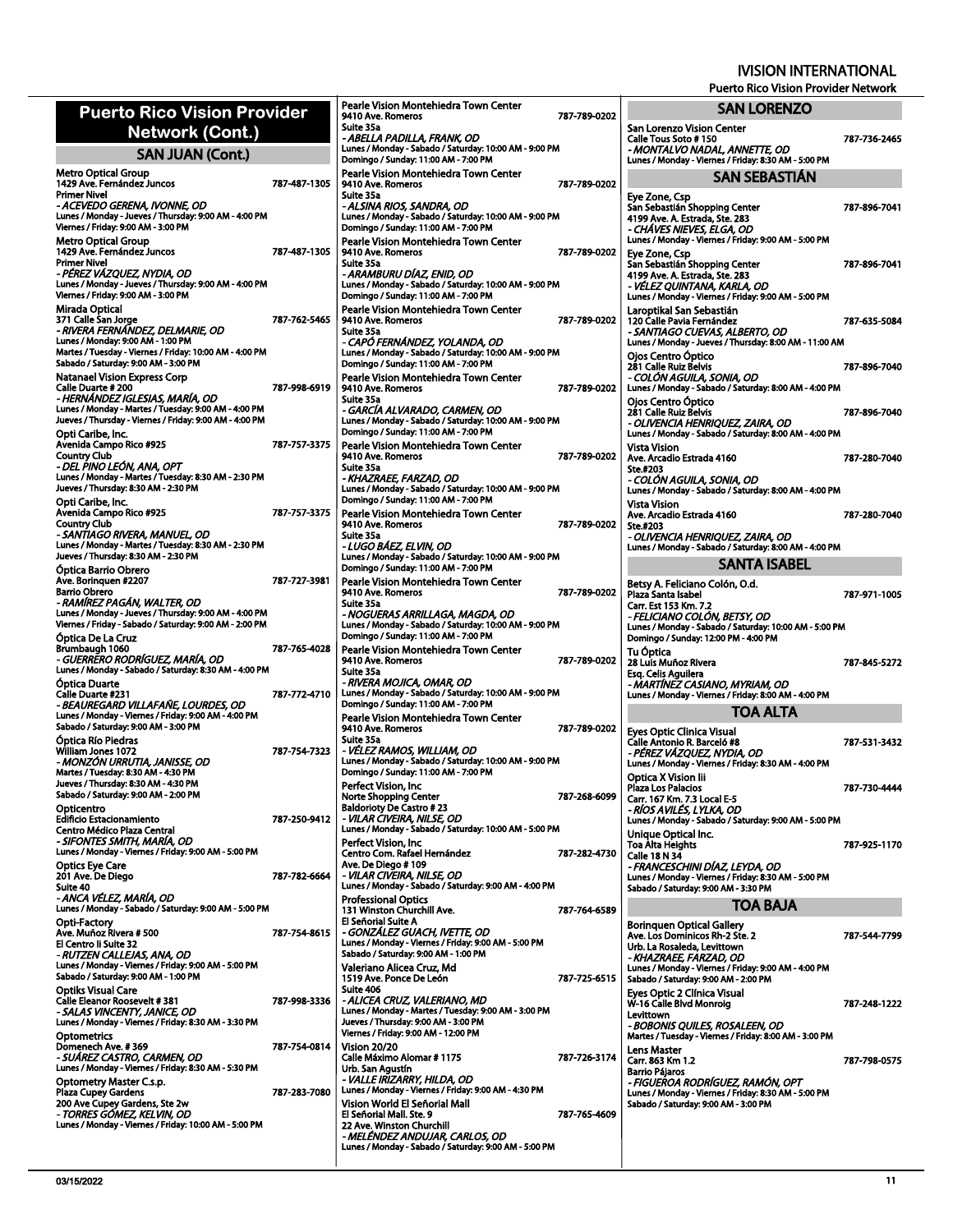| <b>Puerto Rico Vision Provider</b>                                                         |              | <b>Empresas Óptica Nacional</b><br>412 Ave. Trío Vegabajeno<br>Local #2                          | 787-858-1695 | <b>Óptica Smart Vision</b><br>#11 Paseo Casablanca<br>- SHAW FIGUEROA, WENDY, OD                    | 787-596-5297 |
|--------------------------------------------------------------------------------------------|--------------|--------------------------------------------------------------------------------------------------|--------------|-----------------------------------------------------------------------------------------------------|--------------|
| Network (Cont.)                                                                            |              | - MORALES BLANCO, MARÍA, OD<br>Lunes / Monday - Viernes / Friday: 8:30 AM - 5:30 PM              |              | Lunes / Monday - Viernes / Friday: 8:00 AM - 5:00 PM<br>Sabado / Saturday: 9:00 AM - 2:00 PM        |              |
| <b>TRUJILLO ALTO</b>                                                                       |              | Sabado / Saturday: 8:30 AM - 4:00 PM                                                             |              | Prymed Vision Vega Baja                                                                             |              |
| Clínica De Ojos Familiar<br>Carretera 848 Km. 0.2                                          | 787-946-4269 | <b>Empresas Óptica Nacional</b><br>412 Ave. Trío Vegabajeno                                      | 787-858-1695 | Carr. 2 Km. 39.8<br>Bo. Algarrobo                                                                   | 787-424-5454 |
| <b>Barrio Saint Just</b>                                                                   |              | Local #2                                                                                         |              | - COLÓN MELÉNDEZ, IDALIA, OD                                                                        |              |
| - BARBOSA SANTOS, MARÍA, OD<br>Lunes / Monday - Viernes / Friday: 8:30 AM - 5:30 PM        |              | - NIEVES COLÓN, MÓNICA, OD<br>Lunes / Monday - Viernes / Friday: 8:30 AM - 5:30 PM               |              | Lunes / Monday: 7:30 AM - 4:00 PM<br>Jueves / Thursday: 7:30 AM - 4:00 PM                           |              |
| Clínica De Ojos Familiar                                                                   |              | Sabado / Saturday: 8:30 AM - 4:00 PM                                                             |              | <b>VIEQUES</b>                                                                                      |              |
| Carretera 848 Km. 0.2<br><b>Barrio Saint Just</b>                                          | 787-946-4269 | <b>Empresas Optica Nacional</b><br>412 Ave. Trío Vegabajeno                                      | 787-858-1695 | Hpm Foundation, Inc. Optical                                                                        |              |
| - RUÍZ DÁVILA. SAÚL. OPT                                                                   |              | Local #2                                                                                         |              | Calle Benítez Guzmán #47                                                                            | 787-468-2000 |
| Lunes / Monday - Viernes / Friday: 8:30 AM - 5:30 PM<br>Lens In Style, Lic                 |              | - RIVERA CABRERA, LUIS, OD<br>Lunes / Monday - Viernes / Friday: 8:30 AM - 5:30 PM               |              | Bo. Pueblo Isabel Ii<br>- RODRÍGUEZ MARTÍNEZ, MARÍA, OD                                             |              |
| <b>Trujillo Alto Plaza</b>                                                                 | 787-710-1509 | Sabado / Saturday: 8:30 AM - 4:00 PM                                                             |              | Lunes / Monday - Viernes / Friday: 8:00 AM - 4:30 PM                                                |              |
| Lot #22<br>- SOTO ESCOBAR, LUZ, OD                                                         |              | <b>Empresas Óptica Nacional</b><br>412 Ave. Trío Vegabajeno                                      | 787-858-1695 | <b>VILLALBA</b>                                                                                     |              |
| Lunes / Monday - Viernes / Friday: 8:00 AM - 4:00 PM                                       |              | Local $#2$<br>- RIVERA RIVERA, CARMELO, OD                                                       |              | Centro Visual Dr. Kelvin Ortiz                                                                      |              |
| <b>Rubero Optical</b><br>Calle Muñoz Rivera #19                                            | 787-755-2585 | Lunes / Monday - Viernes / Friday: 8:30 AM - 5:30 PM                                             |              | 1 Calle Mcjones<br>- ORTIZ ROSARIO, KELVIN, OD                                                      | 787-847-0091 |
| - RUBERO APONTE, MAGDA, OD<br>Lunes / Monday - Viernes / Friday: 9:00 AM - 5:00 PM         |              | Sabado / Saturday: 8:30 AM - 4:00 PM                                                             |              | Lunes / Monday - Viernes / Friday: 8:00 AM - 4:00 PM<br>Sabado / Saturday: 8:00 AM - 1:00 PM        |              |
| Sabado / Saturday: 9:00 AM - 12:00 PM                                                      |              | <b>Empresas Optica Nacional</b><br>412 Ave. Trío Vegabajeno                                      | 787-858-1695 | Clínica Visual Villalba                                                                             |              |
| <b>VEGA ALTA</b>                                                                           |              | Local #2<br>- SANDOVAL JIMÉNEZ, AMARILYS, OD                                                     |              | Calle Muñoz Rivera 18<br>- MALDONADO TORRES, GABRIELA, OD                                           | 787 847 1234 |
| Clínica Visual                                                                             |              | Lunes / Monday - Viernes / Friday: 8:30 AM - 5:30 PM                                             |              | Lunes / Monday: 8:00 AM - 8:00 PM                                                                   |              |
| Luis Muñoz Rivera #58-A<br>- ROSADO MALDONADO, WILFREDO, OD                                | 787-883-6406 | Sabado / Saturday: 8:30 AM - 4:00 PM<br><b>Eyes Specialist</b>                                   |              | Martes / Tuesday: 8:00 AM - 5:00 PM<br>Miercoles / Wednesday: 8:00 AM - 8:00 PM                     |              |
| Lunes / Monday - Viernes / Friday: 8:00 AM - 5:00 PM                                       |              | Marginal Ak-1                                                                                    | 787 858 2624 | Jueves / Thursday - Viernes / Friday: 8:00 AM - 5:00 PM                                             |              |
| Sabado / Saturday: 8:00 AM - 12:00 PM                                                      |              | <b>Villa Real</b><br>- SÁNCHEZ MALDONADO, HECTOR, OD                                             |              | Sabado / Saturday: 8:00 AM - 3:00 PM<br>Clínica Visual Villalba                                     |              |
| Eye Center Boutique Vega Alta<br>Centro Gran Caribe Mall                                   | 787-883-4646 | Lunes / Monday - Viernes / Friday: 8:00 AM - 5:00 PM                                             |              | Calle Muñoz Rivera 18                                                                               | 787-847-1234 |
| <b>Carr #2 Ste 10</b><br>- FLORES LEBRÓN, DELIA, OD                                        |              | Sabado / Saturday: 9:00 AM - 1:00 PM<br>Jmh Eye Care                                             |              | - MEDINA CASTILLO, NOEMI, OD<br>Lunes / Monday: 8:00 AM - 8:00 PM                                   |              |
| Lunes / Monday - Sabado / Saturday: 9:00 AM - 6:00 PM                                      |              | 4246 Carr. # 2 Km. 43.0                                                                          | 787-369-6591 | Martes / Tuesday: 8:00 AM - 5:00 PM                                                                 |              |
| Eye Center Boutique Vega Alta<br>Centro Gran Caribe Mall                                   | 787-883-4646 | - MELÉNDEZ HERNÁNDEZ, JACQUELINE, OD<br>Lunes / Monday - Martes / Tuesday: 8:00 AM - 4:00 PM     |              | Miercoles / Wednesday: 8:00 AM - 8:00 PM<br>Jueves / Thursday - Viernes / Friday: 8:00 AM - 5:00 PM |              |
| <b>Carr #2 Ste 10</b>                                                                      |              | Miercoles / Wednesday: 8:00 AM - 5:00 PM                                                         |              | Sabado / Saturday: 8:00 AM - 3:00 PM                                                                |              |
| - MARTÍNEZ MEDINA, FRANSHESKA, OD<br>Lunes / Monday - Sabado / Saturday: 9:00 AM - 6:00 PM |              | Jueves / Thursday - Viernes / Friday: 8:00 AM - 4:00 PM<br>Sabado / Saturday: 8:00 AM - 2:00 PM  |              | Clínica Visual Villalba<br>Calle Muñoz Rivera 18                                                    | 787-847-1234 |
| Eye Center Boutique Vega Alta                                                              |              | Jmh Eye Care                                                                                     |              | - VAZQUEZ URQUIA, LUIS, OD                                                                          |              |
| Centro Gran Caribe Mall<br>Carr #2 Ste 10                                                  | 787-883-4646 | 4246 Carr. # 2 Km. 43.0<br>- MELÉNDEZ HERNÁNDEZ, JORGE, OD                                       | 787-369-6591 | Lunes / Monday: 8:00 AM - 8:00 PM<br>Martes / Tuesday: 8:00 AM - 5:00 PM                            |              |
| - MONTALVO SEPULVEDA, KAREN, OD<br>Lunes / Monday - Sabado / Saturday: 9:00 AM - 6:00 PM   |              | Lunes / Monday - Martes / Tuesday: 8:00 AM - 4:00 PM<br>Miercoles / Wednesday: 8:00 AM - 5:00 PM |              | Miercoles / Wednesday: 8:00 AM - 8:00 PM<br>Jueves / Thursday - Viernes / Friday: 8:00 AM - 5:00 PM |              |
|                                                                                            |              |                                                                                                  |              |                                                                                                     |              |
|                                                                                            |              | Jueves / Thursday - Viernes / Friday: 8:00 AM - 4:00 PM                                          |              | Sabado / Saturday: 8:00 AM - 3:00 PM                                                                |              |
| Eye Center Boutique Vega Alta<br>Centro Gran Caribe Mall                                   | 787-883-4646 | Sabado / Saturday: 8:00 AM - 2:00 PM                                                             |              | <b>YABUCOA</b>                                                                                      |              |
| Carr #2 Ste 10<br>- PÉREZ HERNÁNDEZ, HECTOR, OD                                            |              | <b>Lens Master</b><br>Plaza Las Vegas                                                            | 787-798-0575 | Dr. José R. Álvarez                                                                                 |              |
| Lunes / Monday - Sabado / Saturday: 9:00 AM - 6:00 PM                                      |              | <b>Oficina Suite 5</b>                                                                           |              | Calle Francisco Sustache #20                                                                        | 787-893-4570 |
| <b>Lens Vision</b><br><b>Centro Gran Caribe</b>                                            | 787-883-1414 | - FIGUEROA RODRÍGUEZ, RAMÓN, OPT<br>Lunes / Monday - Viernes / Friday: 8:00 AM - 5:00 PM         |              | - ÁLVAREZ APONTE, JOSÉ, OD<br>Lunes / Monday - Viernes / Friday: 8:00 AM - 3:00 PM                  |              |
| Suite 125                                                                                  |              | Sabado / Saturday: 9:00 AM - 1:00 PM                                                             |              | Óptica Centro Yabucoa                                                                               | 787-893-0643 |
| - COLÓN SÁNCHEZ, CLAUDIA, OD<br>Lunes / Monday - Sabado / Saturday: 9:00 AM - 7:00 PM      |              | <b>Lens Vision</b><br>Carr. Pr-2 Km. 42.3                                                        | 787 855-1414 | 21 Santiago Vidarte Street<br>- CASTRÓ SOLÍS, IDA, OD                                               |              |
| <b>Lens Vision</b>                                                                         | 787-883-1414 | <b>Bo. Algarrobo</b><br>- COLON SANCHEZ, CLAUDIA, OD                                             |              | Lunes / Monday - Viernes / Friday: 9:00 AM - 3:00 PM                                                |              |
| Centro Gran Caribe<br>Suite 125                                                            |              | Lunes / Monday - Sabado / Saturday: 8:30 AM - 5:30 PM                                            |              | <b>YAUCO</b>                                                                                        |              |
| - GARCÍA DE LA CRUZ, YANIRA, OD<br>Lunes / Monday - Sabado / Saturday: 9:00 AM - 7:00 PM   |              | Lens Vision<br>Carr. Pr-2 Km. 42.3                                                               | 787-855-1414 | <b>Bird Vision Center</b><br>Yauco Plaza 1 Local #109                                               | 787 856 8388 |
| <b>Lens Vision</b>                                                                         |              | <b>Bo. Algarrobo</b>                                                                             |              | - CRUZ DETRES, RAUL, OD                                                                             |              |
| <b>Centro Gran Caribe</b><br>Suite 125                                                     | 787-883-1414 | - GARCÍA DE LA CRUZ, YANIRA, OD<br>Lunes / Monday - Sabado / Saturday: 8:30 AM - 5:30 PM         |              | Lunes / Monday - Viernes / Friday: 9:00 AM - 7:00 PM<br>Sabado / Saturday: 9:00 AM - 6:00 PM        |              |
| - LATONI BENEDETTI, ALMA, OD                                                               |              | <b>Lens Vision</b>                                                                               |              | Domingo / Sunday: 12:00 PM - 5:00 PM                                                                |              |
| Lunes / Monday - Sabado / Saturday: 9:00 AM - 7:00 PM<br>Lens Vision                       |              | Carr. Pr-2 Km. 42.3<br><b>Bo. Algarrobo</b>                                                      | 787 855-1414 | <b>Bird Vision Center</b><br>Yauco Plaza 1 Local # 109                                              | 787-856-8388 |
| <b>Centro Gran Caribe</b>                                                                  | 787-883-1414 | - LATONI BENEDETTI, ALMA, OD<br>Lunes / Monday - Sabado / Saturday: 8:30 AM - 5:30 PM            |              | - PAGÁN SILVA, RITA, OD<br>Lunes / Monday - Viernes / Friday: 9:00 AM - 7:00 PM                     |              |
| Suite 125<br>- RODRIGUEZ MORALES, RAYMOND, OD                                              |              | <b>Lens Vision</b>                                                                               |              | Sabado / Saturday: 9:00 AM - 6:00 PM                                                                |              |
| Lunes / Monday - Sabado / Saturday: 9:00 AM - 7:00 PM                                      |              | Carr. Pr-2 Km. 42.3<br><b>Bo. Algarrobo</b>                                                      | 787-855-1414 | Domingo / Sunday: 12:00 PM - 5:00 PM                                                                |              |
| Siloe Eye Care & Optical Outlet<br>Carr. # 2 Km. 30                                        | 787-206-5686 | - RODRÍGUEZ MORALES, RAYMOND, OD                                                                 |              | <b>Bird Vision Center</b><br>Yauco Plaza 1 Local # 109                                              | 787-856-8388 |
| <b>Bo. Espinosa</b><br>- RIVĖRA HERNÁNDEZ, KATHERINE, OD                                   |              | Lunes / Monday - Sabado / Saturday: 8:30 AM - 5:30 PM<br>Óptica Del Norte                        |              | - ROSARIO LEÓN, FERNANDO, OD<br>Lunes / Monday - Viernes / Friday: 9:00 AM - 7:00 PM                |              |
| Lunes / Monday - Viernes / Friday: 9:00 AM - 4:00 PM                                       |              | <b>Urb Monte Carlo</b>                                                                           | 787-807-5858 | Sabado / Saturday: 9:00 AM - 6:00 PM<br>Domingo / Sunday: 12:00 PM - 5:00 PM                        |              |
| <b>VEGA BAJA</b>                                                                           |              | 122 Calle Marginal Suite 3<br>- ARMAIZ GUZMÁN, RAMÓN, OD                                         |              | <b>Bird Vision Center</b>                                                                           |              |
| Empresas Óptica Nacional                                                                   |              | Lunes / Monday - Viernes / Friday: 8:30 AM - 5:30 PM<br>Sabado / Saturday: 8:30 AM - 12:00 PM    |              | Yauco Plaza 1 Local # 109<br>- SANTOS ROMAN, KELVIN, OD                                             | 787 856 8388 |
| 412 Ave. Trio Vegabajeno<br>Local #2                                                       | 787-858-1695 | <b>Optica Smart Vision</b>                                                                       |              | Lunes / Monday - Viernes / Friday: 9:00 AM - 7:00 PM                                                |              |
| - COTTO MOLINA, JOSÉ, OD<br>Lunes / Monday - Viernes / Friday: 8:30 AM - 5:30 PM           |              | #11 Paseo Casablanca<br>- MONTES VEGA, ZASKIA, OPT                                               | 787-596-5297 | Sabado / Saturday: 9:00 AM - 6:00 PM<br>Domingo / Sunday: 12:00 PM - 5:00 PM                        |              |
| Sabado / Saturday: 8:30 AM - 4:00 PM                                                       |              | Lunes / Monday - Viernes / Friday: 8:00 AM - 5:00 PM                                             |              | <b>Bird Vision Center</b>                                                                           |              |
| Empresas Óptica Nacional<br>412 Ave. Trío Vegabajeno                                       | 787-858-1695 | Sabado / Saturday: 9:00 AM - 2:00 PM<br><b>Optica Smart Vision</b>                               |              | Yauco Plaza 1 Local # 109<br>- SOTO NIEVES, WILSON, OD                                              | 787-856-8388 |
| Local #2                                                                                   |              | # 11 Paseo Casablanca                                                                            | 787-596-5297 | Lunes / Monday - Viernes / Friday: 9:00 AM - 7:00 PM                                                |              |
| - IRIZARRY GONZÁLEZ, SANDRA, OPT<br>Lunes / Monday - Viernes / Friday: 8:30 AM - 5:30 PM   |              | - MORALES BLANCO, MARÍA, OD<br>Lunes / Monday - Viernes / Friday: 8:00 AM - 5:00 PM              |              | Sabado / Saturday: 9:00 AM - 6:00 PM<br>Domingo / Sunday: 12:00 PM - 5:00 PM                        |              |
| Sabado / Saturday: 8:30 AM - 4:00 PM                                                       |              | Sabado / Saturday: 9:00 AM - 2:00 PM                                                             |              |                                                                                                     |              |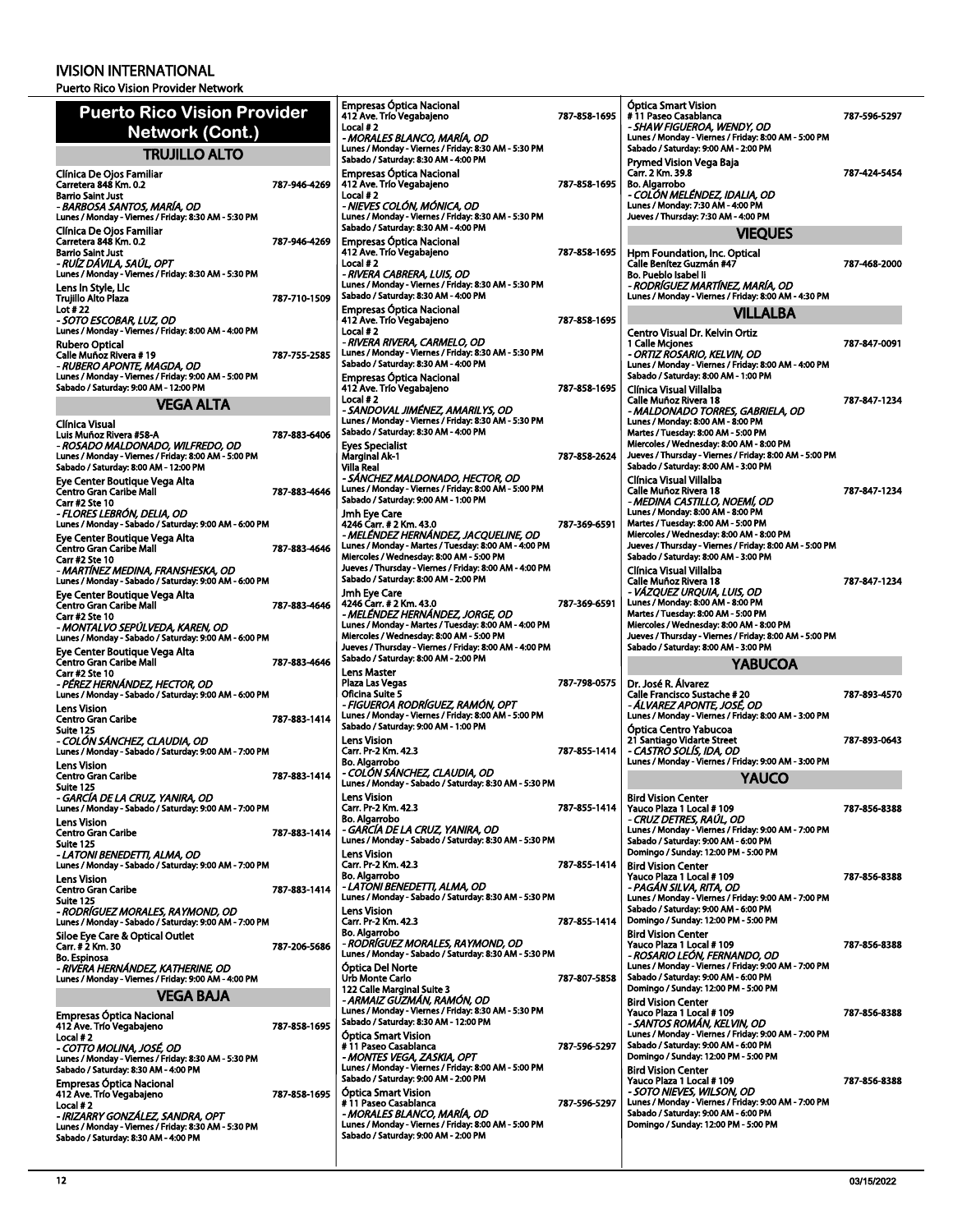## **Puerto Rico Vision Provider Network (Cont.)**

# **YAUCO (Cont.)**

| Eye Care 20/20<br>550 Carr. 128 Suite 106<br>Yauco Gallerv<br>- RODRÍGUEZ SANTIAGO, JAIME, OD<br>Lunes / Monday - Viernes / Friday: 9:00 AM - 4:30 PM<br>Sabado / Saturday: 9:00 AM - 3:30 PM | 787-267-7829 |
|-----------------------------------------------------------------------------------------------------------------------------------------------------------------------------------------------|--------------|
| <b>Eve Tx Vision Center</b><br>Calle Santiago Vivaldi #31<br>- WILKES PERALTA, HARRINGTON, OD<br>Lunes / Monday - Viernes / Friday: 8:00 AM - 4:00 PM<br>Sabado / Saturday: 9:00 AM - 1:00 PM | 787-856-3870 |
| <b>Family Vision Center</b><br>Yauco Plaza 2 # 623<br>- CRUZ DETRES, RAÚL, OD<br>Lunes / Monday - Sabado / Saturday: 9:00 AM - 6:00 PM                                                        | 787-267-6042 |
| <b>Family Vision Center</b><br>Yauco Plaza 2 # 623<br>- PAGÁN SILVA, RITA, OD<br>Lunes / Monday - Sabado / Saturday: 9:00 AM - 6:00 PM                                                        | 787-267-6042 |
| <b>Family Vision Center</b><br>Yauco Plaza 2 # 623<br>- ROSARIO LEÓN, FERNANDO, OD<br>Lunes / Monday - Sabado / Saturday: 9:00 AM - 6:00 PM                                                   | 787-267-6042 |
| <b>Family Vision Center</b><br>Yauco Plaza 2 # 623<br>- SOTO NIEVES, WILSON, OD<br>Lunes / Monday - Sabado / Saturday: 9:00 AM - 6:00 PM                                                      | 787-267-6042 |
| Yauco Optometry Care<br>28 Calle Santo Domingo<br>- RODRÍGUEZ MALDONADO, CAROLINE, OD<br>Lunes / Monday - Viernes / Friday: 8:30 AM - 5:00 PM<br>Sabado / Saturday: 9:00 AM - 12:00 PM        | 787-267-6746 |